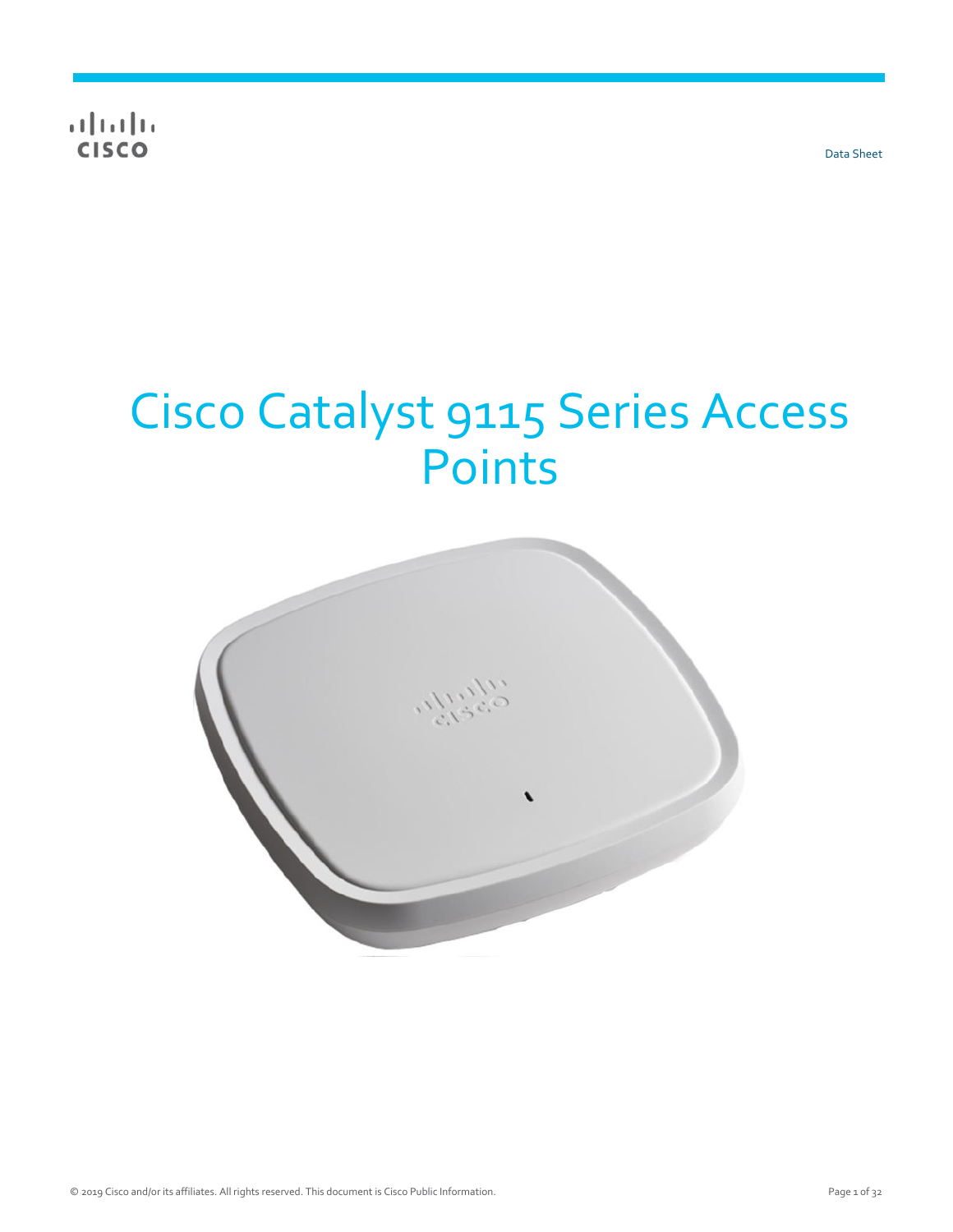# **Contents**

| Resilient - Steady Performance in Demanding Environments | 4              |
|----------------------------------------------------------|----------------|
| Secure Infrastructure                                    | 5              |
| Aesthetically Redesigned for Next Generation Enterprise  | 5              |
| <b>Cisco DNA Support</b>                                 | 5              |
| <b>Product Specifications</b>                            | 6              |
| Packaging                                                | 29             |
| <b>Managing Licenses with Smart Accounts</b>             | 29             |
| <b>Warranty Information</b>                              | 3 <sup>1</sup> |
| <b>Cisco Services</b>                                    | 32             |
| <b>Cisco Capital</b>                                     | 32             |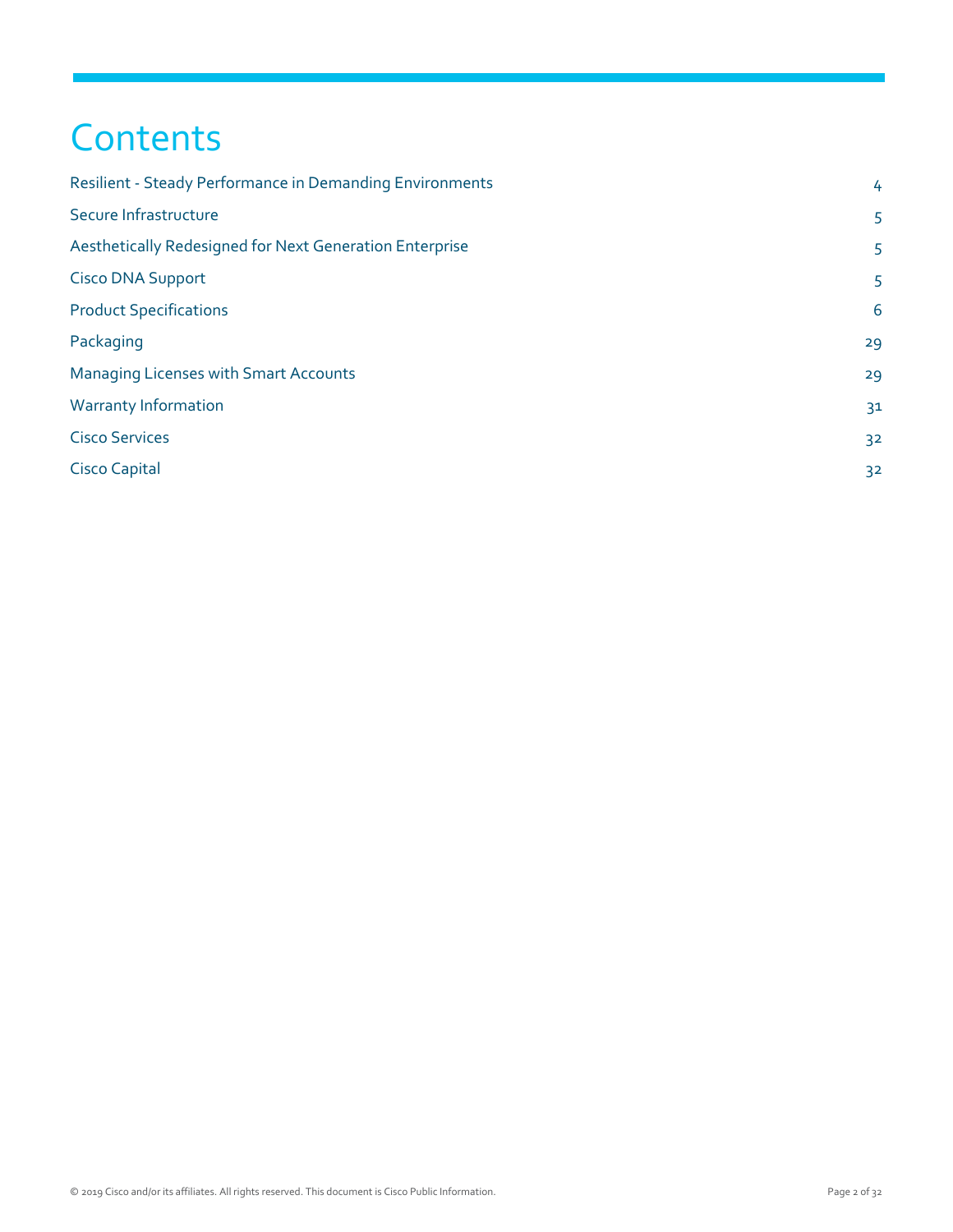#### The Cisco® Catalyst® 9115 Series Access Points are the next generation of enterprise access points. They are resilient, secure, and intelligent.

Hyperconnectivity with steady performance in demanding environments. Exponential growth of Internet of Things (IoT) devices and next-generation applications. Advanced persistent security threats. All of these require a wireless network that provides resiliency and superior connectivity, integrated security with advanced classification and containment, and hardware and software innovations to automate, secure, and simplify networks. Updating your wireless infrastructure to one that will meet these needs is paramount for today's digital business. The new generation of Cisco Catalyst 9100 Access Points, with high-performance Wi-Fi 6 (8012.11ax) capabilities and innovations in RF performance, security, and analytics, enables end-to-end digitization and helps accelerate the rollout of business services by delivering beyond Wi-Fi.

The Cisco Catalyst 9115 Series Access Points, with Cisco DNA, are enterprise-class products that will address your current and future needs. They are the first step to updating your network to take better example of all of the features and benefits that Wi-Fi 6 provides.

Key features:

- Wi-Fi 6 certifiable
- Three radios: 2.5 GHz  $(4x4)$ , 5 GHz  $(4x4)$ , and BLE
- OFDMA and MU-MIMO
- Multigigabit support
- Internal or external antenna

The Cisco Catalyst 9115 Series Access Points support both Orthogonal Frequency-Division Multiple Access (OFDMA) and Multiuser Multiple Input, Multiple Output (MU-MIMO), delivering more predictable performance for advanced applications and IoT. Additionally, with up to 2.5 Gbps with NBASE-T and IEEE 802.3bz Ethernet compatibility, the Cisco Catalyst 9115 Series can seamlessly offload network traffic without any bottlenecks. With Cisco's Multigigabit technology, you can use your existing Category 5e or 6 cabling to achieve speeds up to 5 Gbps, allowing for higher throughputs with minimum cost. And with two different antenna choices, you're able to decide which option works best for you.

#### **Table 1.** Features and Benefits

| <b>Feature</b>            | <b>Benefits</b>                                                                                                                                                                                                                                                                                                                                                                                                                                            |
|---------------------------|------------------------------------------------------------------------------------------------------------------------------------------------------------------------------------------------------------------------------------------------------------------------------------------------------------------------------------------------------------------------------------------------------------------------------------------------------------|
| 802.11ax (Wi-Fi 6)        | The IEEE 802.11ax emerging standard, also known as High-Efficiency-Wireless (HEW) or Wi-Fi<br>6, builds on 802.11ac. It will deliver a better experience in typical environments and more<br>predictable performance for advanced applications such as 4K or 8K video, high-density, high-<br>definition collaboration apps, all-wireless offices, and IoT. 802.11ax is designed to use both the<br>2.4-Ghz and 5-GHz bands, unlike the 802.11ac standard. |
| Uplink/downlink OFDMA*    | OFDMA-based scheduling splits the bandwidth into smaller chunks called Resource Units<br>(RUs), which can be allocated to individual clients in both the downlink and uplink directions to<br>reduce overhead and latency.                                                                                                                                                                                                                                 |
| <b>MU-MIMO technology</b> | Supporting four spatial streams, MU-MIMO enables access points to split spatial streams<br>between client devices, to maximize throughput.                                                                                                                                                                                                                                                                                                                 |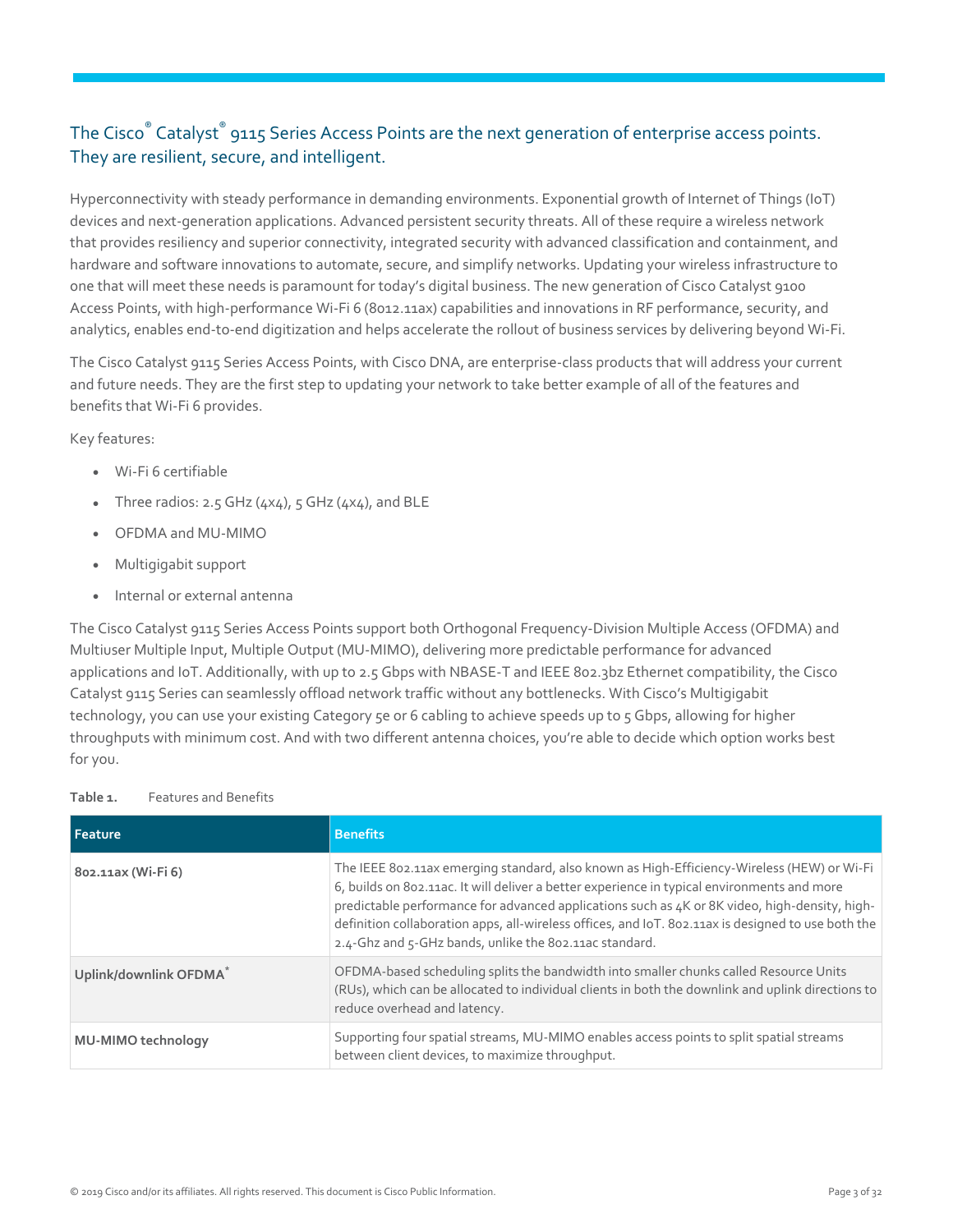| Feature                          | <b>Benefits</b>                                                                                                                                                                                                                                                                                                                                                                                                 |
|----------------------------------|-----------------------------------------------------------------------------------------------------------------------------------------------------------------------------------------------------------------------------------------------------------------------------------------------------------------------------------------------------------------------------------------------------------------|
| <b>BSS</b> coloring <sup>*</sup> | Spatial reuse (also known as Basic Service Set [BSS] coloring) allows the Access Points (APs)<br>and their clients to differentiate between BSSs, thus permitting more simultaneous<br>transmissions.                                                                                                                                                                                                           |
| Target wake time <sup>*</sup>    | A new power savings mode called Target Wake Time (TWT) allows the client to stay asleep<br>and to wake up only at prescheduled (target) times to exchange data with the AP. This offers<br>significant energy savings for battery-operated devices, up to 3x to 4x compared to 802.11n<br>and 802,11ac.                                                                                                         |
| Intelligent Capture <sup>*</sup> | Intelligent Capture probes the network and provides Cisco DNA Center with deep analysis.<br>The software can track over 240 anomalies and instantaneously review all packets on demand,<br>emulating the onsite network administrator. Intelligent Capture allows for more informed<br>decisions on your wireless networks.                                                                                     |
| <b>Cisco Mobility Express</b>    | Mobility Express is designed for networks of all sizes, including small and medium-sized<br>businesses and distributed enterprises. It provides industry-leading wireless LAN technology<br>without the need for a physical controller or additional licenses.                                                                                                                                                  |
| Multigigabit Ethernet support    | Provides uplink speeds of 2.5 Gbps, in addition to 100 Mbps and 1 Gbps. All speeds are<br>supported on Category 5e cabling for an industry first, as well as 10GBASE-T (IEEE 802.3bz)<br>cabling.                                                                                                                                                                                                               |
| Bluetooth 5.0                    | Integrated Bluetooth Low Energy (BLE) 5.0 radio to enable IoT use cases such as location<br>tracking and wayfinding.                                                                                                                                                                                                                                                                                            |
| IOx container                    | Enables edge computing capabilities for IoT applications on the host access point.                                                                                                                                                                                                                                                                                                                              |
| <b>Apple Features</b>            | Apple and Cisco have partnered to create an optimal mobile experience for iOS devices on<br>corporate networks based on Cisco technologies. Using new features in iOS 10, in<br>combination with the latest software and hardware from Cisco, businesses can now more<br>effectively use their network infrastructure to deliver an enhanced user experience across all<br>business applications.               |
|                                  | At the center of the collaboration is a unique handshake between the Cisco WLAN and Apple<br>devices. This handshake enables the Cisco WLAN to provide an optimal Wi-Fi roaming<br>experience to Apple devices. Additionally, the Cisco WLAN trusts Apple devices and gives<br>priority treatment for business-critical applications specified by the Apple device. This feature<br>is also known as Fast Lane. |

\* Available in a future release.

### <span id="page-3-0"></span>Resilient - Steady Performance in Demanding Environments

Networks infrastructure that upgrade to Wi-Fi6, also known as 802.11ax, enabled devices will get upto 4x capacity boost needed to support the additional devices connected to the network as well as the data that they generate. 802.11ax will offer multi-gigabit performance which will feature a seamless connectivity with higher throughput compared to the 802.11ac standard. This means you'll see your network performance run smoother. With support for BSS coloring, the new standard eases high device dense deployments by allowing simultaneous transmissions, ultimately increasing network capacity, customer interactions, and value-add services.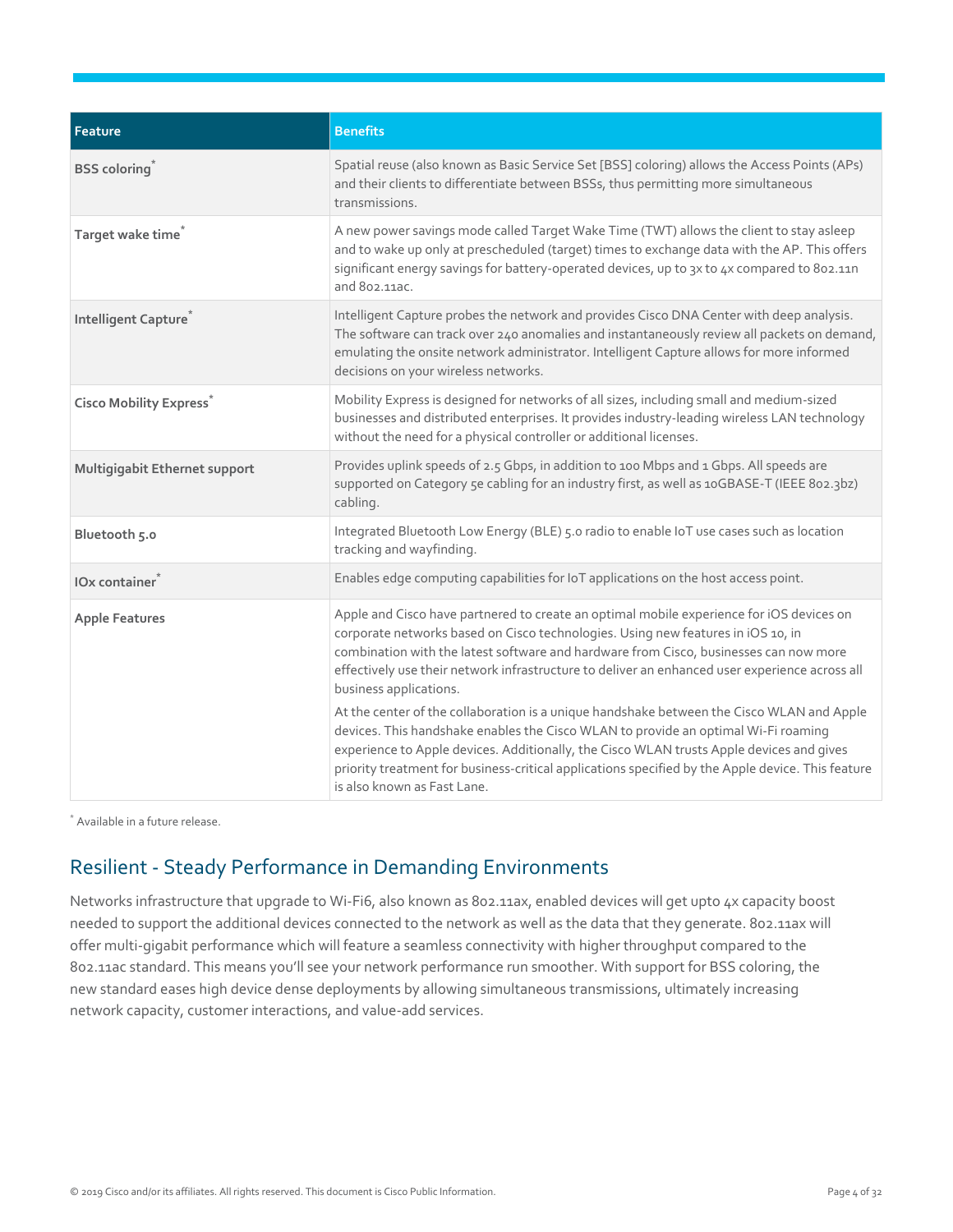Wi-Fi6, with better coordination of transit time to and from devices, will also bring about a reduction in latency and a greater reliability allowing for hundreds of devices per access point. This allows for IoT devices to be reliably deployed at scale. And an overall improved user experience will be seen as well, as 802.11ax will improve device battery life of devices such as smartphones, tablets and IoT when compared to prior standards. For more details about 802.11a[x please check](https://www.cisco.com/c/dam/en/us/products/collateral/wireless/white-paper-c11-740788.pdf)  [Cisco's Technical Whitepaper](https://www.cisco.com/c/dam/en/us/products/collateral/wireless/white-paper-c11-740788.pdf) on 802.11ax.

#### <span id="page-4-0"></span>Secure Infrastructure

**Trustworthy systems built with Cisco Trust Anchor Technologies** provide a highly secure foundation for Cisco products. With The Catalyst 9100 Series, these technologies enable hardware and software authenticity assurance for supply chain trust and strong mitigation against man-in-the-middle attacks that compromise software and firmware. Trust Anchor capabilities include:

- **Image signing:** Cryptographically signed images provide assurance that the firmware, BIOS, and other software are authentic and unmodified. As the system boots, the system's software signatures are checked for integrity.
- **Secure Boot:** Cisco Secure Boot technology anchors the boot sequence chain of trust to immutable hardware, mitigating threats against a system's foundational state and the software that is to be loaded, regardless of a user's privilege level. It provides layered protection against the persistence of illicitly modified firmware.
- **Cisco Trust Anchor module:** A tamper-resistant, strong cryptographic, single-chip solution provides hardware authenticity assurance to uniquely identify the product so that its origin can be confirmed to Cisco. This provides assurance that the product is genuine.

#### <span id="page-4-1"></span>Aesthetically Redesigned for Next Generation Enterprise

The Catalyst 9100 series access points are built from the ground-up, with new aerodynamic look and smooth finish, integrating RF excellence and next generation technologies to provide the best-in-class wireless experience without compromise. While packing several high performance features, the hardware is re-designed to deliver higher efficiencies in a more compact form-factor to make visually appealing Wi-Fi deployments commonplace.

### <span id="page-4-2"></span>Cisco DNA Support

Pairing the Cisco Catalyst 9115 Series Access Points with the Cisco Digital Network Architecture (Cisco DNA) allows for a total network transformation. Cisco DNA allows you to truly understand your network with real-time analytics, quickly detect and contain security threats, and easily provide networkwide consistency through automation and virtualization.

Cisco DNA with Software-Defined Access (SD-Access) is the network fabric that powers business. It is an open and extensible, software-driven architecture that accelerates and simplifies your enterprise network operations. The programmable architecture frees your IT staff from time-consuming, repetitive network configuration tasks so they can focus instead on innovation that positively transforms your business. By decoupling network functions from the hardware, you can build and manage your entire wired and wireless network from a single user interface. SD-Access enables policy-based automation from edge to cloud with foundational capabilities. These include: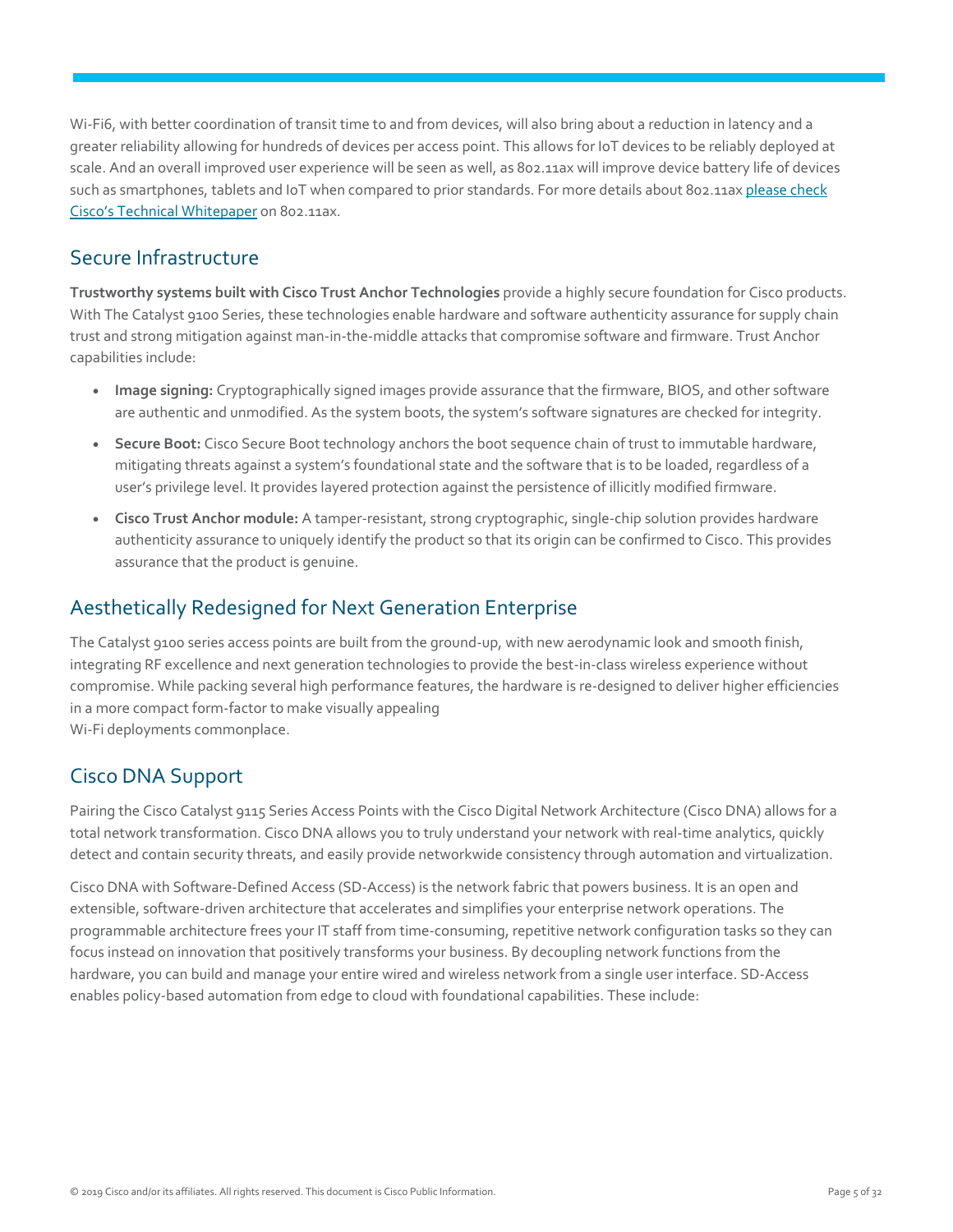- Simplified device deployment
- Unified management of wired and wireless networks
- Network virtualization and segmentation
- Group-based policies
- Context-based analytics

The Cisco Catalyst 9115 Series Access Points support Software-Defined Access, Cisco's leading enterprise architecture.

Working together, the Cisco Catalyst 9115 Series and Cisco DNA offer such features as:

- Cisco DNA Spaces
- Cisco Identity Services Engine
- Cisco DNA Analytics and Assurance
- And much more

The result? Your network stays relevant, becomes digital ready, and is the lifeblood of your organization.

### <span id="page-5-0"></span>Product Specifications

| Item         | <b>Specification</b>                                                                                                                                                                                                            |
|--------------|---------------------------------------------------------------------------------------------------------------------------------------------------------------------------------------------------------------------------------|
| Part numbers | Cisco Catalyst 9115I Access Point: Indoor environments, with internal antennas<br>· C9115AXI-x: Cisco Catalyst 9115 Series                                                                                                      |
|              | Cisco Catalyst 9115I Access Point with Mobility Express: Indoor environments, with internal antennas<br>· C9115AXI-ME-x: Cisco Catalyst 9115 Series with Mobility Express                                                       |
|              | Cisco Catalyst 9115E Access Point: Indoor, challenging environments, with external antennas<br>· C9115AXE-x: Cisco Catalyst 9115 Series                                                                                         |
|              | Cisco Catalyst 9115E Access Point with Mobility Express: Indoor, challenging environments, with external<br>antennas                                                                                                            |
|              | • C9115AXE-ME-x: Cisco Catalyst 9115 Series with Mobility Express                                                                                                                                                               |
|              | Requlatory domains: (x = requlatory domain)                                                                                                                                                                                     |
|              | Customers are responsible for verifying approval for use in their individual countries. To verify approval and to identify<br>the regulatory domain that                                                                        |
|              | corresponds to a particular country, visit https://www.cisco.com/go/aironet/compliance.<br>Not all requlatory domains have been approved. As they are approved, the part numbers will be available on the<br>Global Price List. |
|              | <b>Cisco Wireless LAN Services</b>                                                                                                                                                                                              |
|              | • AS-WLAN-CNSLT: Cisco Wireless LAN Network Planning and Design Service                                                                                                                                                         |
|              | • AS-WLAN-CNSLT: Cisco Wireless LAN 802.11n Migration Service<br>• AS-WLAN-CNSLT: Cisco Wireless LAN Performance and Security Assessment Service                                                                                |
| Software     | • Cisco Unified Wireless Network Software Release 8.9 or later<br>• Cisco IOS® XE Software Release 16.11 or later                                                                                                               |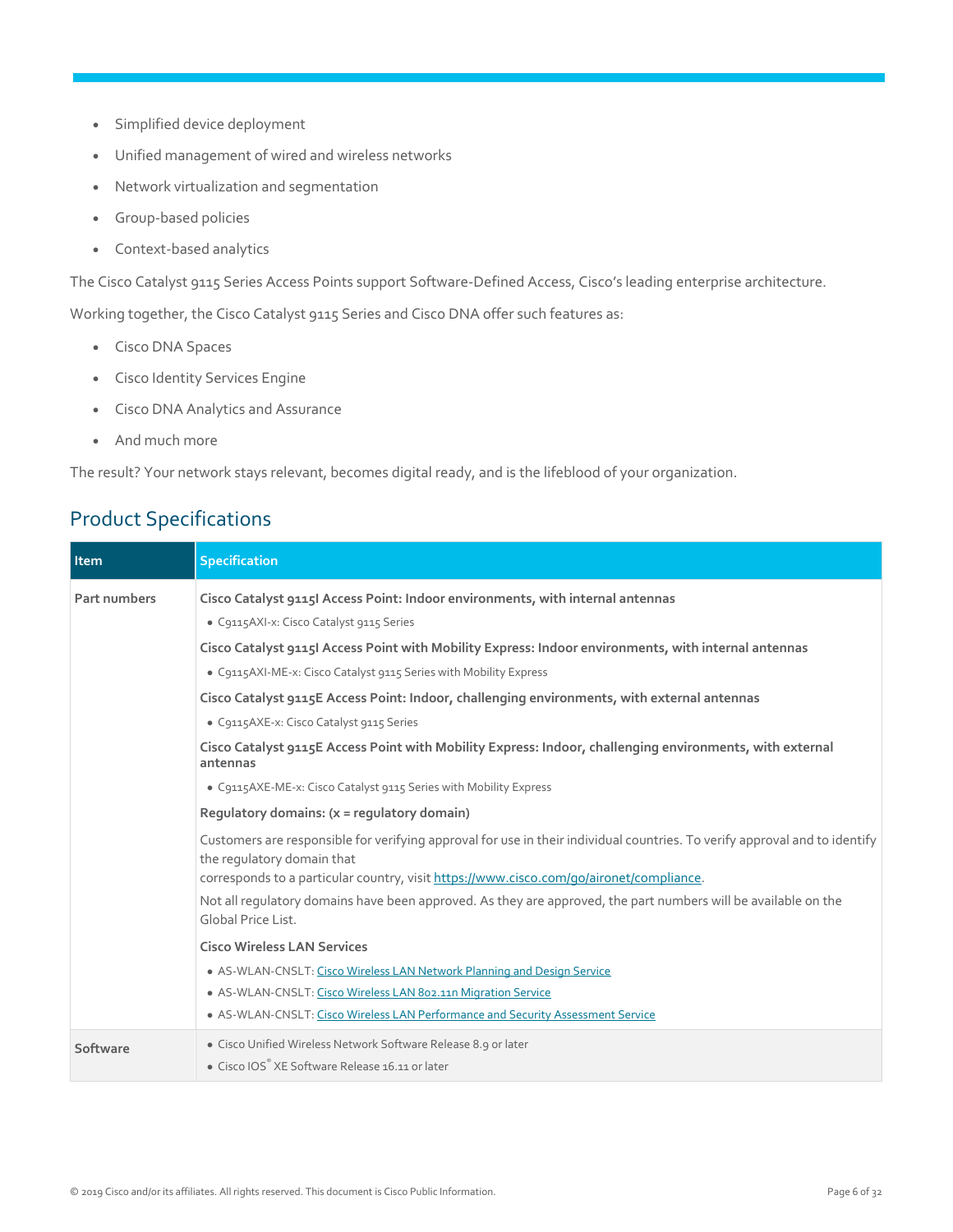| Item                                                 | <b>Specification</b>                                                                                                                                                                                                                                                                                                                                                                                                 |
|------------------------------------------------------|----------------------------------------------------------------------------------------------------------------------------------------------------------------------------------------------------------------------------------------------------------------------------------------------------------------------------------------------------------------------------------------------------------------------|
| <b>Supported wireless</b><br><b>LAN</b> controllers  | • Cisco Catalyst 9800 Series Wireless Controllers<br>• Cisco 3500, 5520, and 8540 Series Wireless Controllers and Cisco Virtual Wireless Controller<br>• Cisco Mobility Express                                                                                                                                                                                                                                      |
| 802.110 version 2.0<br>(and related)<br>capabilities | • 4x4 MIMO with four spatial streams<br>• Maximal Ratio Combining (MRC)<br>• 802.11n and 802.11a/q beamforming<br>• 20- and 40-MHz channels<br>. PHY data rates up to 890 Mbps (40 MHz with 5 GHz and 20 MHz with 2.4 GHz)<br>• Packet aggregation: A-MPDU (transmit and receive), A-MSDU (transmit and receive)<br>· 802.11 Dynamic Frequency Selection (DFS)<br>• Cyclic Shift Diversity (CSD) support             |
| 802.11ac                                             | • 4x4 downlink MU-MIMO with four spatial streams<br>$\bullet$ MRC<br>• 802.11ac beamforming<br>• 20-, 40-, 80-, and 160-MHz channels<br>• PHY data rates up to 3.47 Gbps (160 MHz with 5 GHz)<br>• Packet aggregation: A-MPDU (transmit and receive), A-MSDU (transmit and receive)<br>• 802.11 DFS<br>• CSD support                                                                                                 |
| 802.11ax                                             | • 4x4 downlink MU-MIMO with four spatial streams<br>· Uplink/downlink OFDMA<br>$\bullet$ TWT<br>• BSS coloring<br>$\bullet$ MRC<br>· 802.11ax beamforming<br>• $20 - 40 - 80 - 100$ and $160 - 100$ channels<br>• PHY data rates up to 5.38 Gbps (160 MHz with 5 GHz and 20 MHz with 2.4 GHz)<br>• Packet aggregation: A-MPDU (transmit and receive), A-MSDU (transmit and receive)<br>• 802.11 DFS<br>• CSD support |
| Integrated<br>antenna                                | • 2.4 GHz, peak gain 3 dBi, internal antenna, omnidirectional in azimuth<br>· 5 GHz, peak gain 4 dBi, internal antenna, omnidirectional in azimuth                                                                                                                                                                                                                                                                   |
| External antenna<br>(sold separately)                | • Cisco Catalyst 9115E Access Points are certified for use with antenna gains up to 6 dBi (2.4 GHz and 5 GHz)<br>• Cisco offers the industry's broadest selection of antennas, delivering optimal coverage for a variety of deployment scenarios                                                                                                                                                                     |
| Interfaces                                           | · 1x 100, 1000, 2500 Multigigabit Ethernet (RJ-45) - IEEE 802.3bz<br>• Management console port (RJ-45)<br>· USB 2.0 (enabled via future software)                                                                                                                                                                                                                                                                    |
| <b>Indicators</b>                                    | · Status LED indicates boot loader status, association status, operating status, boot loader warnings, and boot loader errors                                                                                                                                                                                                                                                                                        |
| <b>Dimensions</b><br>$(W \times L \times H)$         | • Access point (without mounting brackets): C9115l: 8.0 x 8.0 x 1.5 in., C9115E: 8.0 x 8.0 x 1.7 in.                                                                                                                                                                                                                                                                                                                 |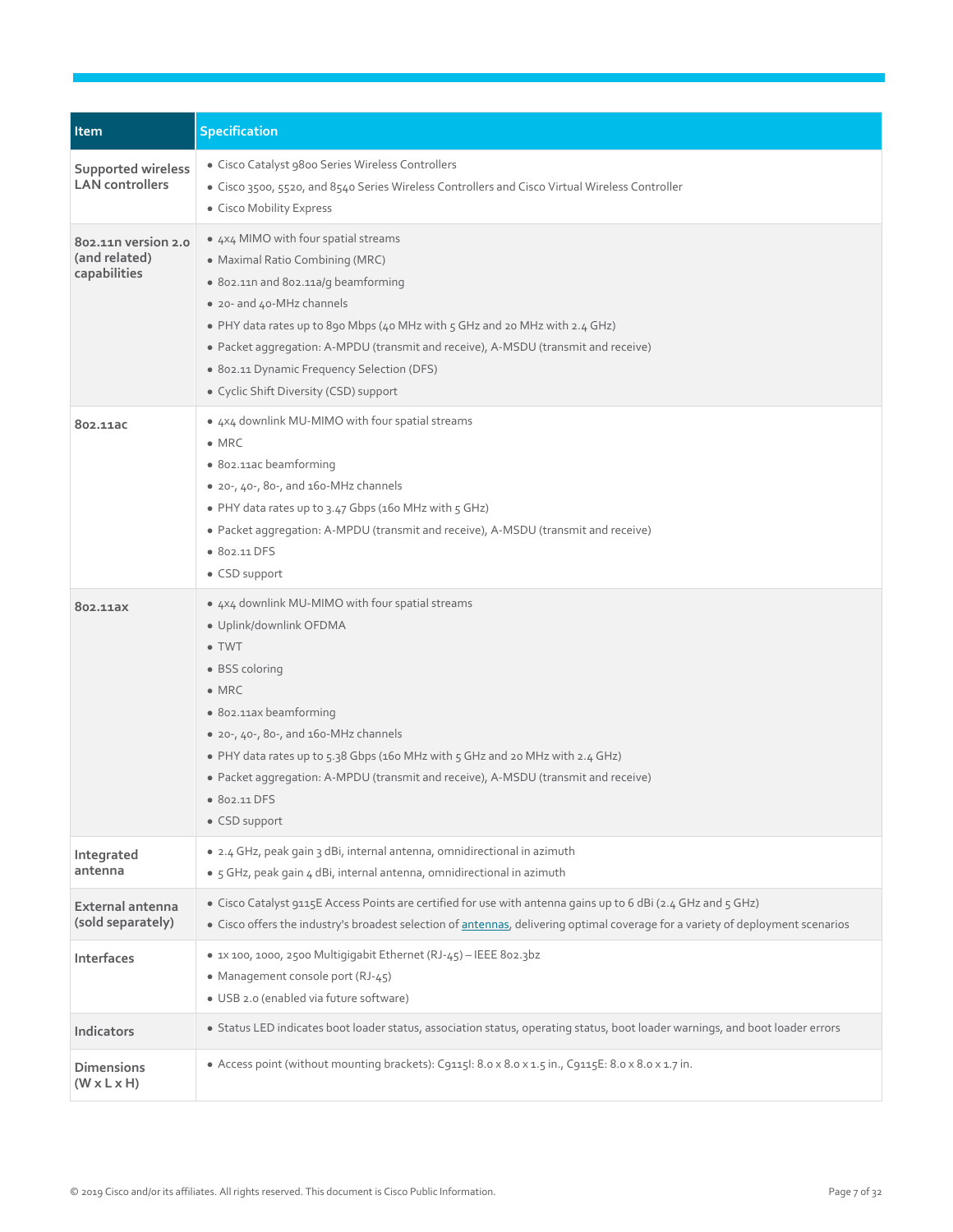| Item                        | <b>Specification</b>                                                                                                                                                                                                                                                                                                                                                                                                                                                                                                                                                                                                                                                                                                                                                                                                                                                                 |            |                      |                     |            |             |             |                                       |
|-----------------------------|--------------------------------------------------------------------------------------------------------------------------------------------------------------------------------------------------------------------------------------------------------------------------------------------------------------------------------------------------------------------------------------------------------------------------------------------------------------------------------------------------------------------------------------------------------------------------------------------------------------------------------------------------------------------------------------------------------------------------------------------------------------------------------------------------------------------------------------------------------------------------------------|------------|----------------------|---------------------|------------|-------------|-------------|---------------------------------------|
| Weight                      | Cisco Catalyst 91151<br>$\bullet$ 1.98 lb (0.9 kg)<br>Cisco Catalyst 9115E<br>$\bullet$ 2.43 lb (1.1 kg)                                                                                                                                                                                                                                                                                                                                                                                                                                                                                                                                                                                                                                                                                                                                                                             |            |                      |                     |            |             |             |                                       |
| Input power<br>requirements | • 802.3at Power over Ethernet Plus (PoE+), Cisco Universal PoE (Cisco UPOE®)<br>· Cisco power injector, AIR-PWRINJ6=<br>• 802.3af PoE<br>• Cisco power injector, AIR-PWRINJ5= (Note: This injector supports only 802.3af)<br>Note: When 802.3af PoE is the source of power, both 2.4-GHz and 5-GHz radios will be reduced to 2x2 and Ethernet<br>downgraded to 1 Gigabit Ethernet. In addition, the USB port will be off.                                                                                                                                                                                                                                                                                                                                                                                                                                                            |            |                      |                     |            |             |             |                                       |
| Power draw                  | 802.3at full feature                                                                                                                                                                                                                                                                                                                                                                                                                                                                                                                                                                                                                                                                                                                                                                                                                                                                 |            |                      |                     |            |             |             |                                       |
|                             | Power source                                                                                                                                                                                                                                                                                                                                                                                                                                                                                                                                                                                                                                                                                                                                                                                                                                                                         | Power type | $2.4 - GHz$<br>radio | $5 - G$ Hz<br>radio | Link speed | <b>USB</b>  | <b>LLDP</b> | Cisco<br><b>Discovery</b><br>Protocol |
|                             | 802.3at                                                                                                                                                                                                                                                                                                                                                                                                                                                                                                                                                                                                                                                                                                                                                                                                                                                                              | PoE        | 4×4                  | 4X4                 | 2.5G       | $\mathsf Y$ | 20.4W       | 20.4W                                 |
|                             | 802.3af reduced feature                                                                                                                                                                                                                                                                                                                                                                                                                                                                                                                                                                                                                                                                                                                                                                                                                                                              |            |                      |                     |            |             |             |                                       |
|                             | Power source                                                                                                                                                                                                                                                                                                                                                                                                                                                                                                                                                                                                                                                                                                                                                                                                                                                                         | Power type | $2.4 - GHz$<br>radio | $5 - G$ Hz<br>radio | Link speed | <b>USB</b>  | <b>LLDP</b> | Cisco<br><b>Discovery</b><br>Protocol |
|                             | 802.3af                                                                                                                                                                                                                                                                                                                                                                                                                                                                                                                                                                                                                                                                                                                                                                                                                                                                              | PoE        | 2X2                  | 2X2                 | 1G         | $\mathbb N$ | 15.4W       | 15.4W                                 |
| Environmental               | Cisco Catalyst 91151<br>• Nonoperating (storage) temperature: -22° to 158°F (-30° to 70°C)<br>• Nonoperating (storage) altitude test: 25°C, 15,000 ft.<br>• Operating temperature: 32° to 122°F (0° to 50°C)<br>• Operating humidity: 10% to 90% (noncondensing)<br>• Operating altitude test: 40°C, 9843 ft.<br>Note: When the ambient operating temperature exceeds 40°C, the access point will shift from 4x4 to 2x2 on both the 2.4-GHz and<br>5-GHz radios, uplink Ethernet will downgrade to 1 Gigabit Ethernet, and the USB interface<br>will be disabled.<br>Cisco Catalyst 9115E<br>• Nonoperating (storage) temperature: -22° to 158°F (-30° to 70°C)<br>• Nonoperating (storage) altitude test: 25°C, 15,000 ft.<br>• Operating temperature: -4° to 122°F (-20° to 50°C)<br>• Operating humidity: 10% to 90% (noncondensing)<br>• Operating altitude test: 40°C, 9843 ft. |            |                      |                     |            |             |             |                                       |
| System memory               | • 2048 MB DRAM<br>· 1024 MB flash                                                                                                                                                                                                                                                                                                                                                                                                                                                                                                                                                                                                                                                                                                                                                                                                                                                    |            |                      |                     |            |             |             |                                       |
| Warranty                    | Limited lifetime hardware warranty                                                                                                                                                                                                                                                                                                                                                                                                                                                                                                                                                                                                                                                                                                                                                                                                                                                   |            |                      |                     |            |             |             |                                       |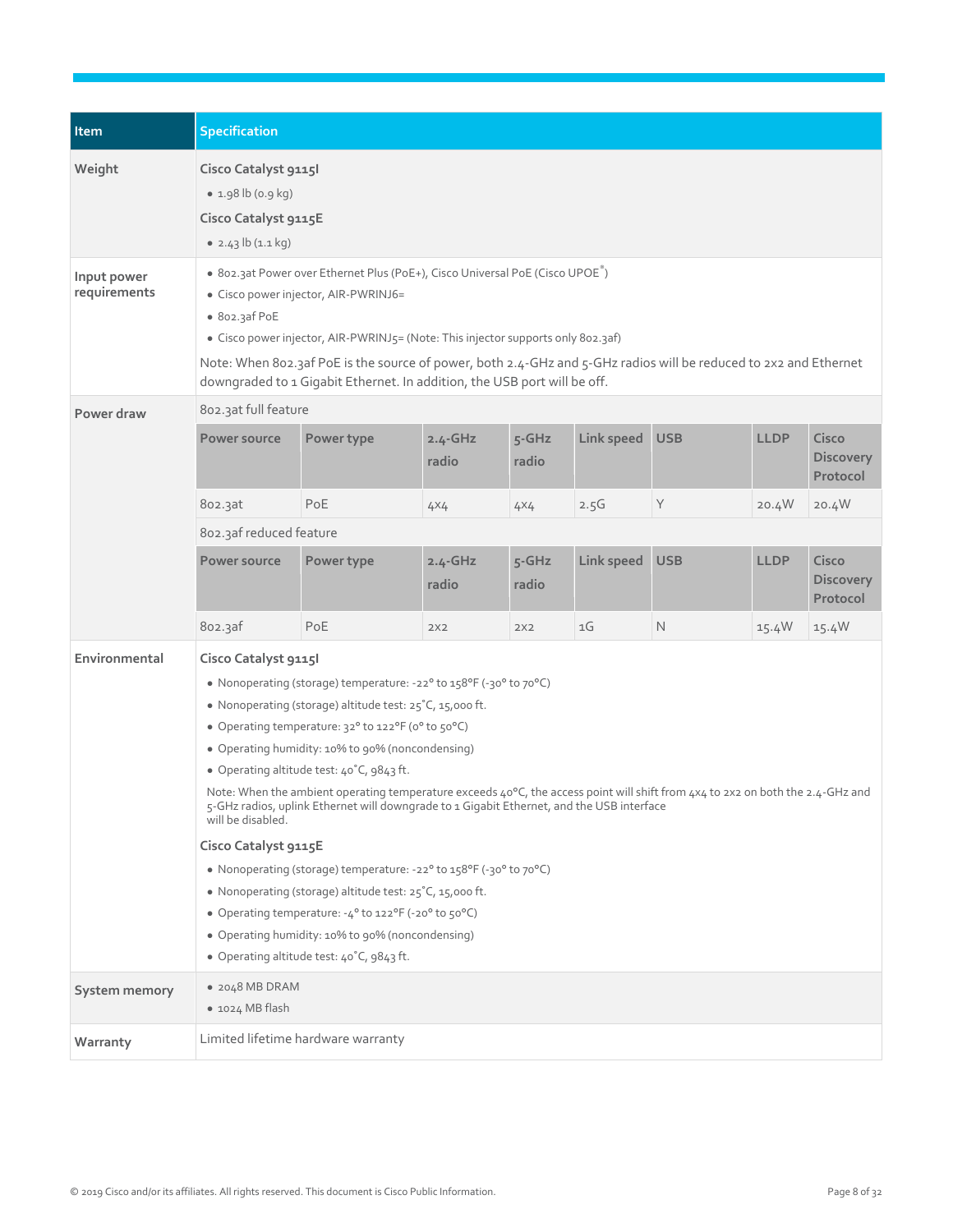| Item                                               | <b>Specification</b>                                                                                                                                                                                                                                                                                                                                                                                                                                                                                                                                                                                                                                                                                                                                                                                                                                                                                                                                                                                                                                                                                                                                                                              |                                                                                                                                                                                                                                                                                                                                                                                                                                                                                                                                                                                                                                                                                                                                                                                                                                                                                                                                                                                                                                                                                                                                                                                                         |
|----------------------------------------------------|---------------------------------------------------------------------------------------------------------------------------------------------------------------------------------------------------------------------------------------------------------------------------------------------------------------------------------------------------------------------------------------------------------------------------------------------------------------------------------------------------------------------------------------------------------------------------------------------------------------------------------------------------------------------------------------------------------------------------------------------------------------------------------------------------------------------------------------------------------------------------------------------------------------------------------------------------------------------------------------------------------------------------------------------------------------------------------------------------------------------------------------------------------------------------------------------------|---------------------------------------------------------------------------------------------------------------------------------------------------------------------------------------------------------------------------------------------------------------------------------------------------------------------------------------------------------------------------------------------------------------------------------------------------------------------------------------------------------------------------------------------------------------------------------------------------------------------------------------------------------------------------------------------------------------------------------------------------------------------------------------------------------------------------------------------------------------------------------------------------------------------------------------------------------------------------------------------------------------------------------------------------------------------------------------------------------------------------------------------------------------------------------------------------------|
| Available transmit<br>power settings               | 2.4 GHz<br>$\bullet$ 23 dBm (200 mW)<br>$\bullet$ 20 dBm (100 mW)<br>$\bullet$ 17 dBm (50 mW)<br>• $14$ dBm ( $25$ mW)<br>$\bullet$ 11 dBm (12.5 mW)<br>$\bullet$ 8 dBm (6.25 mW)<br>• $5$ dBm $(3.13)$ mW)<br>• $2$ dBm $(1.56$ mW)<br>$\bullet$ -1dBm (0.79mW)<br>$\bullet$ -4dBm (0.39mW)                                                                                                                                                                                                                                                                                                                                                                                                                                                                                                                                                                                                                                                                                                                                                                                                                                                                                                      | 5 GHz<br>$\bullet$ 23 dBm (200 mW)<br>$\bullet$ 20 dBm (100 mW)<br>$\bullet$ 17 dBm (50 mW)<br>• $14$ dBm ( $25$ mW)<br>$\bullet$ 11 dBm (12.5 mW)<br>• 8 dBm (6.25 mW)<br>• $5$ dBm $(3.13)$ mW)<br>• $2$ dBm $(1.56$ mW)<br>$\bullet$ -1dBm (0.79mW)<br>$\bullet$ -4dBm (0.39mW)                                                                                                                                                                                                                                                                                                                                                                                                                                                                                                                                                                                                                                                                                                                                                                                                                                                                                                                      |
| Frequency band<br>and 20-MHz<br>operating channels | A (A regulatory domain):<br>$\bullet$ 2.412 to 2.462 GHz; 11 channels<br>• 5.180 to 5.320 GHz; 8 channels<br>• 5.500 to 5.700 GHz; 8 channels<br>(excludes $5.600$ to $5.640$ GHz)<br>$\bullet$ 5.745 to 5.825 GHz; 5 channels<br>B (B regulatory domain):<br>$\bullet$ 2.412 to 2.462 GHz; 11 channels<br>• 5.180 to 5.320 GHz; 8 channels<br>$\bullet$ 5.500 to 5.700 GHz; 11 channels<br>$\bullet$ 5.745 to 5.865 GHz; 7 channels<br>C (C regulatory domain):<br>$\bullet$ 2.412 to 2.472 GHz; 13 channels<br>$\bullet$ 5.745 to 5.825 GHz; 5 channels<br>D (D regulatory domain):<br>• 2.412 to 2.462 GHz; 11 channels<br>• 5.180 to 5.320 GHz; 8 channels<br>• $5.745$ to $5.825$ GHz; $5$ channels<br>E (E regulatory domain):<br>$\bullet$ 2.412 to 2.472 GHz; 13 channels<br>$\bullet$ 5.180 to 5.320 GHz; 8 channels<br>• 5.500 to 5.700 GHz; 8 channels<br>(excludes 5.600 to 5.640 GHz)<br>F (F regulatory domain):<br>• 2.412 to 2.472 GHz; 13 channels<br>$\bullet$ 5.745 to 5.805 GHz; 4 channels<br>G (G regulatory domain):<br>• 2.412 to 2.472 GHz; 13 channels<br>• $5.745$ to $5.865$ GHz; 7 channels<br>H (H regulatory domain):<br>$\bullet$ 2.412 to 2.472 GHz; 13 channels | I (I regulatory domain):<br>• 2.412 to 2.472 GHz; 13 channels<br>• 5.180 to 5.320 GHz; 8 channels<br>K (K regulatory domain):<br>$\bullet$ 2.412 to 2.472 GHz; 13 channels<br>• 5.180 to 5.320 GHz; 8 channels<br>• 5.500 to 5.620 GHz; 7 channels<br>$\bullet$ 5.745 to 5.805 GHz; 4 channels<br>N (N regulatory domain):<br>$\bullet$ 2.412 to 2.462 GHz; 11 channels<br>• 5.180 to 5.320 GHz; 8 channels<br>$\bullet$ 5.745 to 5.825 GHz; 5 channels<br>Q (Q regulatory domain):<br>• 2.412 to 2.472 GHz; 13 channels<br>• 5.180 to 5.320 GHz; 8 channels<br>$\bullet$ 5.500 to 5.700 GHz; 11 channels<br>R (R regulatory domain):<br>$\bullet$ 2.412 to 2.472 GHz; 13 channels<br>• 5.180 to 5.320 GHz; 8 channels<br>• 5.660 to 5,825 GHz; 8 channels<br>(excludes $5.700$ to $5.745$ GHz)<br>S (S regulatory domain):<br>• 2.412 to 2.472 GHz; 13 channels<br>• 5.180 to 5.320 GHz; 8 channels<br>$\bullet$ 5.500 to 5.700 GHz; 11 channels<br>$\bullet$ 5.745 to 5.825 GHz; 5 channels<br>T (T regulatory domain):<br>$\bullet$ 2.412 to 2.462 GHz; 11 channels<br>• $5.180$ to $5.320$ GHz; 3 channels<br>$\bullet$ 5.500 to 5.700 GHz; 12 channels<br>$\bullet$ 5.745 to 5.825 GHz; 5 channels |
|                                                    | • 5.180 to 5.320 GHz; 8 channels                                                                                                                                                                                                                                                                                                                                                                                                                                                                                                                                                                                                                                                                                                                                                                                                                                                                                                                                                                                                                                                                                                                                                                  |                                                                                                                                                                                                                                                                                                                                                                                                                                                                                                                                                                                                                                                                                                                                                                                                                                                                                                                                                                                                                                                                                                                                                                                                         |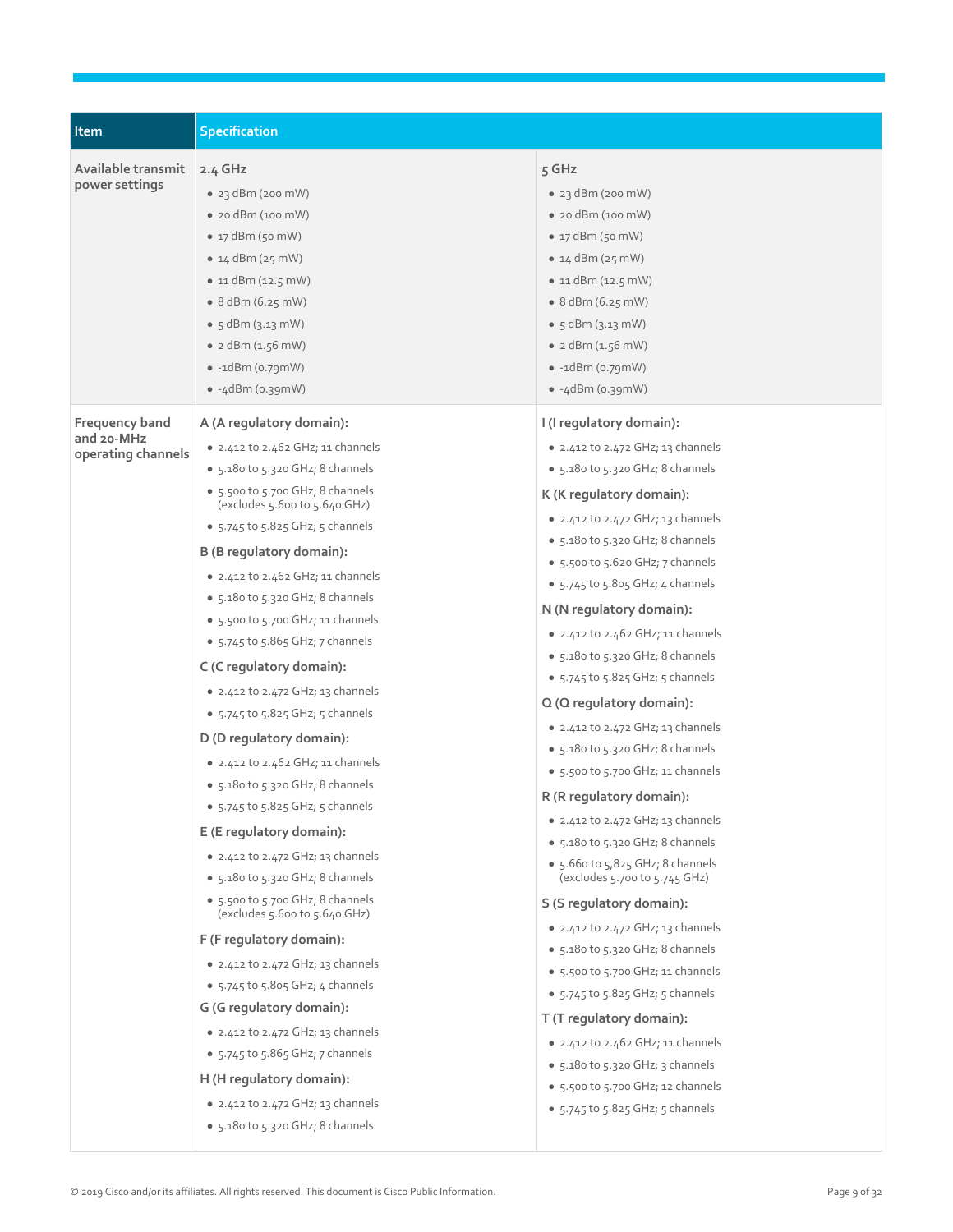| <b>Item</b> | Specification                          |                                                                   |
|-------------|----------------------------------------|-------------------------------------------------------------------|
|             | • $5.745$ to $5.825$ GHz; $5$ channels | Z (Z regulatory domain):                                          |
|             |                                        | $\bullet$ 2.412 to 2.462 GHz; 11 channels                         |
|             |                                        | • 5.180 to 5.320 GHz; 8 channels                                  |
|             |                                        | • 5.500 to 5.700 GHz; 8 channels<br>(excludes 5.600 to 5.640 GHz) |
|             |                                        | $\bullet$ 5.745 to 5.825 GHz; 5 channels                          |

Note: **Customers are responsible for verifying approval for use in their individual countries. To verify approval and to identify the regulatory domain that corresponds to a particular country, visi[t https://www.cisco.com/go/aironet/compliance](https://www.cisco.com/go/aironet/compliance)**

| Maximum number<br>of nonoverlapping<br>channels | $2.4$ GHz          | $5$ GHz                         |
|-------------------------------------------------|--------------------|---------------------------------|
|                                                 | • 802.11b/q:       | •802.11a:                       |
|                                                 | $020$ MHz: 3       | ° 20 MHz: 26 FCC, 16 EU         |
|                                                 | $\bullet$ 802.110: | • 802.11n:                      |
|                                                 | $020$ MHz: 3       | ° 20 MHz: 26 FCC, 16 EU         |
|                                                 | • 802.11aX:        | $\circ$ 40 MHz: 12 FCC, 7 EU    |
|                                                 | $°$ 20MHz:3        | • 802.11aC/ax:                  |
|                                                 |                    | ° 20 MHz: 26 FCC, 16 EU         |
|                                                 |                    | $\circ$ 40 MHz: 12 FCC, 7 EU    |
|                                                 |                    | $\circ$ 80 MHz: $5$ FCC, $3$ EU |
|                                                 |                    | $0$ 160 MHz 2 FCC, 1 EU         |

Note: **This varies by regulatory domain. Refer to the product documentation for specific details for each regulatory domain.**

| Compliance | · Safety:                                          |
|------------|----------------------------------------------------|
| standards  | • IEC 60950-1/62368-1                              |
|            | © EN 60950-1/62368-1                               |
|            | ○ AS/NZS 60950.1 (rev. 2015)                       |
|            | $0$ UL 60950-1/62368-1                             |
|            | © CAN/CSA-C22.2 No. 60950-1                        |
|            | $\circ$ GB4943                                     |
|            | ○ EMC/EMI:                                         |
|            | · Emissions:                                       |
|            | © CISPR 32 (rev. 2015)                             |
|            | © EN 55032 (rev. 2012/AC:2013)                     |
|            | © EN 55032 (rev. 2015)                             |
|            | © EN61000-3-2 (rev. 2014)                          |
|            | © EN61000-3-3 (rev. 2013)                          |
|            | © KN61000-3-2                                      |
|            | ° KN61000-3-3                                      |
|            | <sup>o</sup> AS/NZS CISPR 32 Class B (rev. 2015)   |
|            | <sup>o</sup> 47 CFR FCC Part 15B                   |
|            | <sup>o</sup> ICES-003 (rev. 2016 Issue 6, Class B) |
|            | $\circ$ VCCI(V <sub>3</sub> )                      |
|            | ○ CNS (rev. 13438)                                 |
|            | $\circ$ KN-32                                      |
|            | ○ TCVN 7189 (rev. 2009)                            |
|            | · Immunity:                                        |
|            | © CISPR 24 (rev. 2010)                             |
|            | <sup>o</sup> EN 55024 / EN 55035 (rev. 2010)       |
|            | • Emissions and immunity:                          |
|            | © EN 301 489-1 (V2.1.1 2017-02)                    |
|            | <sup>o</sup> EN 301 489-17 (v3.1.1 2017-02)        |
|            | OCVN(18:2014)                                      |
|            |                                                    |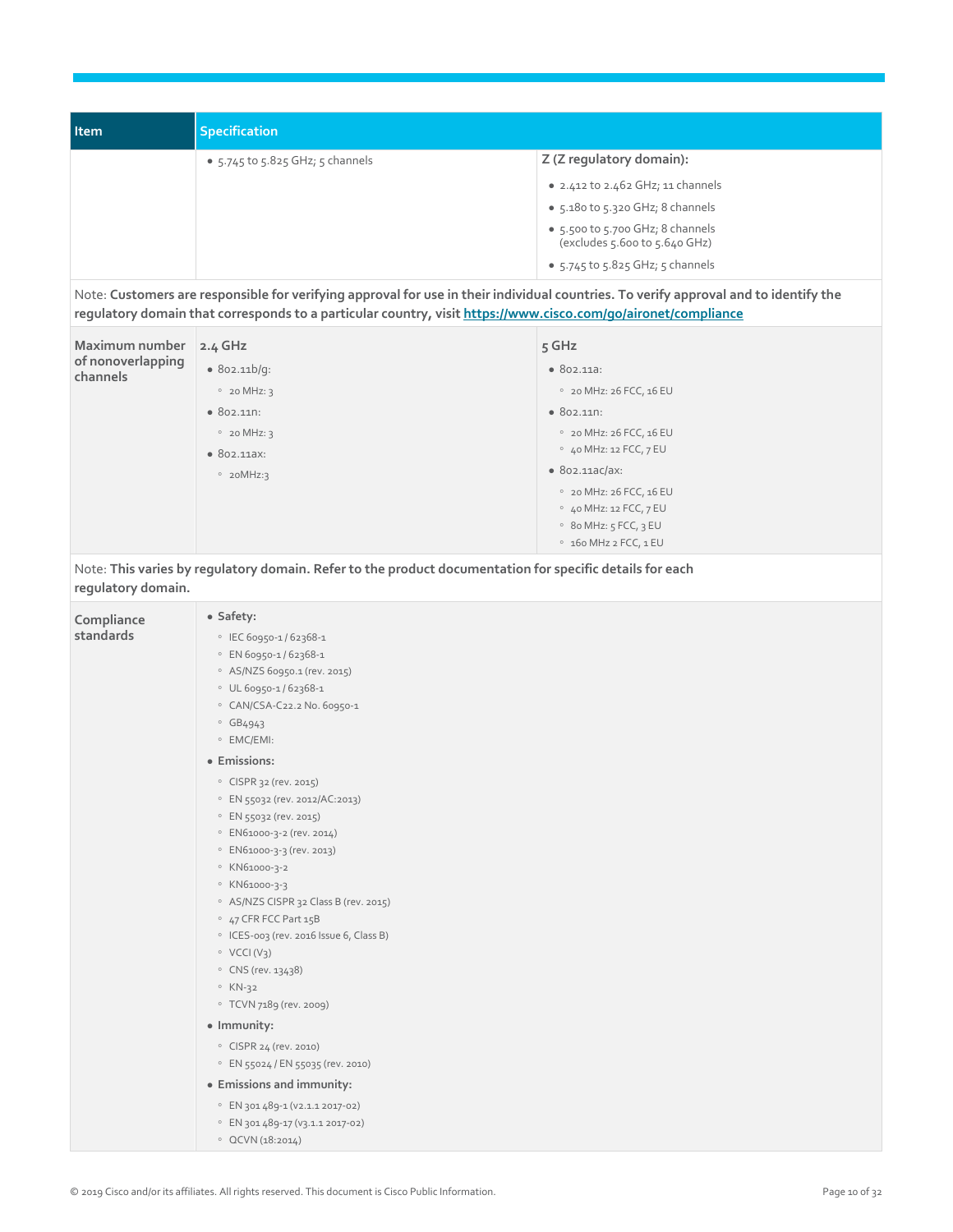| <b>Item</b> | Specification                                                                                                                                                                                                                                                                                                     |
|-------------|-------------------------------------------------------------------------------------------------------------------------------------------------------------------------------------------------------------------------------------------------------------------------------------------------------------------|
|             | ° KN 489-1<br>° KN 489-17<br>$\circ$ EN 60601 (1-1:2015)                                                                                                                                                                                                                                                          |
|             | • Radio:<br>© EN 300 328 (V2.1.1)<br>C EN 301 893 (V2.1.1)<br>○ AS/NZS 4268 (rev. 2017)<br>• 47 CFR FCC Part 15C, 15.247, 15.407<br>· RSP-100<br>∘ RSS-GEN<br>$\circ$ RSS-247<br>• China regulations SRRC<br>© LP0002 (rev 2018.1.10)<br><sup>o</sup> Japan Std. 33a, Std. 66, and Std. 71                        |
|             | • RF safety:<br>· EN 50385 (rev. Aug 2002)<br>· ARPANSA<br>○ AS/NZS 2772 (rev. 2016)<br>© EN 62209-1 (rev. 2016)<br>© EN 62209-2 (rev. 2010)<br>° 47 CFR Part 1.1310 and 2.1091<br>° RSS-102                                                                                                                      |
|             | • IEEE standards:                                                                                                                                                                                                                                                                                                 |
|             | · IEEE 802.3<br>· IEEE 802.3ab<br>O IEEE 802.3af/at<br><sup>o</sup> IEEE 802.11 a/b/g/n/ac/ax<br>· IEEE 802.11h, 802.11d                                                                                                                                                                                          |
|             | • Energy efficiency:                                                                                                                                                                                                                                                                                              |
|             | <sup>o</sup> Reg. 278/2009 EuP Lot 7, Tier 1 4/27/2010, Tier 2 4/27/2010 Level V<br><sup>o</sup> Reg. 1275/2008 EuP Lot 6, Tier 1 1/7/2010, Tier 2 4/27/2013. Applies to EMC Class B products<br><sup>o</sup> EISA 2007, Level V<br>· NRCan Level V<br><sup>o</sup> AS/NZS 4665.2, MEPS Level V<br>○ CECP Level V |
|             | • Security:<br><sup>o</sup> 802.11i, Wi-Fi Protected Access 2 (WPA2), WPA<br>0802.1X<br><sup>o</sup> Advanced Encryption Standard (AES)                                                                                                                                                                           |
|             | • Extensible Authentication Protocol (EAP) types:<br>○ EAP-Transport Layer Security (TLS)<br><sup>o</sup> EAP-Tunneled TLS (TTLS) or Microsoft Challenge Handshake Authentication Protocol Version 2 (MSCHAPv2)                                                                                                   |
|             | <sup>o</sup> Protected EAP (PEAP) vo or EAP-MSCHAPv2<br>○ EAP-Flexible Authentication via Secure Tunneling (EAP-FAST)<br><sup>o</sup> PEAP v1 or EAP-Generic Token Card (GTC)<br><sup>o</sup> EAP-Subscriber Identity Module (SIM)                                                                                |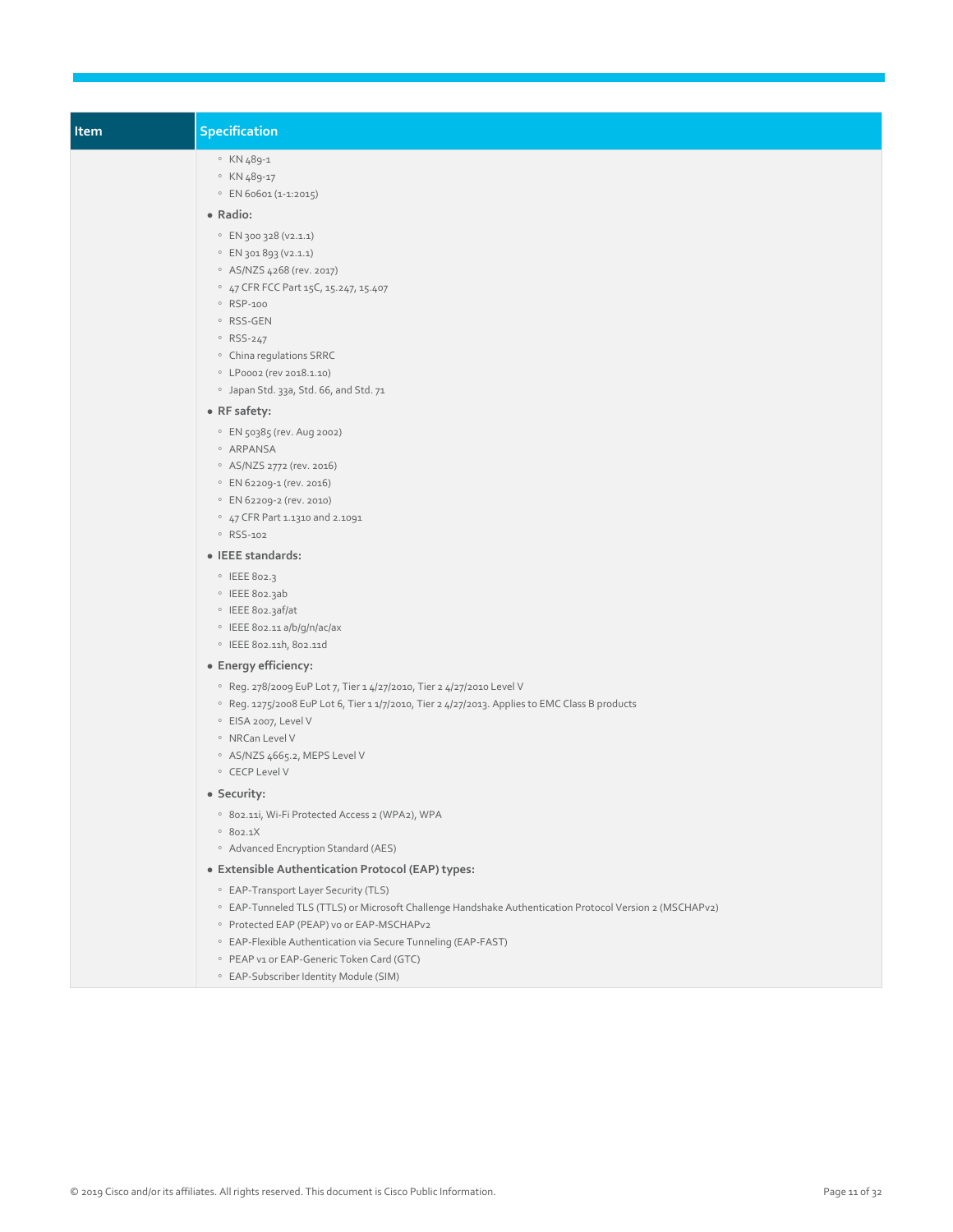| Item                    | Specification                                                              |                          |                    |                       |                    |  |  |
|-------------------------|----------------------------------------------------------------------------|--------------------------|--------------------|-----------------------|--------------------|--|--|
| Data rates<br>supported | 802.11b: 1, 2, 5.5, and 11 Mbps                                            |                          |                    |                       |                    |  |  |
|                         | 802.11a/g: 6, 9, 12, 18, 24, 36, 48, and 54 Mbps                           |                          |                    |                       |                    |  |  |
|                         | 802.11n data rates on 2.4 GHz (only 20 MHz and MCS o to MCS 31): and 5 GHz |                          |                    |                       |                    |  |  |
|                         | MCS Index <sup>1</sup>                                                     | $GI^2 = 800$<br>ns       | $GI = 800$ ns      | $GI = 400$ ns         | $GI = 400$ ns      |  |  |
|                         |                                                                            | 20-MHz<br>rate<br>(Mbps) | 40-MHz rate (Mbps) | 20-MHz rate<br>(Mbps) | 40-MHz rate (Mbps) |  |  |
|                         | $\mathsf O$                                                                | 6.5                      | 13.5               | 7.2                   | 15                 |  |  |
|                         | $\mathbf 1$                                                                | 13                       | 27                 | 14.4                  | $30$               |  |  |
|                         | $\overline{2}$                                                             | 19.5                     | 40.5               | 21.7                  | 45                 |  |  |
|                         | 3                                                                          | 26                       | 54                 | 28.9                  | 60                 |  |  |
|                         | $\overline{4}$                                                             | 39                       | 81                 | 43.3                  | 90                 |  |  |
|                         | 5                                                                          | 52                       | 108                | 57.8                  | 120                |  |  |
|                         | 6                                                                          | 58.5                     | 121.5              | 65                    | 135                |  |  |
|                         | $\overline{7}$                                                             | 65                       | 135                | 72.2                  | 150                |  |  |
|                         | 8                                                                          | 13                       | 27                 | 14.4                  | 30                 |  |  |
|                         | $\mathsf 9$                                                                | 26                       | 54                 | 28.9                  | 60                 |  |  |
|                         | $10$                                                                       | 39                       | $81\,$             | 43.3                  | 90                 |  |  |
|                         | 11                                                                         | 52                       | 108                | 57.8                  | 120                |  |  |
|                         | 12                                                                         | 78                       | 162                | 86.7                  | 180                |  |  |
|                         | 13                                                                         | 104                      | 216                | 115.6                 | 240                |  |  |
|                         | 14                                                                         | 117                      | 243                | 130                   | 270                |  |  |
|                         | 15                                                                         | 130                      | 270                | 144.4                 | 300                |  |  |
|                         | 16                                                                         | 19.5                     | 40.5               | 21.7                  | 45                 |  |  |

l.

<sup>&</sup>lt;sup>1</sup> MCS Index: The Modulation and Coding Scheme (MCS) index determines the number of spatial streams, the modulation, the coding rate, and data rate values.

<sup>&</sup>lt;sup>2</sup> GI: A guard interval (GI) between symbols helps receivers overcome the effects of multipath delay spreads.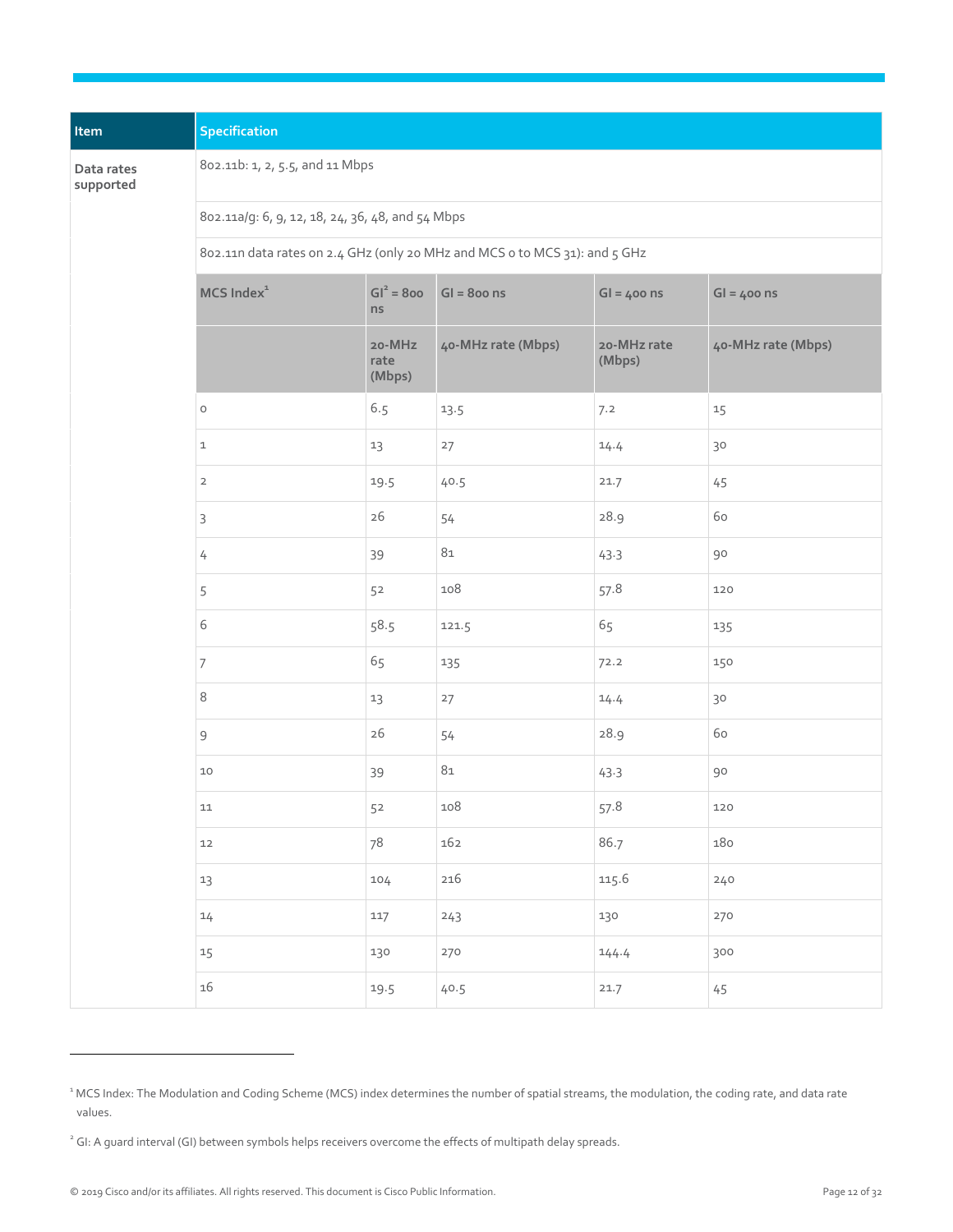| Item | Specification                |                    |                |                |                                             |                              |                |                |                |                                             |  |
|------|------------------------------|--------------------|----------------|----------------|---------------------------------------------|------------------------------|----------------|----------------|----------------|---------------------------------------------|--|
|      | 17                           |                    | 39             | $8\mathtt{1}$  |                                             |                              | 43.4           |                | 90             |                                             |  |
|      | 18                           |                    | 58.5           | 121.5          |                                             |                              | 65             |                | 135            |                                             |  |
|      | 19                           |                    | 78             | 162            |                                             |                              | 86.7           |                | 180            |                                             |  |
|      | 20                           |                    | 117            | 243            |                                             |                              | 130            |                | 270            |                                             |  |
|      | 21                           |                    | 156            | 324            |                                             |                              | 173.3          |                | 360            |                                             |  |
|      | $22$                         |                    | 175.5          | 364.5          |                                             |                              | 195            |                | 405            |                                             |  |
|      | 23                           |                    | 195            | 405            |                                             |                              | 216.7          |                | 450            |                                             |  |
|      | 24                           |                    | 26             | 54             |                                             |                              | 28.9           |                | 60             |                                             |  |
|      | 25                           | 52                 |                | 108            |                                             |                              | 57.8           |                | 120            |                                             |  |
|      | 26                           | 78                 |                | 162            |                                             |                              | 86.7           |                | 180            |                                             |  |
|      | 27                           |                    | 104            | 216            |                                             |                              | 115.6          |                | 240            |                                             |  |
|      | $28\,$                       |                    | 156            | 324            |                                             |                              | 173.3          |                | 360            |                                             |  |
|      | 29                           |                    | 208            | 432            |                                             |                              | 231.1          |                | 480            |                                             |  |
|      | 30                           |                    | 234            | 486            |                                             |                              | 260            |                | 540            |                                             |  |
|      | 31                           |                    | 260            | 540            |                                             |                              | 288.9          |                | 600            |                                             |  |
|      | 802.11ac data rates (5 GHz): |                    |                |                |                                             |                              |                |                |                |                                             |  |
|      | <b>MCS</b><br>Index          | Spatial<br>streams | $GI = 800$ ns  |                |                                             |                              |                | $GI = 400$ ns  |                |                                             |  |
|      |                              |                    | rate<br>(Mbps) | rate<br>(Mbps) | 20-MHz 40-MHz 80-MHz 160-<br>rate<br>(Mbps) | <b>MHz</b><br>rate<br>(Mbps) | rate<br>(Mbps) | rate<br>(Mbps) | rate<br>(Mbps) | 20-MHz 40-MHz 80-MHz 160-MHz rate<br>(Mbps) |  |
|      | $\circ$                      | $\mathtt 1$        | 6.5            | 13.5           | 29.3                                        | 58.5                         | 7.2            | 15             | 32.5           | 65                                          |  |
|      | $\mathtt 1$                  | $\mathbf{1}$       | 13             | 27             | 58.5                                        | 117                          | 14.4           | 30             | 65             | 130                                         |  |
|      | $\overline{2}$               | $\mathtt 1$        | 19.5           | 40.5           | 87.8                                        | 175.5                        | 21.7           | 45             | 97.5           | 195                                         |  |
|      | $\mathsf{3}$                 | $\mathbf 1$        | $26\,$         | 54             | 117                                         | 234                          | 28.9           | $60$           | 130            | 260                                         |  |
|      | $\sqrt{ }$                   | $\mathbf{1}$       | 39             | $81\,$         | 175.5                                       | 351                          | 43.3           | 90             | 195            | 390                                         |  |
|      | 5                            | $\mathbf{1}$       | 52             | 108            | 234                                         | 468                          | 57.8           | 120            | 260            | 520                                         |  |
|      | 6                            | $\mathtt 1$        | 58.5           | 121.5          | 263.3                                       | 526.5                        | 65             | 135            | 292.5          | 585                                         |  |
|      | $7\overline{ }$              | $\mathbf{1}$       | 65             | 135            | 292.5                                       | 585                          | 72.2           | 150            | 325            | 650                                         |  |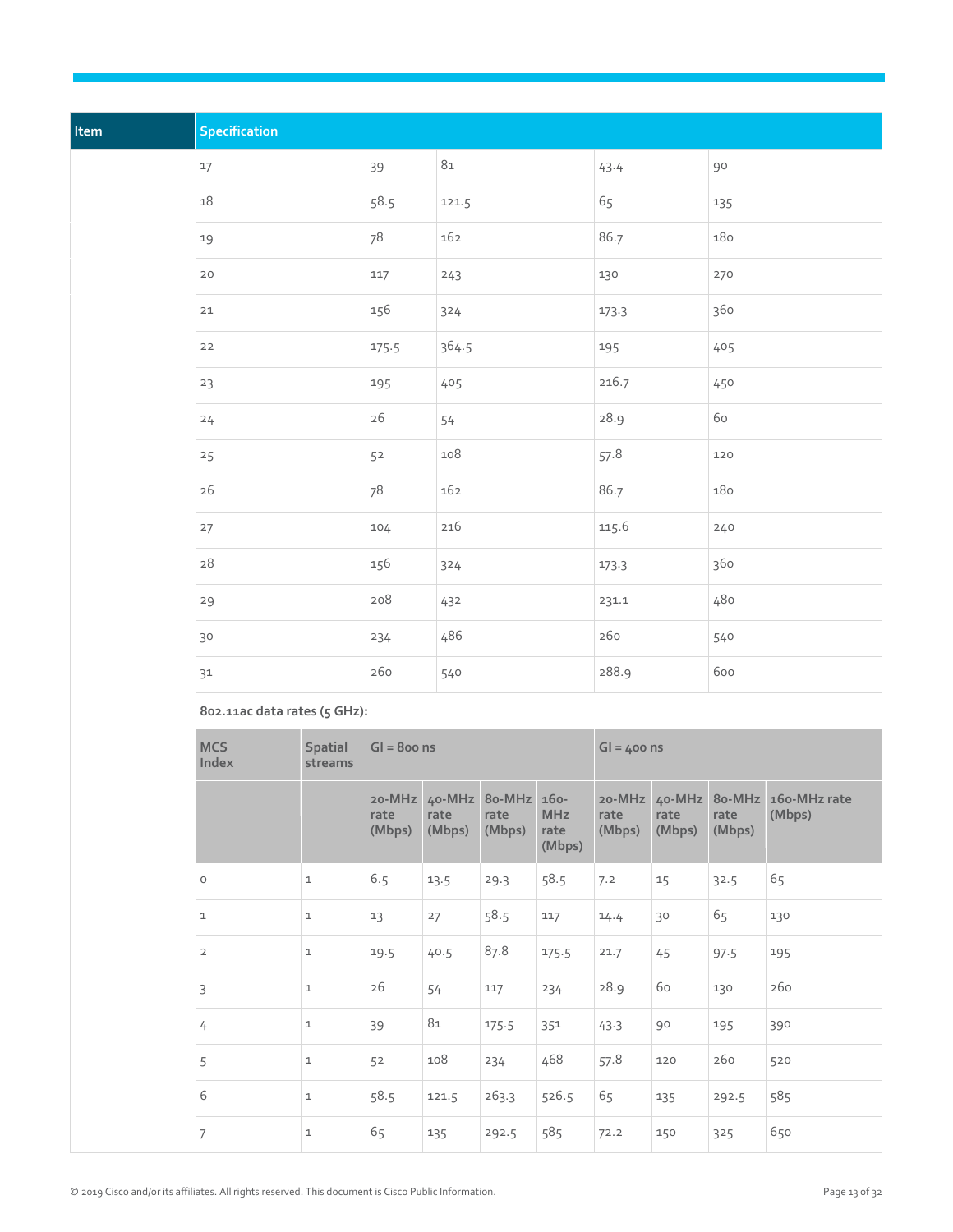| Item | <b>Specification</b> |                           |                          |                                             |                |                              |                          |                |                |                                             |
|------|----------------------|---------------------------|--------------------------|---------------------------------------------|----------------|------------------------------|--------------------------|----------------|----------------|---------------------------------------------|
|      | $\,8\,$              | $\mathbf 1$               | 78                       | 162                                         | 351            | 702                          | 86.7                     | 180            | 390            | 780                                         |
|      | $\mathsf 9$          | $\mathbf 1$               | $\overline{\phantom{a}}$ | 180                                         | 390            | 780                          | $\overline{\phantom{a}}$ | 200            | 433.3          | 866.7                                       |
|      | <b>MCS</b><br>Index  | Spatial<br>streams        | $GI = 800$ ns            |                                             |                |                              | $GI = 400$ ns            |                |                |                                             |
|      |                      |                           | 20-MHz<br>rate<br>(Mbps) | 40-MHz 80-MHz 160-<br>rate<br>(Mbps)        | rate<br>(Mbps) | <b>MHz</b><br>rate<br>(Mbps) | 20-MHz<br>rate<br>(Mbps) | rate<br>(Mbps) | rate<br>(Mbps) | 40-MHz 80-MHz 160-MHz rate<br>(Mbps)        |
|      | $\circ$              | $\overline{2}$            | 13                       | 27                                          | 58.5           | 117                          | 14.4                     | 30             | 65             | 130                                         |
|      | $\mathbf{1}$         | $\overline{2}$            | 26                       | 54                                          | 117            | 234                          | 28.9                     | 60             | 130            | 260                                         |
|      | $\overline{2}$       | $\overline{2}$            | 39                       | $81\,$                                      | 175.5          | 351                          | 43.3                     | 90             | 195            | 390                                         |
|      | 3                    | $\overline{2}$            | 52                       | 108                                         | 234            | 468                          | 57.8                     | 120            | 260            | 520                                         |
|      | $\overline{4}$       | $\overline{2}$            | 78                       | 162                                         | 351            | 702                          | 86.7                     | 180            | 390            | 780                                         |
|      | 5                    | $\overline{2}$            | 104                      | 216                                         | 468            | 936                          | 115.6                    | 240            | 520            | 1040                                        |
|      | $6\,$                | $\overline{2}$            | 117                      | 243                                         | 526.5          | 1053                         | 130                      | 270            | 585            | 1170                                        |
|      | $\overline{7}$       | $\overline{2}$            | 130                      | 270                                         | 585            | 1170                         | 144.4                    | 300            | 650            | 1300                                        |
|      | $\,8\,$              | $\overline{2}$            | 156                      | 324                                         | 702            | 1404                         | 173.3                    | 360            | 780            | 1560                                        |
|      | $\mathsf 9$          | $\overline{2}$            | $\overline{\phantom{a}}$ | 360                                         | 780            | 1560                         | $\overline{\phantom{0}}$ | 400            | 866.7          | 1733.4                                      |
|      | <b>MCS</b><br>Index  | <b>Spatial</b><br>streams | $GI = 800$ ns            |                                             |                |                              | $GI = 400$ ns            |                |                |                                             |
|      |                      |                           | rate<br>(Mbps)           | 20-MHz 40-MHz 80-MHz 160-<br>rate<br>(Mbps) | rate<br>(Mbps) | <b>MHz</b><br>rate<br>(Mbps) | rate<br>(Mbps)           | rate<br>(Mbps) | rate<br>(Mbps) | 20-MHz 40-MHz 80-MHz 160-MHz rate<br>(Mbps) |
|      | $\mathsf O$          | $\mathsf{3}$              | 19.5                     | 40.5                                        | 87.8           | 175.5                        | 21.7                     | 45             | 97.5           | 195                                         |
|      | $\mathbf 1$          | 3                         | 39                       | 81                                          | 175.5          | 351                          | 43.3                     | 90             | 195            | 390                                         |
|      | $\overline{2}$       | $\mathsf{3}$              | 58.5                     | 121.5                                       | 263.3          | 526.5                        | 65                       | 135            | 292.5          | 585                                         |
|      | $\mathsf 3$          | $\mathsf{3}$              | 78                       | 162                                         | 351            | 702                          | 86.7                     | 180            | 390            | 780                                         |
|      | 4                    | 3                         | 117                      | 243                                         | 526.5          | 1053                         | 130                      | 270            | 585            | 1170                                        |
|      | 5                    | 3                         | 156                      | 324                                         | 702            | 1404                         | 173.3                    | 360            | 780            | 1560                                        |
|      | $\,$ 6 $\,$          | 3                         | 175.5                    | 364.5                                       | 789.9          | 1579.5                       | 195                      | 405            | 877.5          | 1755                                        |
|      | $7\overline{ }$      | 3                         | 195                      | 405                                         | 877.5          | 1755                         | 216.7                    | 450            | 975            | 1950                                        |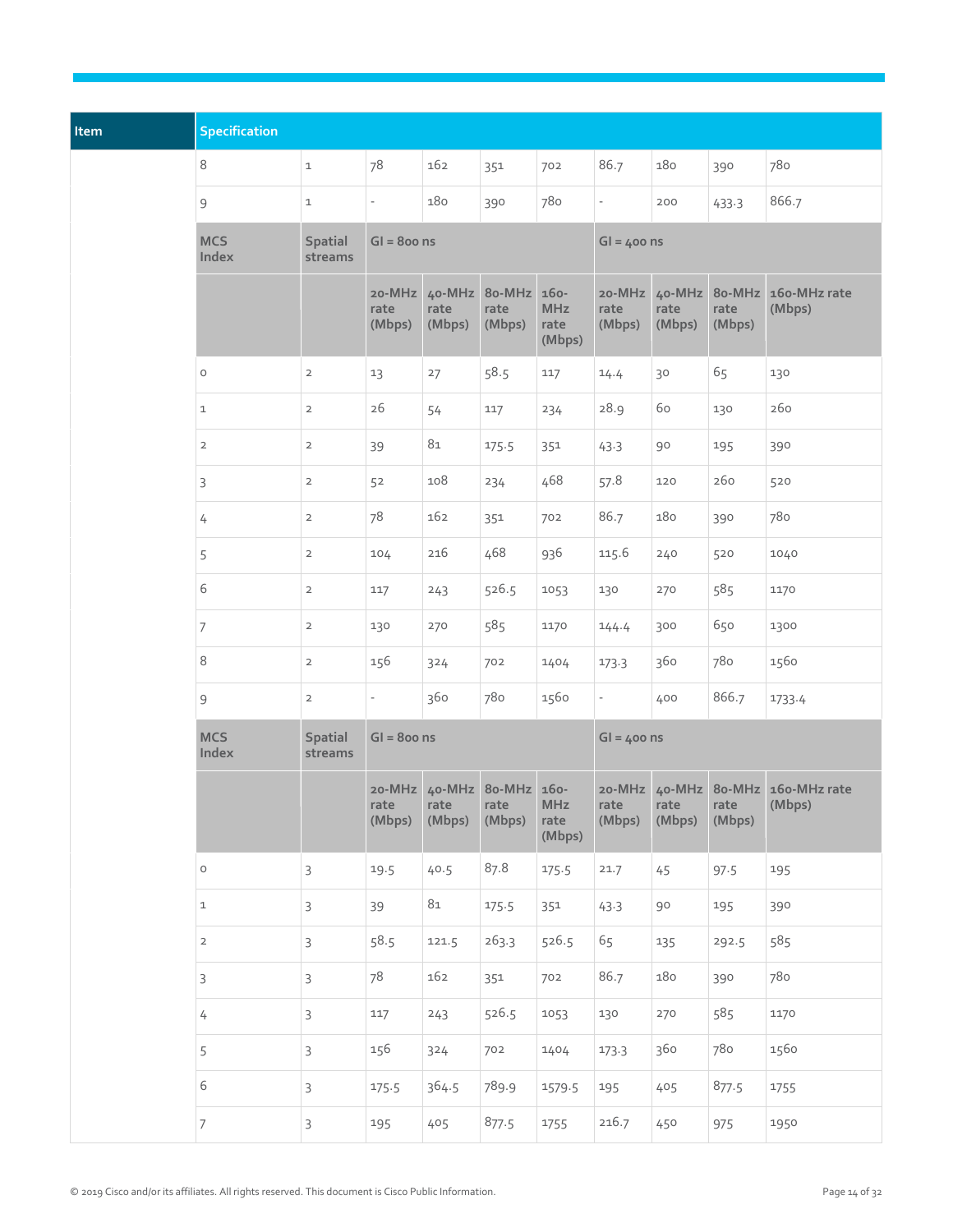| Item | <b>Specification</b>                                                                                     |                           |                          |                |                                             |                              |                |                |                |                                             |  |
|------|----------------------------------------------------------------------------------------------------------|---------------------------|--------------------------|----------------|---------------------------------------------|------------------------------|----------------|----------------|----------------|---------------------------------------------|--|
|      | 8                                                                                                        | $\mathsf{3}$              | 234                      | 486            | 1053                                        | 2106                         | 260            | 540            | 1170           | 2340                                        |  |
|      | 9                                                                                                        | $\mathsf{3}$              | 260                      | 540            | 1170                                        | 2340                         | 288.9          | 600            | 1300           | 2600.1                                      |  |
|      | <b>MCS</b><br>Index                                                                                      | <b>Spatial</b><br>streams | $GI = 800$ ns            |                |                                             |                              | $GI = 400$ ns  |                |                |                                             |  |
|      |                                                                                                          |                           | 20-MHz<br>rate<br>(Mbps) | rate<br>(Mbps) | 40-MHz 80-MHz 160-<br>rate<br>(Mbps)        | <b>MHz</b><br>rate<br>(Mbps) | rate<br>(Mbps) | rate<br>(Mbps) | rate<br>(Mbps) | 20-MHz 40-MHz 80-MHz 160-MHz rate<br>(Mbps) |  |
|      | $\circ$                                                                                                  | 4                         | 26                       | 54             | 117                                         | 234                          | 28.8           | 60             | 130            | 260                                         |  |
|      | $\mathbf{1}$                                                                                             | 4                         | 52                       | 108            | 234                                         | 468                          | 57.8           | 120            | 260            | 520                                         |  |
|      | $\overline{2}$                                                                                           | $\overline{4}$            | 78                       | 162            | 351                                         | 702                          | 86.6           | 180            | 390            | 780                                         |  |
|      | 3                                                                                                        | $\overline{4}$            | 104                      | 216            | 468                                         | 936                          | 115.6          | 240            | 520            | 1040                                        |  |
|      | 4                                                                                                        | 4                         | 156                      | 324            | 702                                         | 1404                         | 173.4          | 360            | 780            | 1560                                        |  |
|      | 5                                                                                                        | 4                         | 208                      | 432            | 936                                         | 1872                         | 231.2          | 480            | 1040           | 2080                                        |  |
|      | 6                                                                                                        | $\overline{4}$            | 234                      | 486            | 1053                                        | 2106                         | 260            | 540            | 1170           | 2340                                        |  |
|      | $\overline{7}$                                                                                           | $\overline{4}$            | 260                      | 540            | 1170                                        | 2340                         | 288.8          | 600            | 1300           | 2600                                        |  |
|      | 8                                                                                                        | 4                         | 312                      | 648            | 1404                                        | 2808                         | 346.6          | 720            | 1560           | 3120                                        |  |
|      | $\mathsf 9$                                                                                              | $\overline{4}$            |                          | 720            | 1560                                        | 3120                         |                | 800            | 1733           | 3466.8                                      |  |
|      | 802.11ax data rates (20 MHz on both 2.4- and 5-GHz bands and 40, 80, and 160 MHz only on<br>5-GHz band): |                           |                          |                |                                             |                              |                |                |                |                                             |  |
|      | <b>MCS</b><br>Index                                                                                      | Spatial<br>streams        | $GI = 1600$ ns           |                |                                             |                              | $GI = 800$ ns  |                |                |                                             |  |
|      |                                                                                                          |                           | rate<br>(Mbps)           | rate<br>(Mbps) | 20-MHz 40-MHz 80-MHz 160-<br>rate<br>(Mbps) | <b>MHz</b><br>rate<br>(Mbps) | rate<br>(Mbps) | rate<br>(Mbps) | rate<br>(Mbps) | 20-MHz 40-MHz 80-MHz 160-MHz rate<br>(Mbps) |  |
|      | $\circ$                                                                                                  | $\mathbf 1$               | 4.3                      | 8              | 17                                          | 34                           | 4.3            | $\overline{9}$ | 18             | 36                                          |  |
|      | $\mathbf 1$                                                                                              | $\mathbf 1$               | 16                       | 33             | 68                                          | 136                          | 17             | 34             | 72             | 144                                         |  |
|      | $\overline{2}$                                                                                           | $\mathtt 1$               | 24                       | 49             | 102                                         | 204                          | 26             | 52             | 108            | 216                                         |  |
|      | $\mathsf{3}$                                                                                             | $\mathtt 1$               | 33                       | 65             | 136                                         | 272                          | 34             | 69             | 144            | 282                                         |  |
|      | $\overline{4}$                                                                                           | $\mathtt 1$               | 49                       | 98             | 204                                         | 408                          | 52             | 103            | 216            | 432                                         |  |
|      | 5                                                                                                        | $\mathtt 1$               | 65                       | 130            | 272                                         | 544                          | 69             | 138            | 288            | 576                                         |  |
|      | 6                                                                                                        | $\mathtt 1$               | 73                       | 146            | 306                                         | 613                          | 77             | 155            | 324            | 649                                         |  |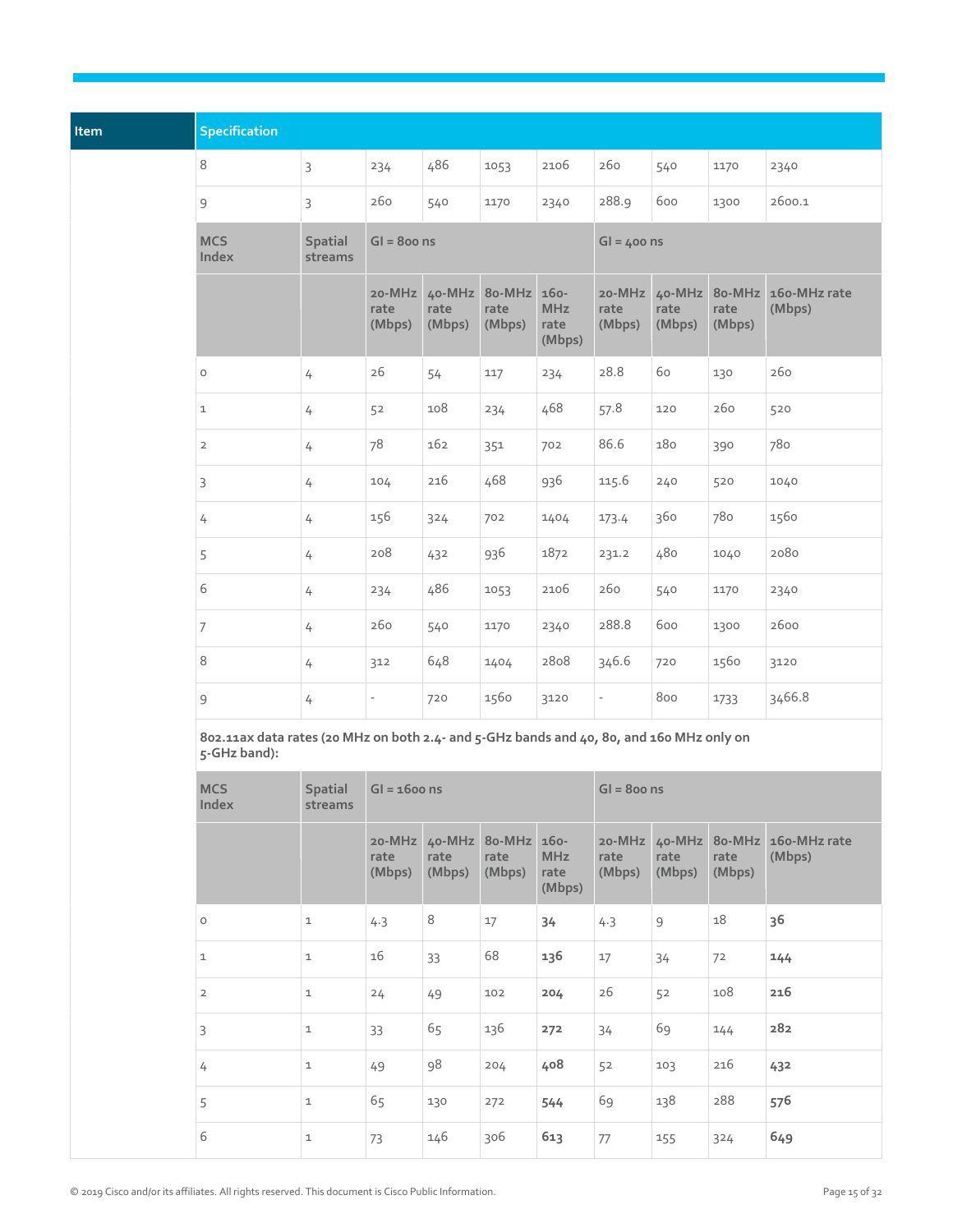| Item | Specification    |                |        |        |      |      |      |        |      |      |
|------|------------------|----------------|--------|--------|------|------|------|--------|------|------|
|      | $\boldsymbol{7}$ | $\mathtt 1$    | $81\,$ | 163    | 340  | 681  | 86   | 172    | 360  | 721  |
|      | $\,8\,$          | $\mathtt 1$    | 98     | 195    | 408  | 817  | 103  | 207    | 432  | 865  |
|      | $\mathsf 9$      | $\mathtt{1}$   | 108    | 217    | 453  | 907  | 115  | 229    | 480  | 961  |
|      | $10$             | $\mathtt 1$    | 122    | 244    | 510  | 1021 | 129  | 258    | 540  | 1081 |
|      | 11               | $\mathtt 1$    | 135    | 271    | 567  | 1134 | 143  | 287    | 600  | 1201 |
|      | $\circ$          | $\overline{2}$ | 8.6    | $16\,$ | 34   | 68   | 8.6  | $18\,$ | 36   | 72   |
|      | $\mathbf{1}$     | $\overline{2}$ | 32     | 66     | 136  | 272  | 34   | 68     | 144  | 288  |
|      | $\mathsf{2}$     | $\overline{2}$ | 48     | 98     | 204  | 408  | 52   | 104    | 216  | 432  |
|      | 3                | $\overline{2}$ | 66     | 130    | 272  | 544  | 68   | 138    | 288  | 564  |
|      | $\sqrt{ }$       | $\overline{2}$ | 98     | 196    | 408  | 816  | 104  | 206    | 432  | 864  |
|      | 5                | $\overline{2}$ | 130    | 260    | 544  | 1088 | 138  | 276    | 576  | 1152 |
|      | 6                | $\overline{2}$ | 146    | 292    | 612  | 1226 | 154  | 310    | 648  | 1298 |
|      | $\overline{7}$   | $\overline{2}$ | 162    | 326    | 680  | 1362 | 172  | 344    | 720  | 1442 |
|      | 8                | $\overline{2}$ | 196    | 390    | 816  | 1634 | 206  | 414    | 864  | 1730 |
|      | $\mathsf 9$      | $\overline{2}$ | 216    | 434    | 906  | 1814 | 230  | 458    | 960  | 1922 |
|      | $10$             | $\overline{2}$ | 244    | 488    | 1020 | 2042 | 258  | 516    | 1080 | 2162 |
|      | $11\,$           | $\overline{2}$ | 270    | 542    | 1134 | 2268 | 286  | 574    | 1200 | 2402 |
|      | $\circ$          | $\mathsf{3}$   | 12.9   | 24     | 51   | 102  | 12.9 | 27     | 54   | 108  |
|      | $\mathbf{1}$     | $\mathsf{3}$   | 48     | 99     | 204  | 408  | 51   | 102    | 216  | 432  |
|      | $\mathsf{2}$     | 3              | 72     | 147    | 306  | 612  | 78   | 156    | 324  | 648  |
|      | 3                | $\mathsf{3}$   | 99     | 195    | 408  | 816  | 102  | 207    | 432  | 846  |
|      | $\overline{4}$   | $\mathsf{3}$   | 147    | 294    | 612  | 1224 | 156  | 309    | 648  | 1296 |
|      | 5                | $\mathsf{3}$   | 195    | 390    | 816  | 1632 | 207  | 414    | 864  | 1728 |
|      | $\,$ 6 $\,$      | 3              | 219    | 438    | 918  | 1839 | 231  | 465    | 972  | 1947 |
|      | $\boldsymbol{7}$ | $\mathsf{3}$   | 243    | 489    | 1020 | 2043 | 258  | 516    | 1080 | 2163 |
|      | $\,8\,$          | $\mathsf{3}$   | 294    | 585    | 1224 | 2451 | 309  | 621    | 1296 | 2595 |
|      | $\mathsf 9$      | $\mathsf{3}$   | 324    | 651    | 1359 | 2721 | 345  | 687    | 1440 | 2883 |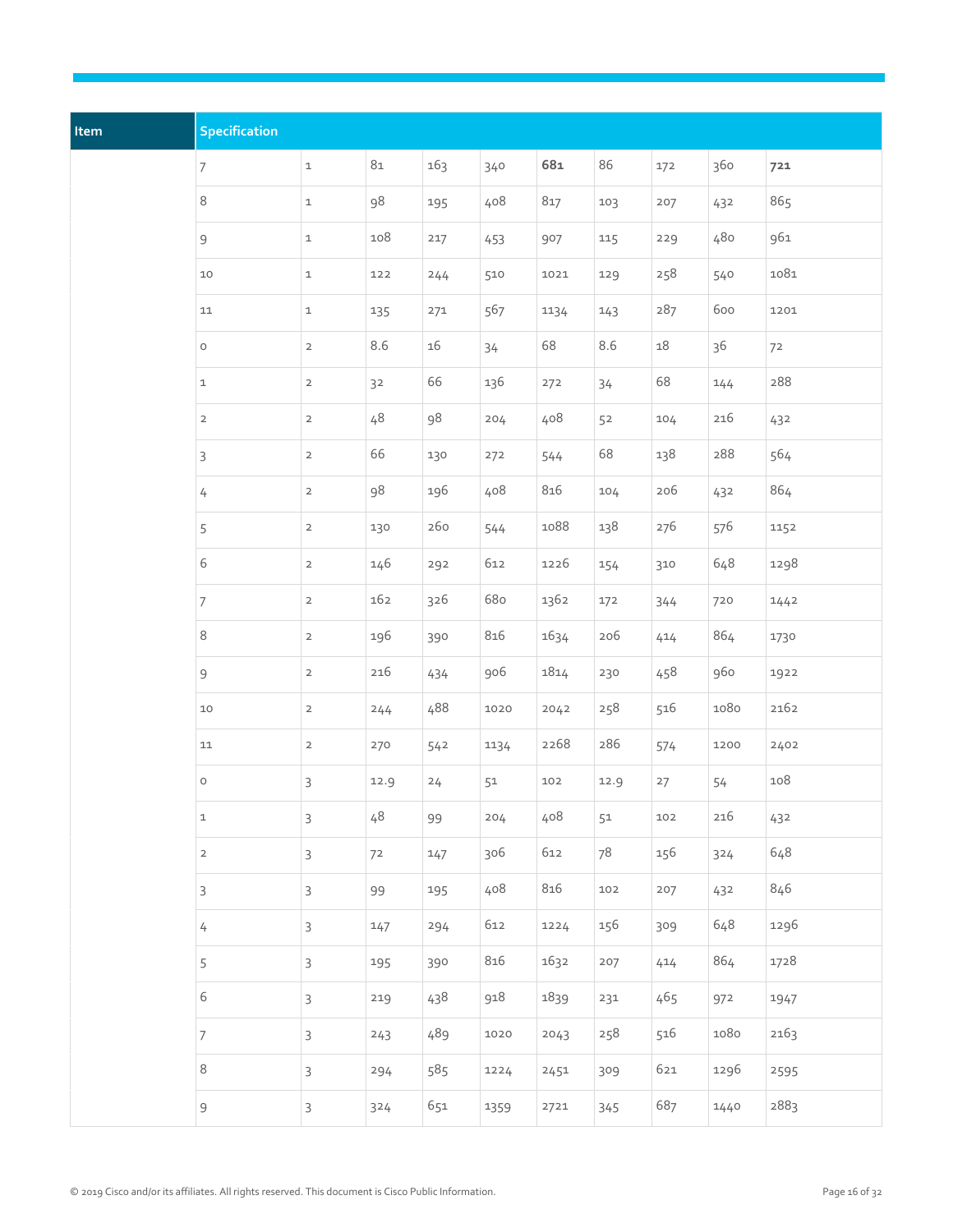| Item | <b>Specification</b> |                    |                |       |       |         |      |      |      |      |
|------|----------------------|--------------------|----------------|-------|-------|---------|------|------|------|------|
|      | $10$                 | $\mathsf{3}$       | 366            | 732   | 1530  | 3063    | 387  | 774  | 1620 | 3243 |
|      | $11\,$               | 3                  | 405            | 813   | 1701  | 3402    | 429  | 861  | 1800 | 3603 |
|      | $\circ$              | $\overline{4}$     | 17.2           | 32    | 68    | 136     | 17.2 | 36   | 72   | 144  |
|      | $\mathtt 1$          | $\overline{4}$     | $64$           | 132   | 272   | 544     | 68   | 136  | 288  | 576  |
|      | $\mathsf{2}$         | $\overline{4}$     | 96             | 196   | 408   | 816     | 104  | 208  | 432  | 864  |
|      | 3                    | $\overline{4}$     | 132            | 260   | 544   | 1088    | 136  | 276  | 576  | 1128 |
|      | 4                    | $\overline{4}$     | 196            | 392   | 816   | 1632    | 208  | 412  | 864  | 1728 |
|      | 5                    | $\overline{4}$     | 260            | 520   | 1088  | 2176    | 276  | 552  | 1152 | 2304 |
|      | 6                    | $\overline{4}$     | 292            | 584   | 1224  | 2452    | 308  | 620  | 1296 | 2596 |
|      | $\overline{7}$       | $\overline{4}$     | 324            | 652   | 1360  | 2724    | 344  | 688  | 1440 | 2884 |
|      | $\,8\,$              | $\overline{4}$     | 392            | 780   | 1632  | 3268    | 412  | 828  | 1728 | 3460 |
|      | $\mathsf 9$          | $\overline{4}$     | 432            | 868   | 1812  | 3628    | 460  | 916  | 1920 | 3844 |
|      | $10$                 | $\overline{4}$     | 488            | 976   | 2040  | 4084    | 516  | 1032 | 2160 | 4324 |
|      | $11\,$               | $\overline{4}$     | 540            | 1084  | 2268  | 4536    | 572  | 1148 | 2400 | 4804 |
|      | <b>MCS</b><br>Index  | Spatial<br>streams | $GI = 3200$ ns |       |       |         |      |      |      |      |
|      | $\circ$              | $\mathtt 1$        | 3.9            | 7.2   | 15.3  | 30.6    |      |      |      |      |
|      | $\mathtt 1$          | $\mathtt 1$        | 14.4           | 29.7  | 61.2  | 122.4   |      |      |      |      |
|      | $\overline{2}$       | $\mathbf{1}$       | 21.6           | 44.1  | 91.8  | 183.6   |      |      |      |      |
|      | $\mathsf{3}$         | $\mathtt{1}$       | 29.7           | 58.5  | 122.4 | 244.8   |      |      |      |      |
|      | $\sqrt{ }$           | $\mathtt{1}$       | 44.1           | 88.2  | 183.6 | 367.2   |      |      |      |      |
|      | $\sqrt{5}$           | $\mathtt 1$        | 58.5           | 117.0 | 244.8 | 489.6   |      |      |      |      |
|      | $\,$ 6 $\,$          | $\mathtt 1$        | 65.7           | 131.4 | 275.4 | 551.7   |      |      |      |      |
|      | $\overline{7}$       | $\mathtt{1}$       | 72.9           | 146.7 | 306.0 | 612.9   |      |      |      |      |
|      | $\,8\,$              | $\mathtt 1$        | 88.2           | 175.5 | 367.2 | $735-3$ |      |      |      |      |
|      | $\mathsf 9$          | $\mathtt{1}$       | 97.2           | 195.3 | 407.7 | 816.3   |      |      |      |      |
|      | $10$                 | $\mathtt 1$        | 109.8          | 219.6 | 459.0 | 918.9   |      |      |      |      |
|      | ${\tt11}$            | $\mathtt{1}$       | 121.5          | 243.9 | 510.3 | 1020.6  |      |      |      |      |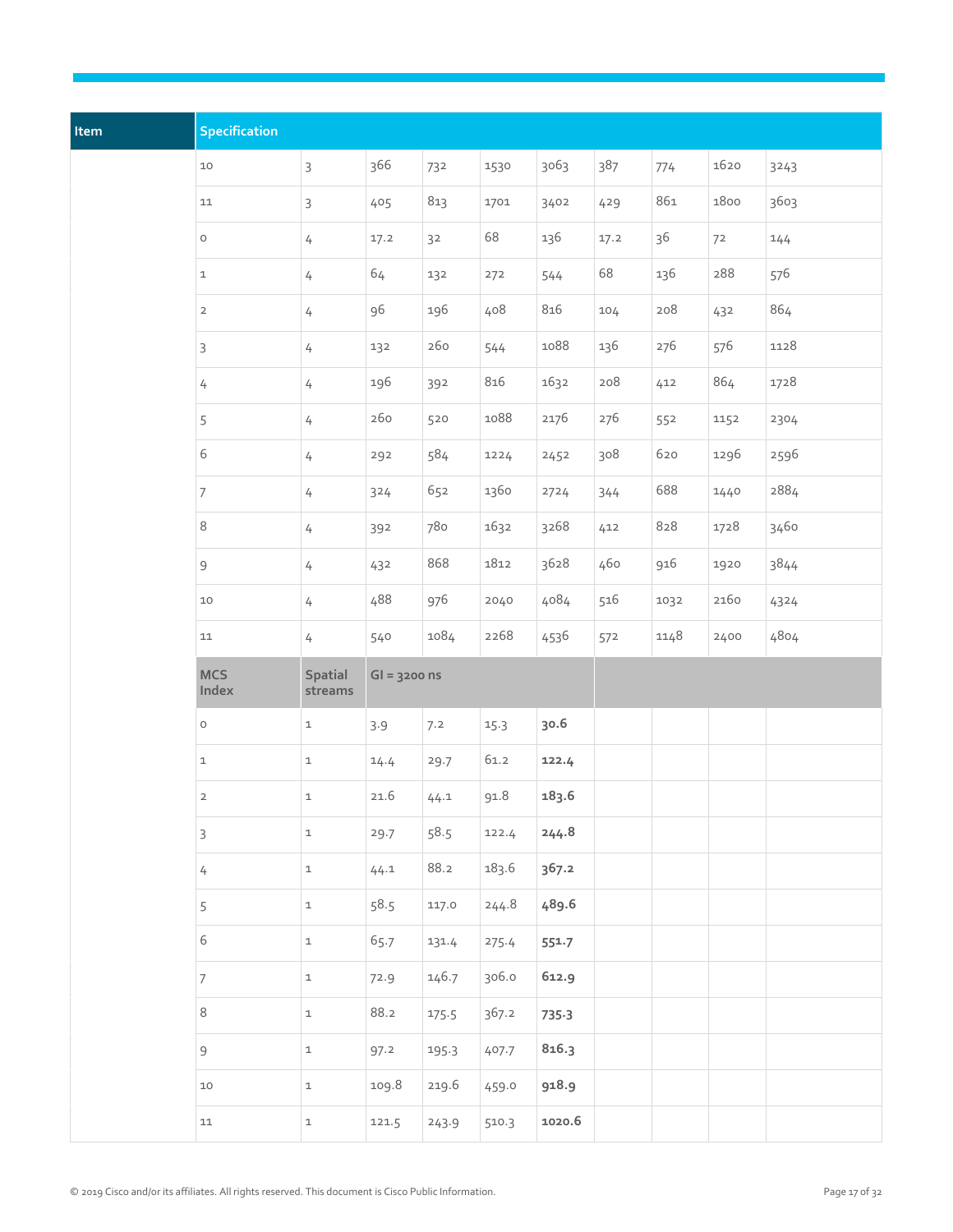| Item | Specification            |                |       |       |        |        |  |  |
|------|--------------------------|----------------|-------|-------|--------|--------|--|--|
|      | $\circ$                  | $\mathbf{2}$   | 7.7   | 14.4  | 30.6   | 61.2   |  |  |
|      | $\mathtt 1$              | $\overline{2}$ | 28.8  | 59.4  | 122.4  | 244.8  |  |  |
|      | $\overline{2}$           | $\overline{a}$ | 43.2  | 88.2  | 183.6  | 367.2  |  |  |
|      | $\mathsf{3}$             | $\overline{a}$ | 59.4  | 117.0 | 244.8  | 489.6  |  |  |
|      | $\sqrt{ }$               | $\overline{2}$ | 88.2  | 176.4 | 367.2  | 734.4  |  |  |
|      | 5                        | $\overline{2}$ | 117.0 | 234.0 | 489.6  | 979.2  |  |  |
|      | $\,$ 6 $\,$              | $\overline{2}$ | 131.4 | 262.8 | 550.8  | 1103.4 |  |  |
|      | $\overline{\mathcal{I}}$ | $\overline{2}$ | 145.8 | 293.4 | 612.0  | 1225.8 |  |  |
|      | $\,8\,$                  | $\mathbf{2}$   | 176.4 | 351.0 | 734.4  | 1470.6 |  |  |
|      | $\mathsf 9$              | $\overline{2}$ | 194.4 | 390.6 | 815.4  | 1632.6 |  |  |
|      | $10$                     | $\overline{2}$ | 219.6 | 439.2 | 918.0  | 1837.8 |  |  |
|      | $11\,$                   | $\overline{2}$ | 243.0 | 487.8 | 1020.6 | 2041.2 |  |  |
|      | $\mathsf O$              | $\mathsf{3}$   | 11.6  | 21.6  | 45.9   | 91.8   |  |  |
|      | $\mathbf 1$              | $\mathsf{3}$   | 43.2  | 89.1  | 183.6  | 367.2  |  |  |
|      | $\overline{2}$           | $\mathsf{3}$   | 64.8  | 132.3 | 275.4  | 550.8  |  |  |
|      | $\mathsf{3}$             | $\mathsf{3}$   | 89.1  | 175.5 | 367.2  | 734.4  |  |  |
|      | $\sqrt{ }$               | $\mathsf{3}$   | 132.3 | 264.6 | 550.8  | 1101.6 |  |  |
|      | 5                        | $\mathsf{3}$   | 175.5 | 351.0 | 734.4  | 1468.8 |  |  |
|      | $\,$ 6 $\,$              | $\mathsf{3}$   | 197.1 | 394.2 | 826.2  | 1655.1 |  |  |
|      | $\boldsymbol{7}$         | $\mathsf{3}$   | 218.7 | 440.1 | 918.0  | 1838.7 |  |  |
|      | $\,8\,$                  | $\mathsf{3}$   | 264.6 | 526.5 | 1101.6 | 2205.9 |  |  |
|      | $\mathsf 9$              | $\mathsf{3}$   | 291.6 | 585.9 | 1223.1 | 2448.9 |  |  |
|      | $10$                     | $\mathsf{3}$   | 329.4 | 658.8 | 1377.0 | 2756.7 |  |  |
|      | ${\tt 11}$               | $\mathsf{3}$   | 364.5 | 731.7 | 1530.9 | 3061.8 |  |  |
|      | $\mathsf{O}\xspace$      | $\sqrt{ }$     | 15.5  | 28.8  | 61.2   | 122.4  |  |  |
|      | $\mathtt 1$              | $\sqrt{ }$     | 57.6  | 118.8 | 244.8  | 489.6  |  |  |
|      | $\overline{a}$           | $\sqrt{ }$     | 86.4  | 176.4 | 367.2  | 734.4  |  |  |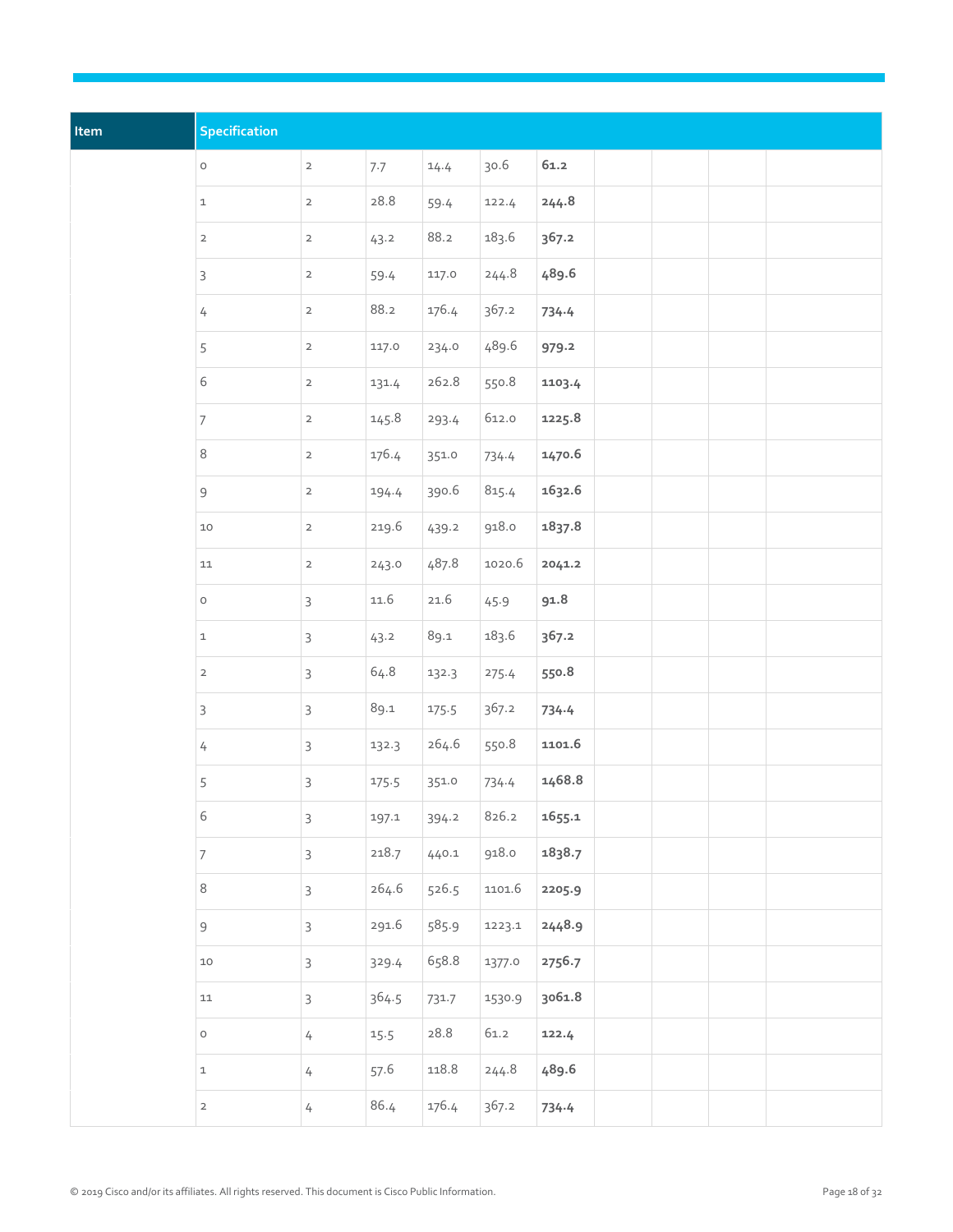| Item             |                            | Specification                          |                |               |                          |                   |                                     |       |                           |  |  |
|------------------|----------------------------|----------------------------------------|----------------|---------------|--------------------------|-------------------|-------------------------------------|-------|---------------------------|--|--|
|                  |                            | $\mathsf{3}$                           | $\overline{4}$ | 118.8         | 234.0                    | 489.6             | 979.2                               |       |                           |  |  |
|                  |                            | $\frac{1}{4}$                          | $\sqrt{ }$     | 176.4         | 352.8                    | 734.4             | 1468.8                              |       |                           |  |  |
|                  |                            | 5                                      | $\overline{4}$ | 234.0         | 468.0                    | 979.2             | 1958.4                              |       |                           |  |  |
|                  |                            | 6                                      | $\frac{1}{4}$  | 262.8         | 525.6                    | 1101.6            | 2206.8                              |       |                           |  |  |
|                  |                            | $\overline{7}$                         | $\frac{1}{4}$  | 291.6         | 586.8                    | 1224.0            | 2451.6                              |       |                           |  |  |
|                  |                            | $\,8\,$                                | 4              | 352.8         | 702.0                    | 1468.8            | 2941.2                              |       |                           |  |  |
|                  |                            | $\mathsf 9$                            | $\frac{1}{4}$  | 388.8         | 781.2                    | 1630.8            | 3265.2                              |       |                           |  |  |
|                  |                            | $10$                                   | $\frac{1}{4}$  | 439.2         | 878.4                    | 1836.0            | 3675.6                              |       |                           |  |  |
|                  |                            | 11                                     | $\overline{4}$ | 486.0         | 975.6                    | 2041.2            | 4082.4                              |       |                           |  |  |
|                  |                            | Transmit power and receive sensitivity |                |               |                          |                   |                                     |       |                           |  |  |
|                  |                            | 5-GHz radio                            |                | 2.4-GHz radio |                          |                   |                                     |       |                           |  |  |
|                  | Spatial<br>streams         | Total transmit power (dBm)             |                |               | Receive                  | sensitivity (dBm) | Total<br>transmit<br>power<br>(dBm) |       | Receive sensitivity (dBm) |  |  |
| 802.11/11b       |                            |                                        |                |               |                          |                   |                                     |       |                           |  |  |
| 1 Mbps           | $\ensuremath{\mathsf{1}}$  | $\overline{a}$                         |                |               | $\overline{\phantom{a}}$ |                   | 23                                  | -98   |                           |  |  |
| 11<br>Mbps       | $\mathbf 1$                |                                        |                |               |                          |                   | 23                                  | $-90$ |                           |  |  |
| 802.11a/g        |                            |                                        |                |               |                          |                   |                                     |       |                           |  |  |
| 6 Mbps           | $\ensuremath{\mathsf{1}}$  | 23                                     |                |               | -96                      |                   | 23                                  | $-95$ |                           |  |  |
| 24<br>Mbps       | $\mathbf 1$                | 23                                     |                |               | $-87$                    |                   | 23                                  | $-85$ |                           |  |  |
| 54<br>Mbps       | $\mathbf 1$                | $23\,$                                 |                |               | $-76$                    |                   | 23                                  | $-76$ |                           |  |  |
| 802.11n HT20     |                            |                                        |                |               |                          |                   |                                     |       |                           |  |  |
| $MC$ So          | $\mathbf 1$                | $23\,$                                 |                |               | $-95$                    |                   | 23                                  | $-94$ |                           |  |  |
| MCS4             | $\ensuremath{\mathbbm{1}}$ | 23                                     |                |               | $-83$                    |                   | $23\,$                              | $-83$ |                           |  |  |
| MCS <sub>7</sub> | $\mathtt 1$                | $23\,$                                 |                |               | $-76$                    |                   | 23                                  | $-76$ |                           |  |  |
| MCS8             | $\overline{a}$             | 23                                     |                |               | $-92$                    |                   | 23                                  | $-91$ |                           |  |  |
| MCS12            | $\overline{\mathbf{c}}$    | $23\,$                                 |                |               | $-80$                    |                   | 23                                  | $-80$ |                           |  |  |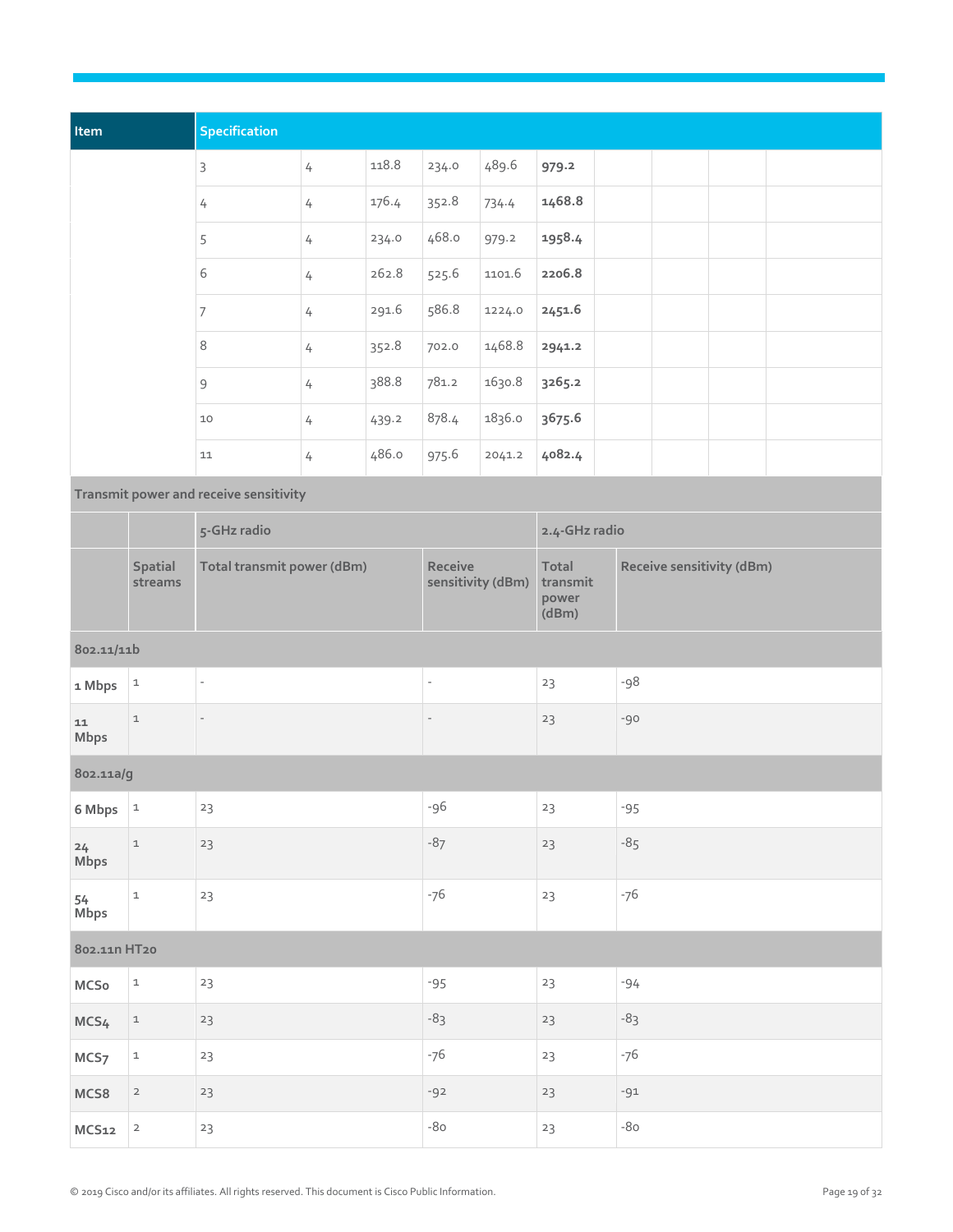| Item              |                         | Specification |       |                          |                          |
|-------------------|-------------------------|---------------|-------|--------------------------|--------------------------|
| $MCS15$ 2         |                         | 23            | $-73$ | 23                       | $-73$                    |
| MCS <sub>16</sub> | $\overline{\mathbf{3}}$ | 23            | $-91$ | 23                       | $-90$                    |
| MCS <sub>20</sub> | $\overline{\mathbf{3}}$ | 23            | $-79$ | $23\,$                   | $-79$                    |
| MCS <sub>23</sub> | $\vert$ 3               | 23            | $-72$ | 23                       | $-72$                    |
| MCS <sub>24</sub> | $\frac{1}{4}$           | 23            | -89   | 23                       | $-88$                    |
| $MCS28$ 4         |                         | 23            | $-72$ | 23                       | $-73$                    |
| $MCS31$ 4         |                         | 23            | $-70$ | $23\,$                   | $-70$                    |
| 802.11n HT40      |                         |               |       |                          |                          |
| $MC$ So           | $\mathtt 1$             | 23            | $-93$ | $\overline{\phantom{a}}$ | $\overline{\phantom{a}}$ |
| MCS4              | $\mathtt{1}$            | 23            | $-81$ |                          |                          |
| MCS <sub>7</sub>  | $\mathtt 1$             | 23            | $-73$ | $\qquad \qquad -$        | $\overline{\phantom{a}}$ |
| MCS8              | $\overline{a}$          | 23            | $-89$ |                          |                          |
| MCS12             | $\mathbf 2$             | 23            | $-78$ | $\overline{\phantom{a}}$ | $\overline{\phantom{a}}$ |
| MCS15             | $\overline{\mathbf{c}}$ | 23            | $-70$ |                          |                          |
| MCS <sub>16</sub> | $\overline{\mathbf{3}}$ | 23            | $-88$ | $\overline{\phantom{a}}$ | $\overline{\phantom{a}}$ |
| MCS <sub>20</sub> | $\overline{\mathbf{3}}$ | 23            | $-76$ |                          |                          |
| MCS <sub>23</sub> | $\mathbf{3}$            | 23            | $-69$ | $\overline{\phantom{a}}$ | $\overline{\phantom{a}}$ |
| MCS <sub>24</sub> | $\frac{1}{4}$           | 23            | $-87$ |                          | $\overline{\phantom{a}}$ |
| MCS30             | 4                       | 23            | $-70$ | $\overline{\phantom{a}}$ | $\overline{\phantom{a}}$ |
| $MCS31$ 4         |                         | $23\,$        | $-68$ | $\overline{\phantom{a}}$ | $\overline{\phantom{a}}$ |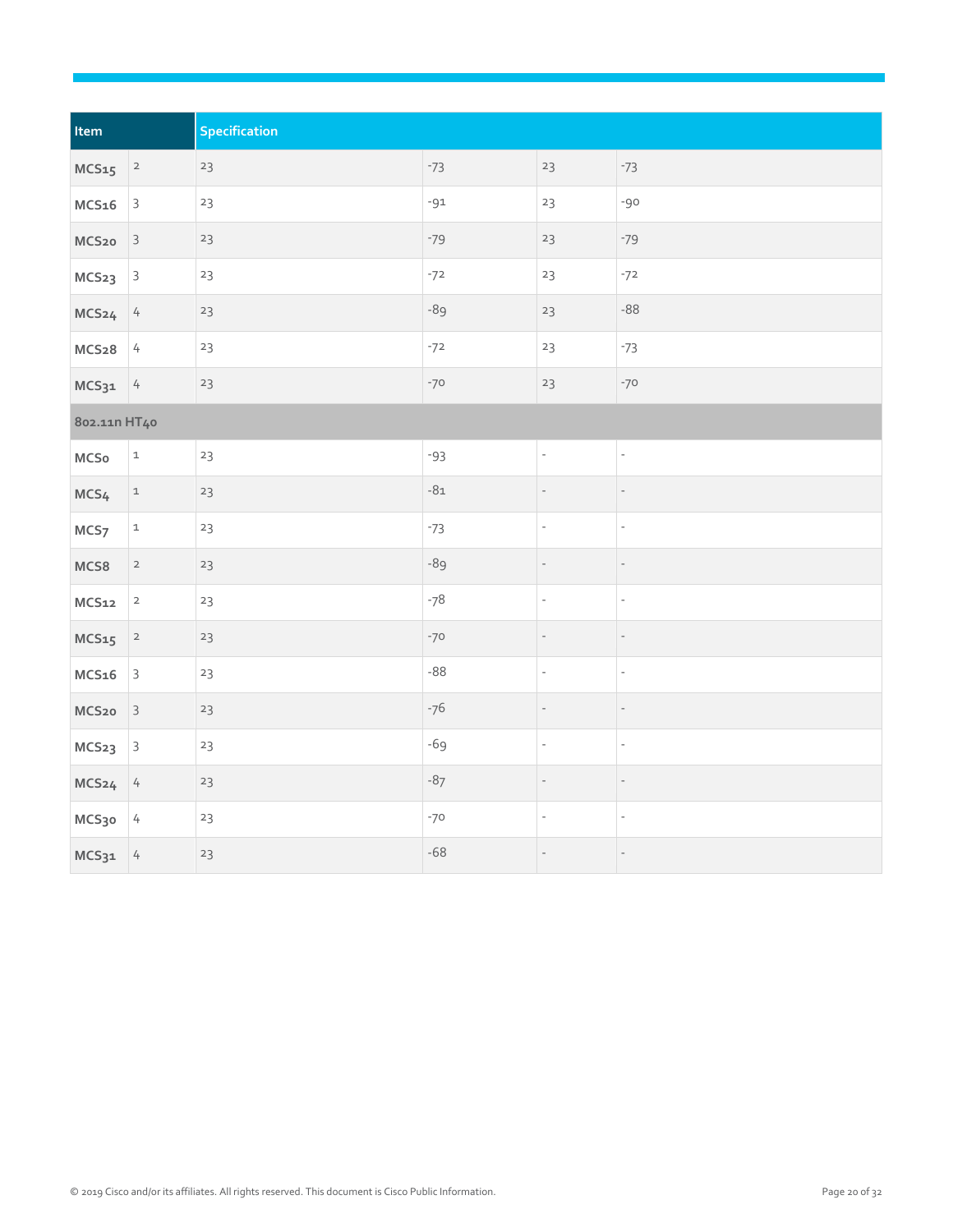| Item             |                           | Specification |          |                          |                          |  |
|------------------|---------------------------|---------------|----------|--------------------------|--------------------------|--|
| 802.11ac VHT20   |                           |               |          |                          |                          |  |
| $MC$ So          | $\mathtt{1}$              | $23\,$        | $-95$    | $\overline{\phantom{a}}$ | $\overline{\phantom{a}}$ |  |
| MCS <sub>4</sub> | $\mathbf{1}$              | 23            | $-83$    | $\qquad \qquad -$        | $\overline{\phantom{a}}$ |  |
| MCS <sub>7</sub> | $\mathtt{1}$              | $23\,$        | $-76$    | ÷,                       | $\bar{\phantom{a}}$      |  |
| MCS8             | $\ensuremath{\mathbb{1}}$ | $22$          | $-72$    | $\overline{\phantom{m}}$ | $\overline{\phantom{a}}$ |  |
| <b>MCS9</b>      | $\ensuremath{\mathsf{1}}$ | $22$          | $\sf NA$ | ÷,                       | $\overline{\phantom{a}}$ |  |
| $MC$ So          | $\overline{a}$            | 23            | $-92$    | $\overline{\phantom{m}}$ | $\overline{\phantom{a}}$ |  |
| MCS <sub>4</sub> | $\overline{a}$            | $23\,$        | $-80$    | $\overline{\phantom{a}}$ | $\overline{\phantom{a}}$ |  |
| MCS <sub>7</sub> | $\overline{\mathbf{c}}$   | 23            | $-73$    | $\qquad \qquad -$        | $\overline{\phantom{a}}$ |  |
| MCS8             | $\overline{2}$            | $22$          | $-69$    | $\qquad \qquad -$        | $\overline{\phantom{a}}$ |  |
| <b>MCS9</b>      | $\overline{a}$            | $22$          | $\sf NA$ |                          | $\overline{\phantom{a}}$ |  |
| $MC$ So          | $\mathsf 3$               | $23\,$        | $-91$    | $\overline{\phantom{a}}$ | $\overline{\phantom{a}}$ |  |
| MCS <sub>4</sub> | $\mathsf{3}$              | 23            | $-79$    | $\qquad \qquad -$        | $\overline{\phantom{a}}$ |  |
| MCS <sub>7</sub> | $\mathsf{3}$              | $23\,$        | $-72$    | $\overline{\phantom{a}}$ | $\overline{\phantom{a}}$ |  |
| MCS8             | $\mathsf{3}$              | $22$          | $-68$    |                          | $\overline{\phantom{a}}$ |  |
| MCS <sub>9</sub> | $\mathsf{3}$              | $22$          | $-67$    | $\overline{\phantom{a}}$ | $\overline{\phantom{a}}$ |  |
| $MC$ So          | $\sqrt{ }$                | 23            | $-90$    |                          | $\overline{\phantom{a}}$ |  |
| MCS <sub>4</sub> | $\sqrt{ }$                | $23\,$        | $-78$    | $\overline{\phantom{a}}$ | $\overline{\phantom{a}}$ |  |
| MCS <sub>7</sub> | $\sqrt{ }$                | 23            | $-70$    |                          | $\overline{\phantom{a}}$ |  |
| MCS8             | $\sqrt{ }$                | $22$          | $-67$    | $\frac{1}{\sqrt{2}}$     | $\mathbb{Z}^d$           |  |
| MCS <sub>9</sub> | $\sqrt{ }$                | $22$          | $-66$    | $\overline{\phantom{a}}$ | $\overline{\phantom{a}}$ |  |
| 802.11ac VHT40   |                           |               |          |                          |                          |  |
| $MC$ So          | $\ensuremath{\mathsf{1}}$ | 23            | -89      | $\overline{\phantom{a}}$ | $\overline{\phantom{a}}$ |  |
| MCS <sub>4</sub> | $\mathtt 1$               | $23\,$        | $-78$    |                          | $\overline{\phantom{a}}$ |  |
| MCS <sub>7</sub> | $\mathtt{1}$              | 23            | $-71$    | $\overline{\phantom{a}}$ | $\overline{\phantom{a}}$ |  |
| MCS8             | $\mathtt{1}$              | $22$          | $-67$    |                          |                          |  |
| MCS <sub>9</sub> | $\mathtt 1$               | $22$          | $-65$    | $\overline{\phantom{a}}$ | $\overline{\phantom{a}}$ |  |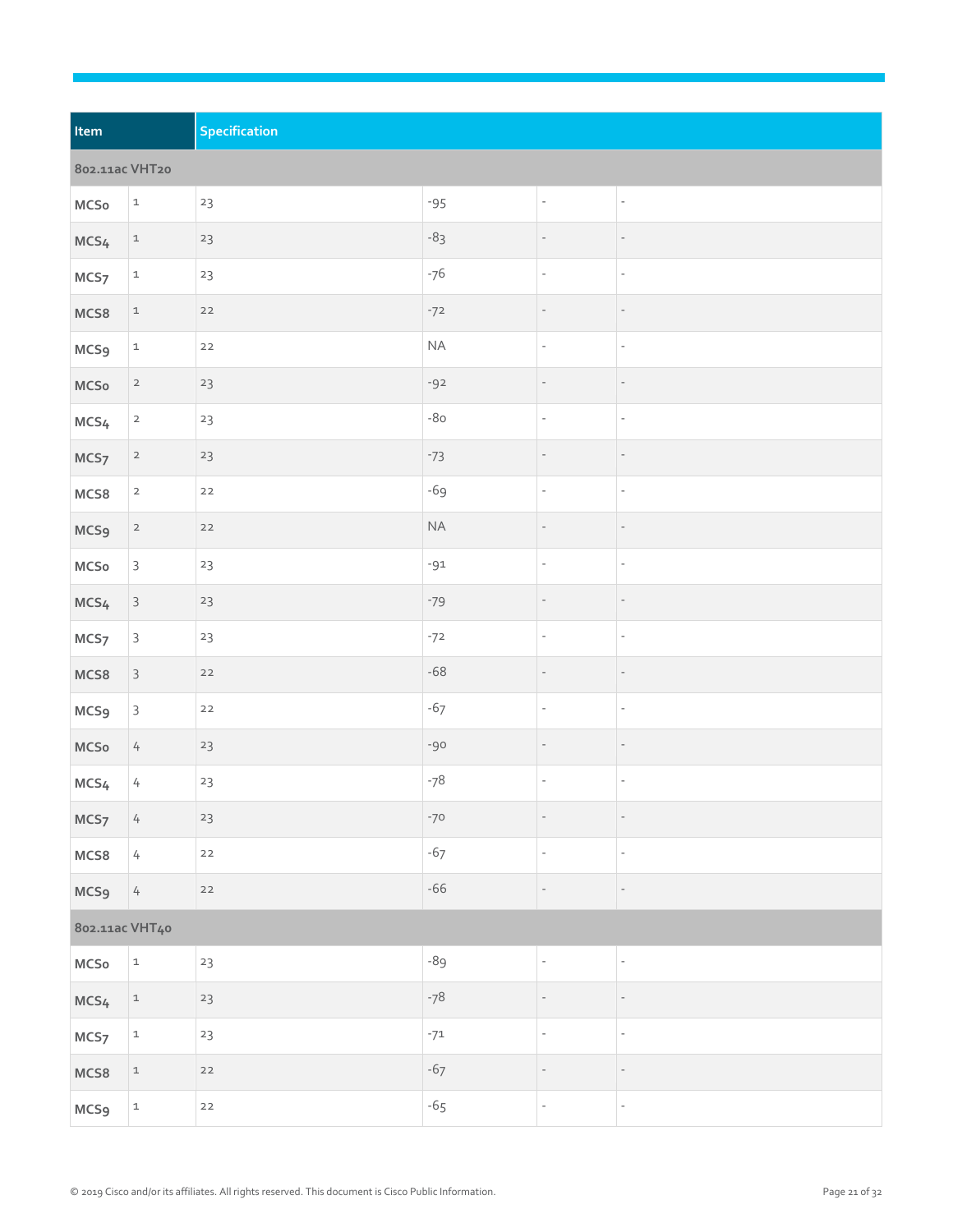| Item             |                            | Specification |       |                          |                          |
|------------------|----------------------------|---------------|-------|--------------------------|--------------------------|
| $MC$ So          | $\overline{a}$             | $23$          | $-86$ | $\overline{\phantom{a}}$ | $\overline{\phantom{a}}$ |
| MCS <sub>4</sub> | $\overline{\mathbf{c}}$    | $23$          | $-75$ | $\overline{\phantom{a}}$ | $\overline{\phantom{a}}$ |
| MCS <sub>7</sub> | $\overline{2}$             | 23            | $-68$ | $\overline{\phantom{a}}$ | $\overline{\phantom{a}}$ |
| MCS8             | $\overline{a}$             | $22$          | $-64$ | $\bar{\phantom{a}}$      | $\overline{\phantom{a}}$ |
| MCS <sub>9</sub> | $\overline{a}$             | $22$          | $-62$ | $\qquad \qquad -$        | $\overline{\phantom{a}}$ |
| MCSo             | $\mathsf{3}$               | 23            | $-85$ | $\overline{\phantom{a}}$ | $\overline{\phantom{a}}$ |
| MCS <sub>4</sub> | $\mathsf{3}$               | 23            | $-73$ |                          |                          |
| MCS <sub>7</sub> | $\mathsf{3}$               | $23$          | $-66$ | $\overline{\phantom{a}}$ | $\overline{\phantom{a}}$ |
| MCS8             | $\mathsf{3}$               | $22$          | $-63$ | $\overline{\phantom{0}}$ | $\overline{\phantom{a}}$ |
| <b>MCS9</b>      | $\mathsf{3}$               | $22$          | $-61$ | $\mathbb{Z}$             | $\overline{\phantom{a}}$ |
| MCSo             | $\frac{1}{2}$              | 23            | $-84$ |                          | $\overline{\phantom{m}}$ |
| MCS <sub>4</sub> | $\overline{4}$             | 23            | $-72$ | $\overline{\phantom{a}}$ | $\overline{\phantom{a}}$ |
| MCS <sub>7</sub> | 4                          | 23            | $-65$ |                          | $\overline{\phantom{m}}$ |
| MCS8             | $\frac{1}{2}$              | $22$          | $-61$ | $\overline{\phantom{a}}$ | $\overline{\phantom{a}}$ |
| MCS <sub>9</sub> | $\frac{1}{2}$              | $22$          | $-59$ |                          |                          |
| 802.11ac VHT80   |                            |               |       |                          |                          |
| MCSo             | $\mathtt{1}$               | $23\,$        | $-84$ | $\overline{\phantom{a}}$ | $\overline{\phantom{a}}$ |
| MCS <sub>4</sub> | $\ensuremath{\mathbbm{1}}$ | $23\,$        | $-72$ | $\overline{\phantom{m}}$ | $\overline{\phantom{a}}$ |
| MCS <sub>7</sub> | $\mathtt 1$                | $23\,$        | $-65$ | $\overline{\phantom{a}}$ | $\overline{\phantom{a}}$ |
| MCS8             | $\mathtt{1}$               | $22$          | $-62$ | $\overline{\phantom{a}}$ | $\overline{\phantom{a}}$ |
| <b>MCS9</b>      | $\mathtt 1$                | $22$          | $-60$ | $\overline{\phantom{a}}$ | $\overline{\phantom{a}}$ |
| $MC$ So          | $\overline{a}$             | $23\,$        | $-81$ | $\overline{\phantom{a}}$ | $\overline{\phantom{a}}$ |
| MCS <sub>4</sub> | $\mathbf{2}$               | $23$          | $-69$ | $\overline{\phantom{m}}$ | $\overline{\phantom{a}}$ |
| MCS <sub>7</sub> | $\overline{2}$             | $23\,$        | $-62$ | $\frac{1}{2}$            | $\overline{\phantom{a}}$ |
| MCS8             | $\overline{2}$             | $22$          | $-59$ | $\mathbb{Z}$             | $\overline{\phantom{a}}$ |
| MCS <sub>9</sub> | $\overline{\mathbf{c}}$    | $22$          | $-57$ | $\qquad \qquad -$        | $\overline{\phantom{a}}$ |
| $MC$ So          | $\mathsf{3}$               | $23$          | $-80$ | ÷,                       | $\gamma$                 |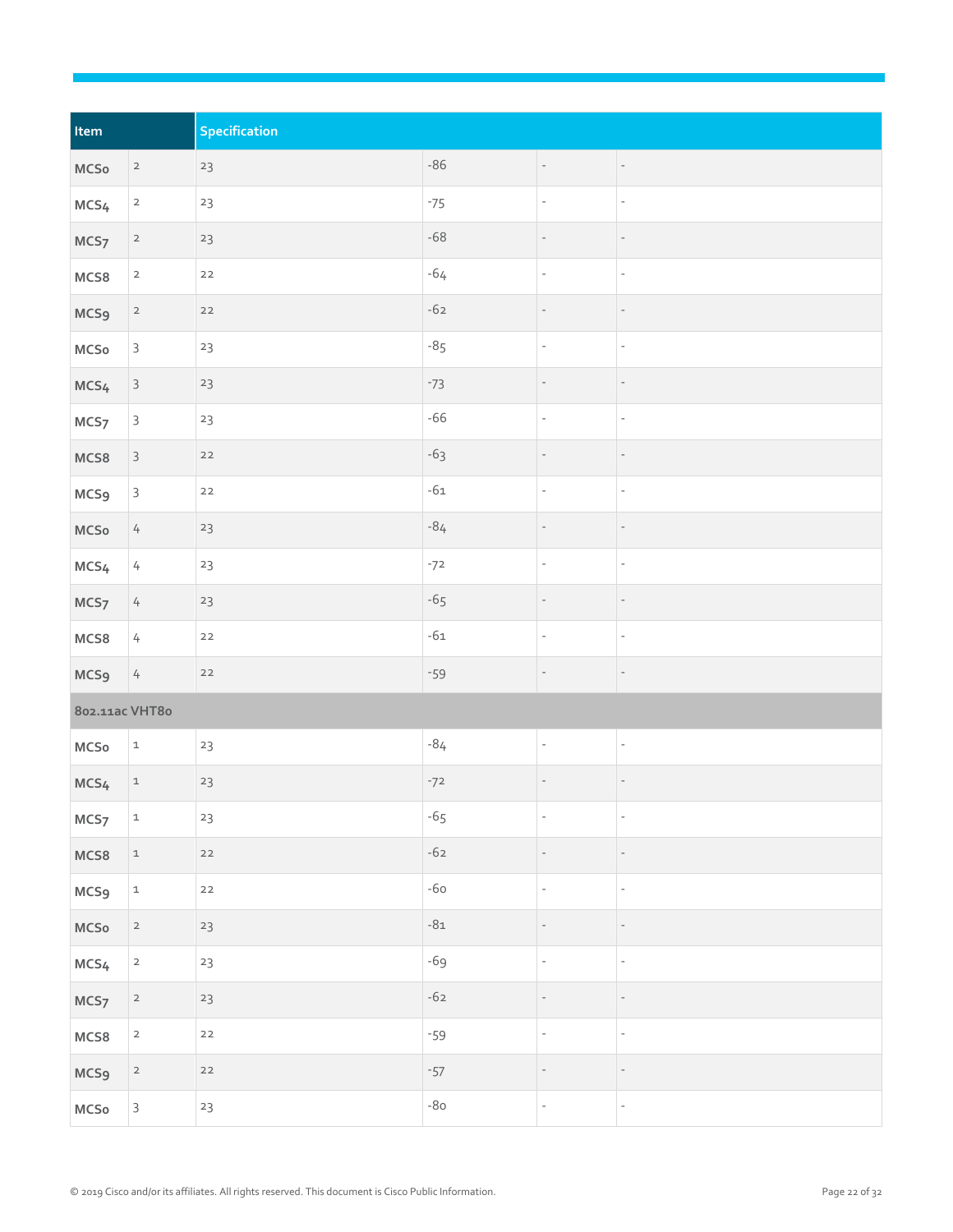| Item             |                | Specification |       |                          |                          |
|------------------|----------------|---------------|-------|--------------------------|--------------------------|
| MCS <sub>4</sub> | $\mathsf{3}$   | 23            | $-68$ | $\overline{\phantom{a}}$ | $\overline{\phantom{a}}$ |
| MCS <sub>7</sub> | $\mathsf{3}$   | 23            | $-61$ | ÷,                       | $\overline{\phantom{a}}$ |
| MCS8             | $\overline{3}$ | $22$          | $-58$ |                          | $\overline{\phantom{m}}$ |
| <b>MCS9</b>      | $\mathsf{3}$   | $22$          | $-55$ | ÷,                       | $\overline{\phantom{a}}$ |
| MCSo             | $\overline{4}$ | 23            | $-77$ |                          | $\qquad \qquad -$        |
| MCS <sub>4</sub> | $\sqrt{ }$     | $23\,$        | $-66$ | $\overline{\phantom{a}}$ | $\overline{\phantom{a}}$ |
| MCS <sub>7</sub> | $\overline{4}$ | $23\,$        | $-59$ |                          | $\qquad \qquad -$        |
| MCS8             | $\sqrt{ }$     | $22$          | $-56$ | $\overline{\phantom{a}}$ | $\overline{\phantom{a}}$ |
| <b>MCS9</b>      | $\overline{4}$ | $22$          | $-54$ | $\overline{\phantom{a}}$ | $\overline{\phantom{a}}$ |
| 802.11ac VHT160  |                |               |       |                          |                          |
| $MC$ So          | $\mathtt 1$    | 23            | $-84$ | $\overline{\phantom{a}}$ | $\overline{\phantom{a}}$ |
| MCS <sub>4</sub> | $\mathtt{1}$   | 23            | $-72$ |                          |                          |
| MCS <sub>7</sub> | $\mathtt 1$    | 23            | $-64$ | $\overline{\phantom{a}}$ | $\overline{\phantom{a}}$ |
| MCS8             | $\mathtt{1}$   | $21\,$        | $-60$ | $\qquad \qquad -$        | $\overline{\phantom{a}}$ |
| MCS <sub>9</sub> | $\mathtt{1}$   | $21\,$        | $-59$ | $\overline{\phantom{a}}$ | $\overline{\phantom{a}}$ |
| $MC$ So          | $\overline{a}$ | 23            | $-85$ |                          |                          |
| MCS <sub>4</sub> | $\overline{2}$ | $23\,$        | $-70$ | $\overline{\phantom{a}}$ | $\overline{\phantom{a}}$ |
| MCS <sub>7</sub> | $\overline{a}$ | $23\,$        | $-62$ | $\qquad \qquad -$        | $\overline{\phantom{a}}$ |
| MCS8             | $\overline{a}$ | $21$          | $-58$ | $\overline{\phantom{a}}$ | $\overline{\phantom{a}}$ |
| MCS <sub>9</sub> | $\overline{a}$ | $21\,$        | $-57$ | $\overline{\phantom{a}}$ | $\overline{\phantom{a}}$ |
| $MC$ So          | $\mathsf{3}$   | 23            | $-85$ | $\overline{\phantom{a}}$ | $\overline{\phantom{a}}$ |
| MCS <sub>4</sub> | $\mathsf{3}$   | $23\,$        | $-68$ | $\qquad \qquad -$        | $\overline{\phantom{a}}$ |
| MCS <sub>7</sub> | $\mathsf{3}$   | 23            | $-60$ | $\overline{\phantom{a}}$ | $\overline{\phantom{a}}$ |
| MCS8             | $\mathsf{3}$   | $21\,$        | $-56$ |                          | $\qquad \qquad -$        |
| MCS <sub>9</sub> | $\mathsf{3}$   | $21\,$        | $-55$ | ÷,                       | $\overline{\phantom{a}}$ |
| $MC$ So          | $\overline{4}$ | $23$          | $-85$ | $\overline{\phantom{m}}$ | $\overline{\phantom{m}}$ |
| MCS <sub>4</sub> | $\overline{4}$ | 23            | $-66$ | ÷,                       | $\mathbb{Z}^d$           |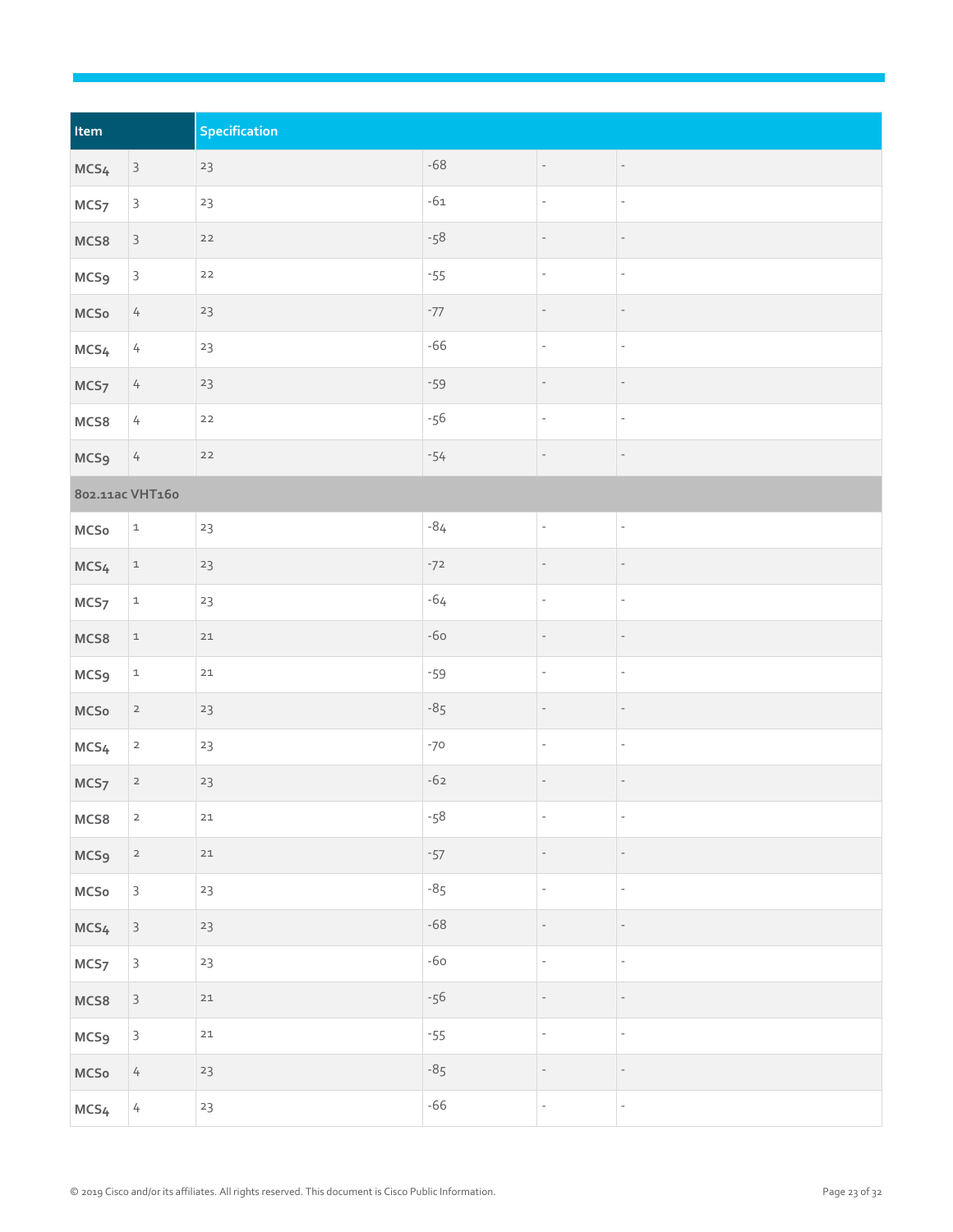| Item             |                            | Specification |       |                          |                          |
|------------------|----------------------------|---------------|-------|--------------------------|--------------------------|
| MCS <sub>7</sub> | $4\overline{6}$            | 23            | $-58$ | Ξ.                       | ÷.,                      |
| MCS8             | $\sqrt{ }$                 | $21\,$        | $-54$ | $\overline{\phantom{a}}$ | $\overline{\phantom{a}}$ |
| MCS <sub>9</sub> | $\sqrt{ }$                 | $21$          | $-53$ | $\overline{\phantom{a}}$ | $\overline{\phantom{a}}$ |
| 802.11ax VHT20   |                            |               |       |                          |                          |
| MCSo             | $\mathtt 1$                | 23            | $-94$ | 23                       | $-93$                    |
| MCS <sub>4</sub> | $\mathbf{1}$               | 23            | $-81$ | 23                       | $-81$                    |
| MCS <sub>7</sub> | $\ensuremath{\mathbbm{1}}$ | 23            | $-75$ | 23                       | $-74$                    |
| MCS8             | $\mathtt 1$                | $22$          | $-71$ | $21$                     | $-70$                    |
| MCS <sub>9</sub> | $\mathtt 1$                | $22$          | $-69$ | $21\,$                   | $-69$                    |
| MCS10            | $\mathtt 1$                | $21\,$        | $-65$ | $20\,$                   | $-64$                    |
| MCS11            | $\mathtt 1$                | $21\,$        | $-64$ | $20\,$                   | $-62$                    |
| MCSo             | $\overline{a}$             | 23            | $-91$ | 23                       | $-90$                    |
| MCS <sub>4</sub> | $\overline{a}$             | 23            | $-78$ | 23                       | $-78$                    |
| MCS <sub>7</sub> | $\overline{a}$             | 23            | $-72$ | 23                       | $-72$                    |
| MCS8             | $\mathbf{2}$               | $22$          | $-68$ | $21\,$                   | $-68$                    |
| <b>MCS9</b>      | $\overline{a}$             | $22$          | $-66$ | $21$                     | $-66$                    |
| MCS10            | $\overline{2}$             | $21$          | $-63$ | $20\,$                   | $-62$                    |
| MCS11            | $\overline{\mathbf{c}}$    | $21$          | $-61$ | $20\,$                   | $-59$                    |
| MCSo             | 3                          | $23\,$        | $-90$ | 23                       | $-88$                    |
| MCS <sub>4</sub> | $\mathsf{3}$               | 23            | $-77$ | 23                       | $-76$                    |
| MCS <sub>7</sub> | $\mathsf{3}$               | 23            | $-71$ | 23                       | $-70$                    |
| MCS8             | $\mathsf{3}$               | $22$          | $-67$ | $21$                     | $-66$                    |
| MCS <sub>9</sub> | $\mathsf{3}$               | $22$          | $-65$ | $21\,$                   | $-65$                    |
| MCS10            | $\overline{\mathbf{3}}$    | $21\,$        | $-62$ | $20\,$                   | $-60$                    |
| $MCS11$          | $\mathsf 3$                | $21$          | $-60$ | $20$                     | $-58$                    |
| MCSo             | $\frac{1}{2}$              | 23            | $-87$ | 23                       | $-86$                    |
| MCS <sub>4</sub> | $\frac{1}{2}$              | 23            | $-75$ | $23\,$                   | $-75$                    |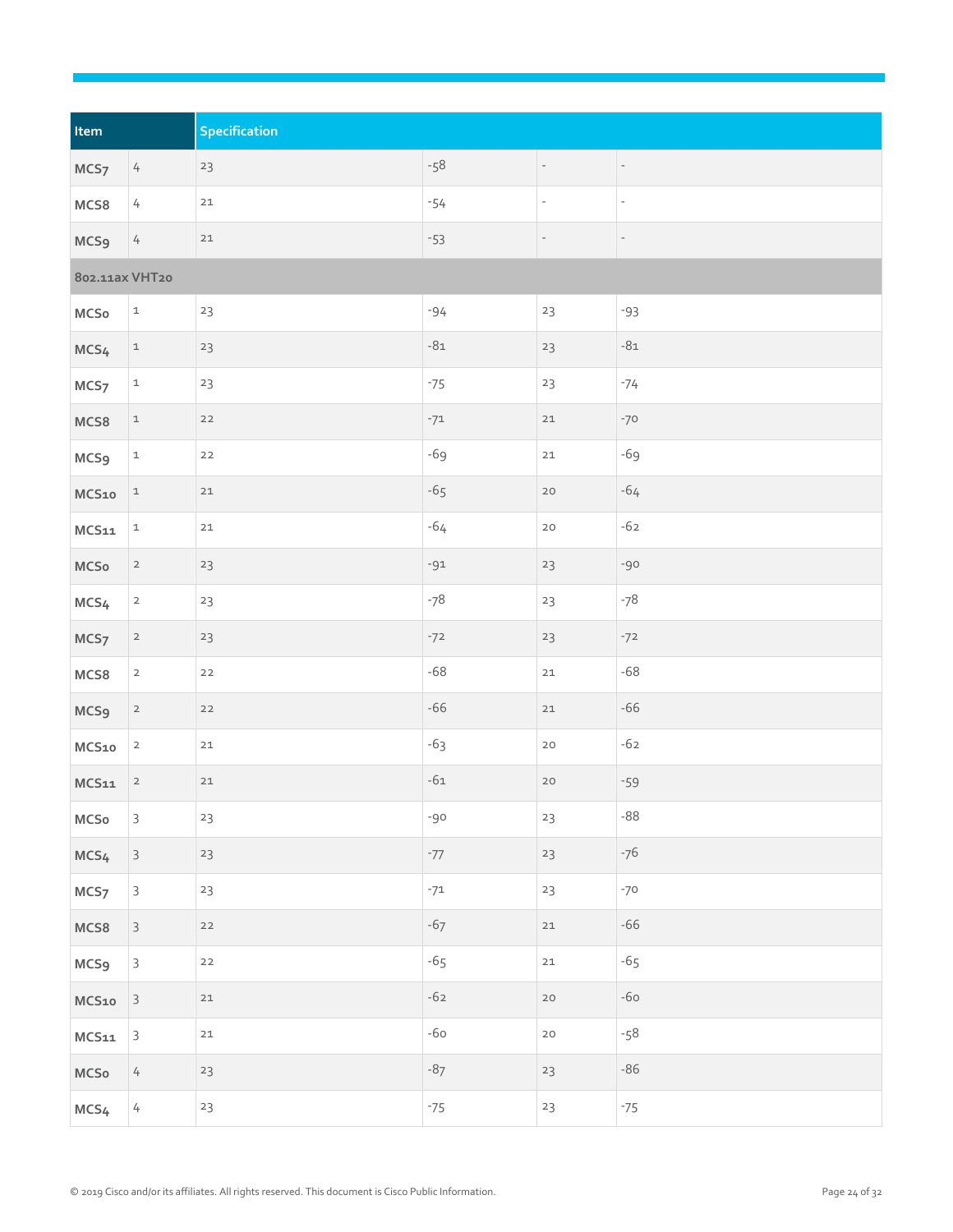| Item             |                            | Specification |       |        |       |
|------------------|----------------------------|---------------|-------|--------|-------|
| MCS <sub>7</sub> | $\overline{4}$             | 23            | $-69$ | 23     | $-69$ |
| MCS8             | $\sqrt{ }$                 | $22$          | $-65$ | $21\,$ | $-65$ |
| MCS <sub>9</sub> | $\overline{4}$             | $22$          | $-63$ | $21\,$ | $-63$ |
| MCS10            | $\sqrt{ }$                 | $21\,$        | $-60$ | $20$   | $-59$ |
| MCS11            | $\frac{1}{4}$              | $21$          | $-59$ | $20$   | $-57$ |
| 802.11ax VHT40   |                            |               |       |        |       |
| MCSo             | $\mathtt 1$                | 23            | $-92$ | 23     | $-91$ |
| MCS <sub>4</sub> | $\mathbf{1}$               | 23            | $-79$ | $23$   | $-79$ |
| MCS <sub>7</sub> | $\ensuremath{\mathbbm{1}}$ | $23\,$        | $-72$ | 23     | $-72$ |
| MCS8             | $\mathtt 1$                | $22$          | $-68$ | $21\,$ | $-68$ |
| <b>MCS9</b>      | $\mathtt 1$                | $22$          | $-66$ | $21\,$ | $-66$ |
| MCS10            | $\mathtt 1$                | $21$          | $-63$ | $20$   | $-62$ |
| MCS11            | $\mathtt 1$                | $21\,$        | $-60$ | $20$   | $-60$ |
| $MC$ So          | $\overline{2}$             | 23            | -89   | $23$   | $-87$ |
| MCS4             | $\overline{a}$             | 23            | $-76$ | 23     | $-76$ |
| MCS <sub>7</sub> | $\overline{a}$             | 23            | $-69$ | $23\,$ | $-69$ |
| MCS8             | $\overline{2}$             | $22$          | $-65$ | $21\,$ | $-65$ |
| MCS <sub>9</sub> | $\overline{\mathbf{c}}$    | $22$          | $-63$ | $21\,$ | $-63$ |
| MCS10            | $\overline{\mathbf{c}}$    | $21$          | $-60$ | $20\,$ | $-59$ |
| MCS11            | $\overline{a}$             | $21\,$        | $-57$ | $20\,$ | $-57$ |
| $MC$ So          | $\mathsf{3}$               | $23\,$        | $-88$ | 23     | $-85$ |
| MCS <sub>4</sub> | $\mathsf{3}$               | 23            | $-75$ | $23$   | $-74$ |
| MCS <sub>7</sub> | $\mathsf{3}$               | 23            | $-68$ | 23     | $-67$ |
| MCS8             | $\mathsf{3}$               | $22$          | $-64$ | $21\,$ | $-63$ |
| MCS <sub>9</sub> | $\mathsf{3}$               | $22$          | $-62$ | $21\,$ | $-61$ |
| MCS10            | $\overline{\mathbf{3}}$    | $21\,$        | $-59$ | $20\,$ | $-58$ |
| $\sf MCS11$      | $\mathsf 3$                | $21\,$        | $-56$ | $20$   | $-55$ |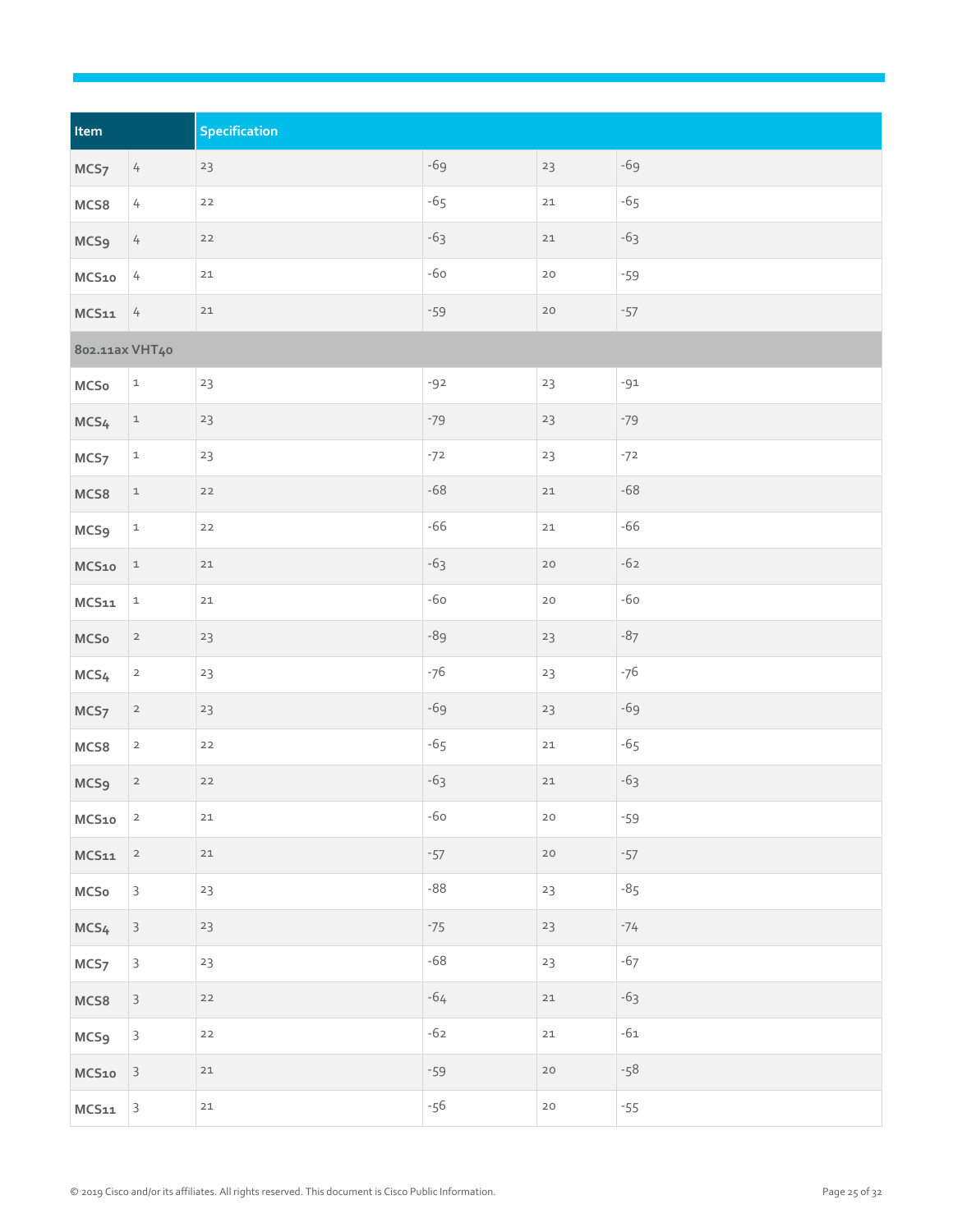| Item             |                            | Specification |       |                          |                          |
|------------------|----------------------------|---------------|-------|--------------------------|--------------------------|
| $MC$ So          | $\overline{4}$             | $23\,$        | $-86$ | 23                       | $-83$                    |
| MCS <sub>4</sub> | $\overline{4}$             | $23\,$        | $-73$ | $23\,$                   | $-73$                    |
| MCS <sub>7</sub> | $\overline{4}$             | 23            | $-66$ | 23                       | $-66$                    |
| MCS8             | $\overline{4}$             | $22$          | $-62$ | $21\,$                   | $-62$                    |
| MCS <sub>9</sub> | $\overline{4}$             | $22$          | $-60$ | $21\,$                   | $-60$                    |
| MCS10            | 4                          | $21\,$        | $-57$ | $20\,$                   | $-57$                    |
| MCS11            | $\frac{1}{4}$              | $21\,$        | $-54$ | $20\,$                   | $-54$                    |
| 802.11ax VHT80   |                            |               |       |                          |                          |
| $MC$ So          | $\mathtt 1$                | 23            | $-87$ | $\qquad \qquad -$        | $\overline{\phantom{a}}$ |
| MCS4             | $\mathtt{1}$               | $23\,$        | $-76$ |                          | $\qquad \qquad -$        |
| MCS <sub>7</sub> | $\mathtt{1}$               | $23\,$        | $-69$ | $\bar{\phantom{a}}$      | $\overline{\phantom{a}}$ |
| MCS8             | $\ensuremath{\mathbbm{1}}$ | $22$          | $-66$ |                          |                          |
| <b>MCS9</b>      | $\ensuremath{\mathbbm{1}}$ | $22$          | $-64$ | $\overline{\phantom{a}}$ | $\overline{\phantom{a}}$ |
| MCS10            | $\mathtt 1$                | $21\,$        | $-60$ |                          | $\qquad \qquad -$        |
| MCS11            | $\ensuremath{\mathbbm{1}}$ | $21\,$        | $-58$ | $\qquad \qquad -$        | $\overline{\phantom{a}}$ |
| MCSo             | $\overline{a}$             | 23            | $-84$ |                          |                          |
| MCS4             | $\overline{2}$             | $23\,$        | $-73$ | $\overline{\phantom{m}}$ | $\overline{\phantom{m}}$ |
| MCS <sub>7</sub> | $\overline{\mathbf{c}}$    | $23\,$        | $-66$ | $\qquad \qquad -$        | $\overline{\phantom{a}}$ |
| MCS8             | $\mathsf{2}$               | $22$          | $-63$ | $\overline{\phantom{a}}$ | $\overline{\phantom{a}}$ |
| MCS <sub>9</sub> | $\overline{a}$             | $22$          | $-61$ |                          |                          |
| MCS10            | $\overline{a}$             | $21\,$        | $-57$ | $\bar{\phantom{a}}$      | $\overline{\phantom{a}}$ |
| $\mathsf{MCS11}$ | $\overline{a}$             | $21\,$        | $-55$ | $\qquad \qquad -$        | $\qquad \qquad -$        |
| $MC$ So          | $\mathsf{3}$               | $23\,$        | $-83$ | $\overline{\phantom{a}}$ | $\overline{\phantom{a}}$ |
| MCS <sub>4</sub> | $\mathsf{3}$               | 23            | $-72$ |                          |                          |
| MCS <sub>7</sub> | $\mathsf{3}$               | 23            | $-65$ | $\overline{\phantom{a}}$ | $\overline{\phantom{a}}$ |
| MCS8             | $\mathsf{3}$               | $22$          | $-62$ | $\qquad \qquad -$        |                          |
| MCS <sub>9</sub> | $\mathsf{3}$               | $22$          | $-60$ | ÷,                       | $\overline{\phantom{a}}$ |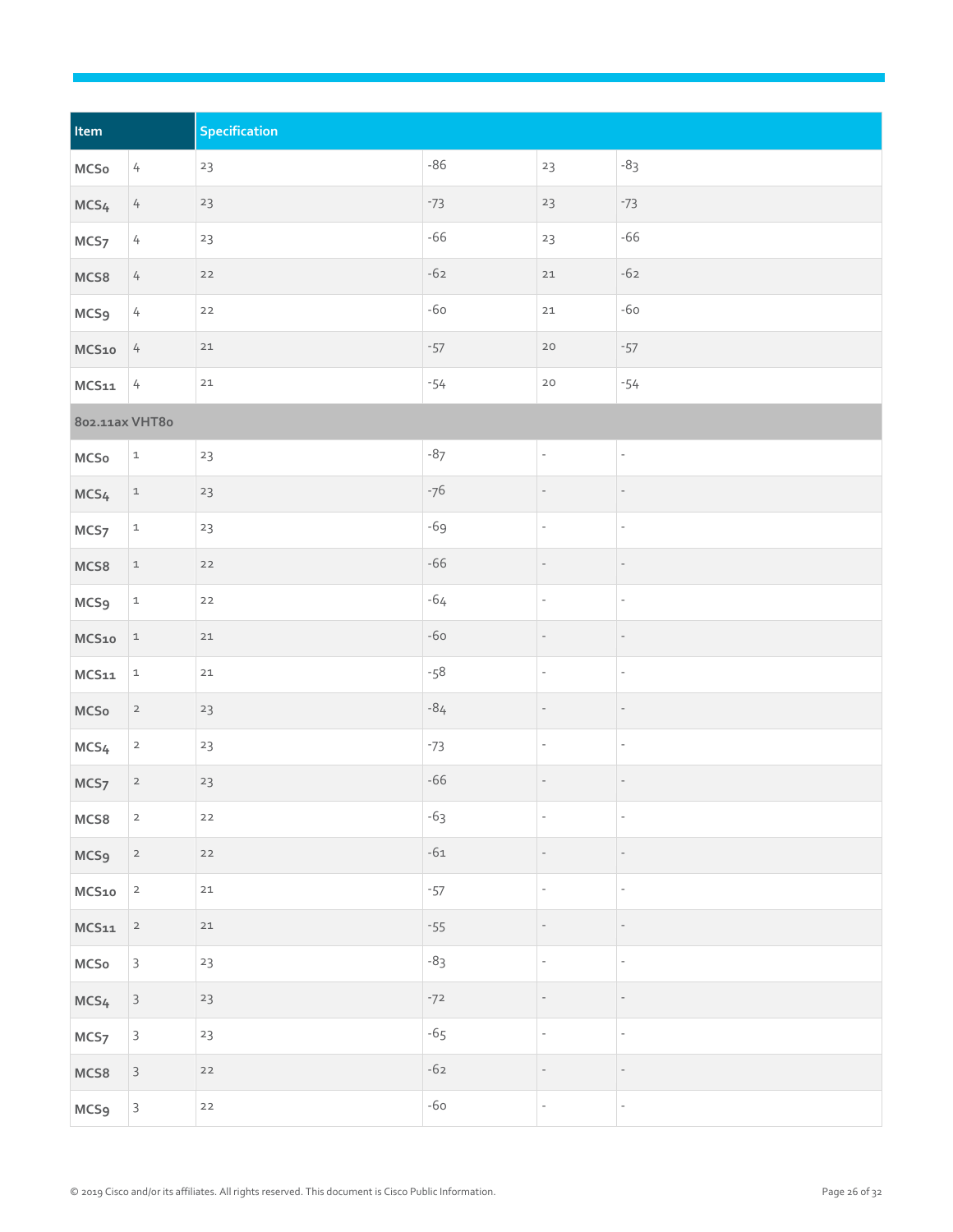| Item             |                         | Specification |       |                          |                          |
|------------------|-------------------------|---------------|-------|--------------------------|--------------------------|
| MCS10            | $\vert$ 3               | $21\,$        | $-56$ | $\overline{\phantom{a}}$ | $\overline{\phantom{a}}$ |
| MCS11            | $\overline{3}$          | $21\,$        | $-54$ | ÷,                       | $\mathbb{R}^2$           |
| MCSo             | $\overline{4}$          | 23            | $-81$ |                          | $\qquad \qquad -$        |
| MCS4             | $\sqrt{ }$              | 23            | $-70$ | $\overline{\phantom{a}}$ | $\overline{\phantom{a}}$ |
| MCS <sub>7</sub> | $\overline{4}$          | $23\,$        | $-63$ | $\qquad \qquad -$        | $\overline{\phantom{a}}$ |
| MCS8             | $\sqrt{ }$              | $22$          | $-60$ | $\overline{\phantom{a}}$ | $\overline{\phantom{a}}$ |
| <b>MCS9</b>      | $\frac{1}{2}$           | $22$          | $-57$ |                          |                          |
| MCS10            | $\frac{1}{4}$           | $21\,$        | $-53$ | $\overline{\phantom{a}}$ | $\overline{\phantom{a}}$ |
| MCS11            | $\frac{1}{4}$           | $21$          | $-52$ | $\overline{\phantom{a}}$ | $\overline{\phantom{a}}$ |
| 802.11ax VHT160  |                         |               |       |                          |                          |
| MCSo             | $\mathtt 1$             | 23            | $-84$ | $\overline{\phantom{a}}$ | $\overline{\phantom{a}}$ |
| MCS <sub>4</sub> | $\mathtt{1}$            | 23            | $-73$ | $\qquad \qquad -$        | $\overline{\phantom{a}}$ |
| MCS <sub>7</sub> | $\mathtt{1}$            | $23\,$        | $-66$ | $\overline{\phantom{a}}$ | $\overline{\phantom{a}}$ |
| MCS8             | $\mathtt{1}$            | $21\,$        | $-63$ |                          |                          |
| MCS <sub>9</sub> | $\mathtt{1}$            | $21\,$        | $-61$ | $\overline{\phantom{a}}$ | $\overline{\phantom{a}}$ |
| MCS10            | $\mathbf{1}$            | $20$          | $-57$ |                          |                          |
| $MCS11$          | $\mathtt{1}$            | $20$          | $-55$ | $\overline{\phantom{a}}$ | $\overline{\phantom{a}}$ |
| $MC$ So          | $\overline{\mathbf{c}}$ | $23\,$        | $-81$ | $\overline{\phantom{a}}$ | $\overline{\phantom{a}}$ |
| MCS <sub>4</sub> | $\overline{\mathbf{c}}$ | $23\,$        | $-70$ | $\overline{\phantom{a}}$ | $\overline{\phantom{a}}$ |
| MCS <sub>7</sub> | $\overline{a}$          | 23            | $-63$ | $\qquad \qquad -$        | $\overline{\phantom{a}}$ |
| MCS8             | $\overline{\mathbf{c}}$ | $21\,$        | $-60$ | $\overline{\phantom{a}}$ | $\overline{\phantom{a}}$ |
| MCS <sub>9</sub> | $\overline{2}$          | $21\,$        | $-58$ |                          |                          |
| MCS10            | $\mathsf{2}$            | $20$          | $-54$ | $\overline{\phantom{a}}$ | $\overline{\phantom{a}}$ |
| $MCS11$          | $\overline{\mathbf{c}}$ | $20$          | $-52$ | $\qquad \qquad -$        | $\overline{\phantom{a}}$ |
| $MC$ So          | $\mathsf{3}$            | $23\,$        | $-80$ | ÷,                       | $\overline{\phantom{a}}$ |
| MCS <sub>4</sub> | $\mathsf{3}$            | $23$          | $-69$ | $\overline{\phantom{m}}$ | $\qquad \qquad -$        |
| MCS <sub>7</sub> | $\mathsf{3}$            | $23\,$        | $-61$ | $\overline{\phantom{a}}$ | $\mathbb{Z}^d$           |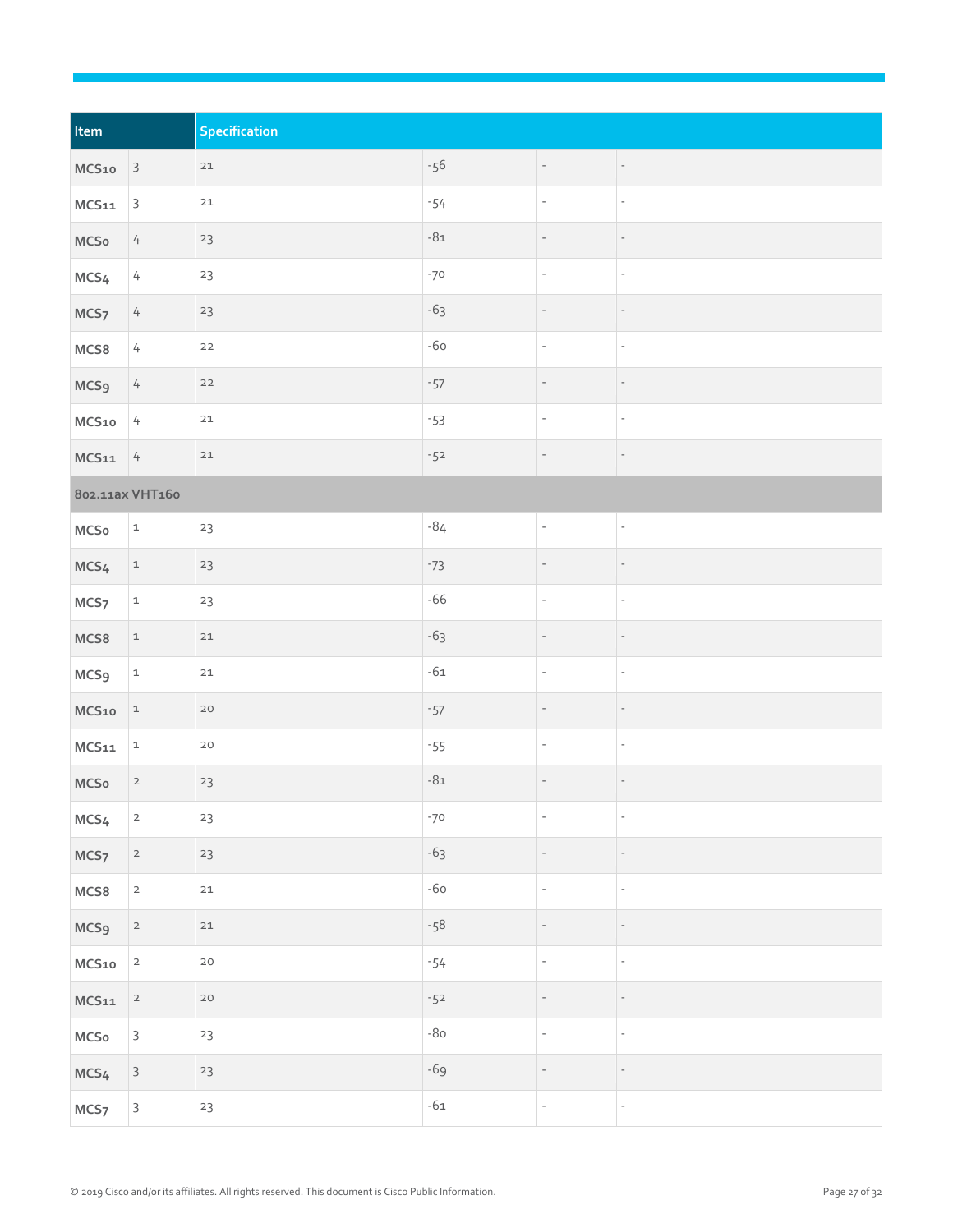| Item             |                | Specification |       |                          |                          |  |
|------------------|----------------|---------------|-------|--------------------------|--------------------------|--|
| MCS8             | $\overline{3}$ | 21            | $-59$ | $\overline{\phantom{a}}$ | $\sim$                   |  |
| <b>MCS9</b>      | $\overline{3}$ | 21            | $-57$ | $\overline{\phantom{a}}$ | $\overline{\phantom{a}}$ |  |
| $MCS10$ 3        |                | $20$          | $-53$ | $\overline{\phantom{a}}$ | $\overline{\phantom{a}}$ |  |
| $MCS11$ 3        |                | $20$          | $-51$ | $\overline{\phantom{a}}$ | $\overline{\phantom{a}}$ |  |
| <b>MCSo</b>      | 4              | 23            | $-78$ |                          | $\overline{\phantom{a}}$ |  |
| MCS4             | $\frac{1}{2}$  | 23            | $-67$ | $\overline{a}$           | $\overline{\phantom{a}}$ |  |
| MCS <sub>7</sub> | 4              | 23            | $-60$ |                          | $\overline{\phantom{a}}$ |  |
| MCS8             | $\frac{1}{4}$  | 21            | $-57$ |                          | $\overline{\phantom{a}}$ |  |
| MCS <sub>9</sub> | 4              | $21$          | $-55$ |                          | $\overline{\phantom{a}}$ |  |
| $MCS10$ 4        |                | $20$          | $-51$ | $\overline{\phantom{a}}$ | $\overline{\phantom{a}}$ |  |
| $MCS11$ 4        |                | $20$          | $-49$ |                          | $\overline{\phantom{a}}$ |  |

2.4-GHz azimuth



5-GHz azimuth



**Figure 1.**  Antenna Profiles Diagrams

2.4-GHz elevation



5-GHz elevation

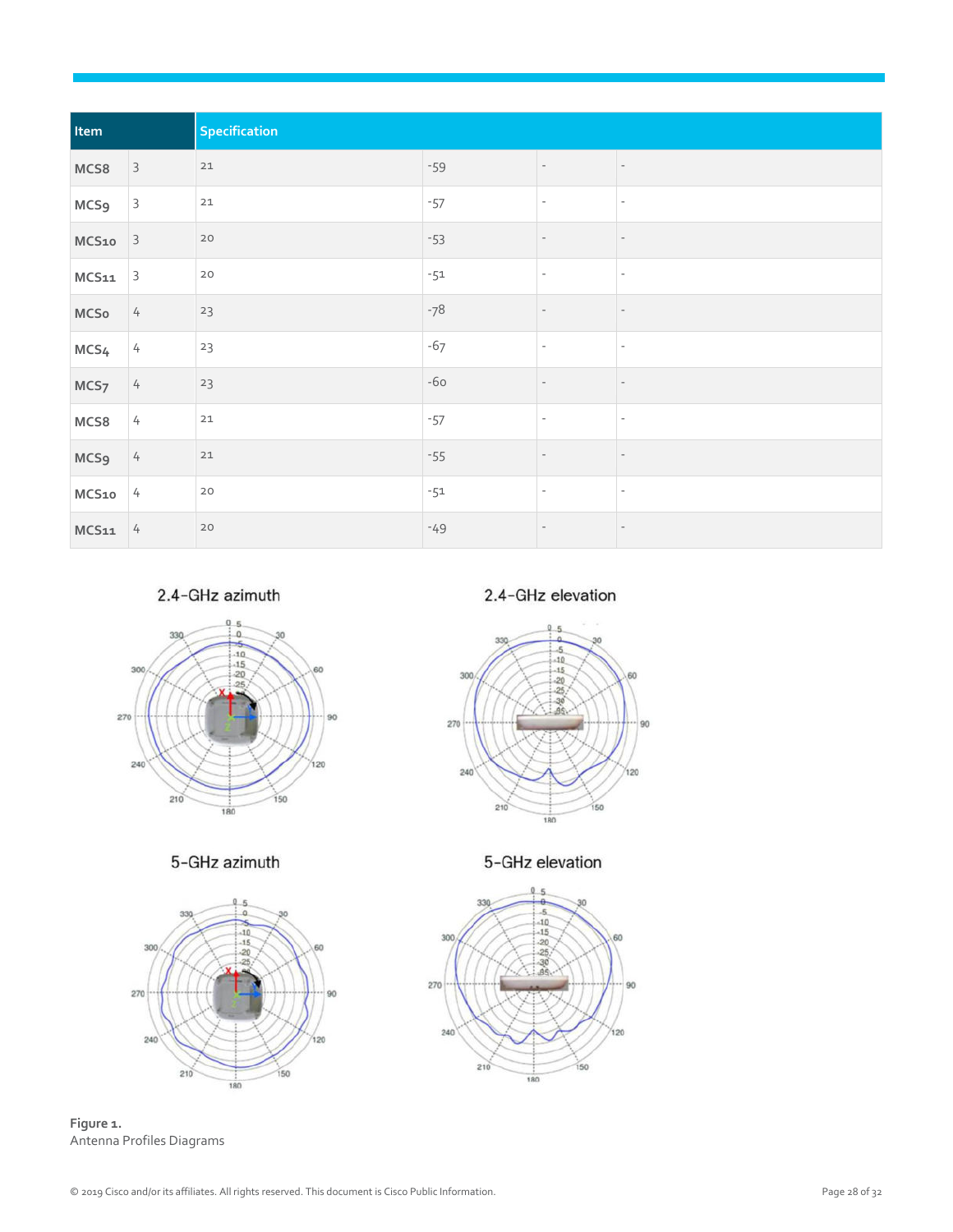## <span id="page-28-0"></span>Packaging

The Cisco Catalyst 9100 Series requires mandatory Smart Licensing. This provides ease of use for Cisco DNA license management, consumption, and tracking. The Cisco Catalyst 9100 Series uses packaging that includes vastly simplified base network packages (Network Essentials and Network Advantage) and term-based software packages (Cisco DNA Essentials, Cisco DNA Advantage) as add-ons. The Cisco DNA packages, in addition to on-box capabilities, also unlock additional functionality in Cisco DNA Center, enabling controller-based software-defined automation and assurance in your network.

The Cisco Catalyst 9100 Series can support 3 types of Cisco DNA license: Cisco DNA Essentials, Cisco DNA Advantage and Cisco DNA Premier. The Cisco DNA licenses provide Cisco innovations on the AP. The Cisco DNA license also includes the Network Essentials and Network Advantage licensing options which cover wireless fundamentals such as 802.1x authentication, QoS, PnP etc, telemetry and visibility, SSO, as well as security controls. These Network essentials and Network advantage components are perpetual and is valid till the life of the AP. Cisco DNA subscription licenses have to be purchased for a 3-, 5-, or 7-year subscription term. However, upon expiry of Cisco DNA license, Cisco DNA features will expire, whereas network essentials and network advantage features will remain.

Note that it is not required to deploy Cisco DNA Center just to use one of the above packages. Refer to <https://www.cisco.com/c/dam/en/us/products/collateral/software/one-wireless-subscription/q-and-a-c67-739601.pdf> for additional details about the Essentials and Advantage packages.

For information about feature support please refer to the Cisco Catalyst 9100 Series Release Notes.

#### <span id="page-28-1"></span>Managing Licenses with Smart Accounts

Creating Smart Accounts by using the Cisco Smart Software Manager (CSSM) enables you to order devices and licensing packages and also manage your software licenses from a centralized website. You can set up the Smart Account to receive daily email alerts and to be notified of expiring add-on licenses that you want to renew. A Smart Account is mandatory for Catalyst 9100 access points. For more information on Smart Account refer to [https://www.cisco.com/go/smartaccounts.](https://www.cisco.com/go/smartaccounts)

The following table shows the features included in the Network Advantage and Network Essentials package.

| Table 2. | Features Included in the Network Advantage and Network Essentials Packages |  |
|----------|----------------------------------------------------------------------------|--|
|----------|----------------------------------------------------------------------------|--|

| <b>Features</b>                                                                                                                                                                                                                                                                                                                                  | <b>Network Essentials</b> | <b>Network Advantage</b> |
|--------------------------------------------------------------------------------------------------------------------------------------------------------------------------------------------------------------------------------------------------------------------------------------------------------------------------------------------------|---------------------------|--------------------------|
| <b>Essential capabilities</b><br>802.1x authentications, Guest access,<br>device onboarding, Infra and client IPv6,<br>ACLs, QoS, Videostream, Smart defaults,<br>RRM, Spectrum intelligence, BLE, Zigbee,<br>USB, TrustSecSXP, SSO, Dynamic QoS,<br>Analytics, ADP, OpenDNS, mDNS, IPSec,<br>Roque Management and Detection,<br><b>Mobility</b> |                           | √                        |
| <b>Optimized RF</b><br>FRA, Client link, ClearAir Advanced,<br>NG-HDX, Predictive/Proactive RRM                                                                                                                                                                                                                                                  | ✓                         |                          |
| Internet of Things (IoT) optimized<br>Identity Pre-Shared Keys (PSK), enhanced                                                                                                                                                                                                                                                                   |                           |                          |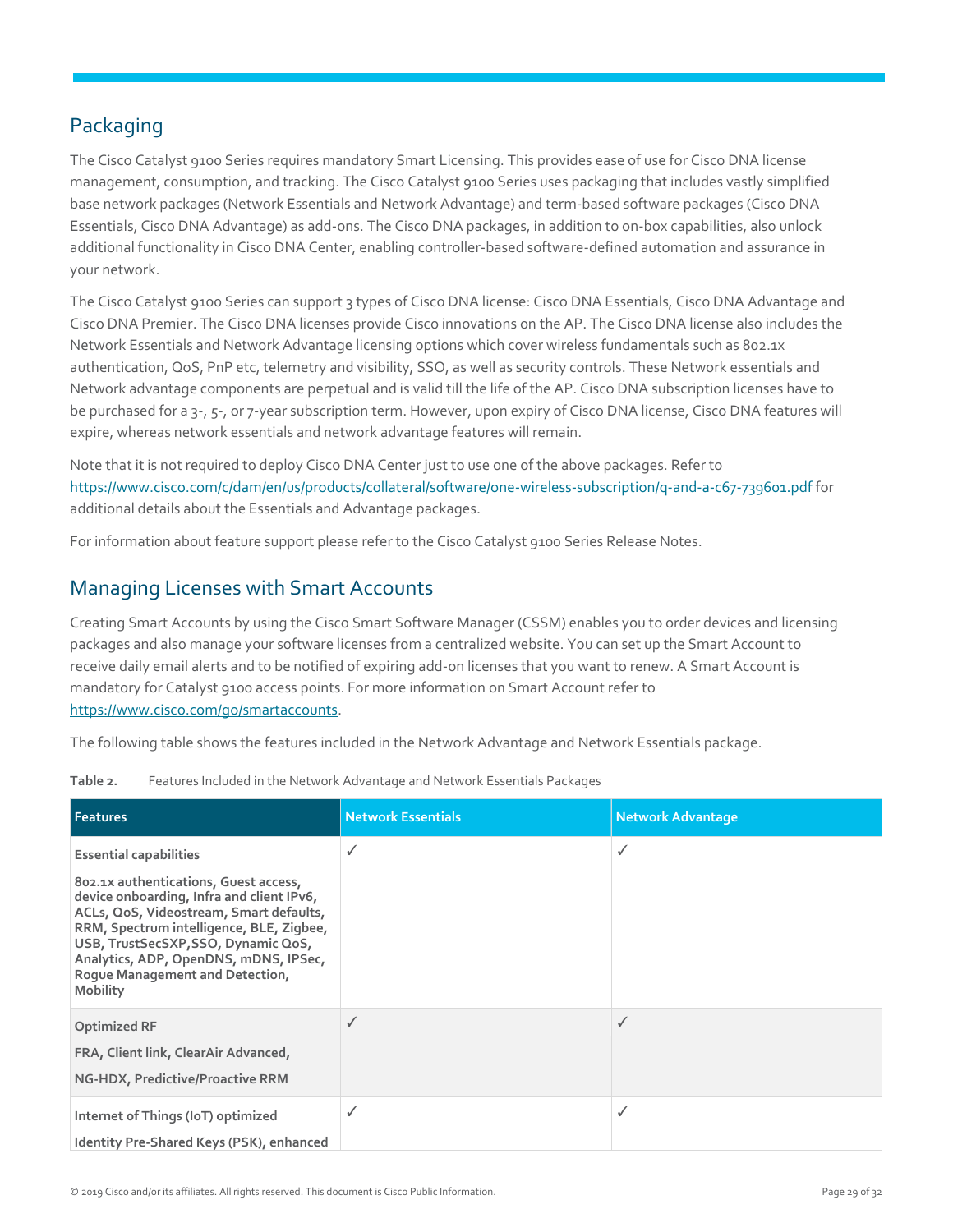| <b>Features</b>                                                                                                                                          | <b>Network Essentials</b> | <b>Network Advantage</b> |
|----------------------------------------------------------------------------------------------------------------------------------------------------------|---------------------------|--------------------------|
| device profilers                                                                                                                                         |                           |                          |
| DevOPS integration<br><b>PnP Agent</b><br>NETCONF, RESTCONF <sup>*</sup> , gNMI <sup>*</sup> ,<br><b>Yang Data Models</b><br>GuestShell (On-Box Python)* | $\checkmark$              | ✓                        |
| <b>Federal Certifications</b><br><b>Federal Information Processing Standards</b><br>(FIPS), CC, UCAPL, USGV6                                             | $\checkmark$              | $\checkmark$             |
| Telemetry and visibility<br><b>Model-driven Telemetry</b><br>NETCONF dial-in, gRPC dial out <sup>*</sup>                                                 | $\checkmark$              | ✓                        |
| High availability and resiliency (advanced)<br><b>ISSU, Process Restart</b><br>Rolling AP Upgrades,<br>Patching (CLI)<br>AP service pack/AP device pack  | Х                         | ✓                        |
| <b>Flexible Network Segmentation</b><br><b>VXLAN</b>                                                                                                     | Х                         | ✓                        |

The following table shows the features included in the Cisco DNA Advantage and Cisco DNA Essentials packages.

**Table 3.** Features Included in the Cisco DNA Advantage and Cisco DNA Essentials Packages

| <b>Features</b>                                                                                                                       | <b>Cisco DNA Essentials</b> | <b>Cisco DNA Advantage/Premier</b> |
|---------------------------------------------------------------------------------------------------------------------------------------|-----------------------------|------------------------------------|
| <b>Base Automation</b><br>Plug and Play, network site design and<br>device provisioning                                               | ✓                           | ✓                                  |
| Element management<br>Image management, network topology<br>and discovery, AVC                                                        |                             | ✓                                  |
| <b>Base Assurance</b><br>Health dashboard (network, client, and<br>application), AP floor map and coverage<br>map, predefined reports | ✓                           | ✓                                  |
| Telemetry<br><b>Flexible NetFlow</b>                                                                                                  | ✓                           | ✓                                  |
| <b>Base security</b>                                                                                                                  | ✓                           | ✓                                  |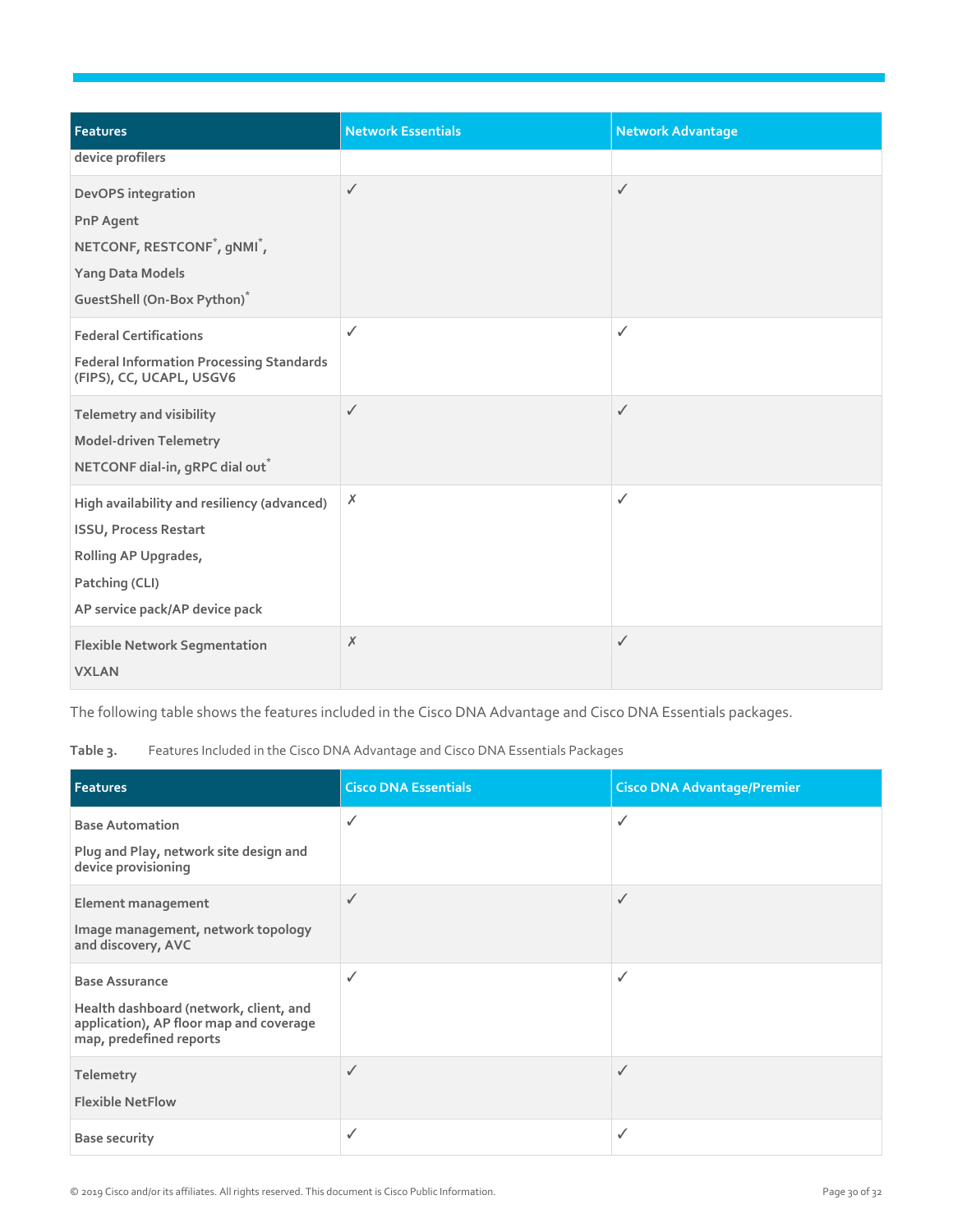| <b>Features</b>                                                                                                                                                                                                                                                                                                                                                                       | <b>Cisco DNA Essentials</b> | <b>Cisco DNA Advantage/Premier</b> |
|---------------------------------------------------------------------------------------------------------------------------------------------------------------------------------------------------------------------------------------------------------------------------------------------------------------------------------------------------------------------------------------|-----------------------------|------------------------------------|
| <b>Basic wireless IPS</b>                                                                                                                                                                                                                                                                                                                                                             |                             |                                    |
| <b>Advanced Automation</b><br><b>SD-Access</b><br><b>Location Plug and Play</b><br>Automated ISE integration for guest<br>3 <sup>rd</sup> party API integration                                                                                                                                                                                                                       | Х                           | ✓                                  |
| <b>Assurance and Analytics</b><br><b>Guided Remediation</b><br>Apple iOS Insights<br><b>Proactive issue Detection</b><br><b>Aironet Active Sensor Tests</b><br>Intelligent capture<br><b>Client Location Heatmaps</b><br>Spectrum Analyzer<br>Application performance (Packet Loss,<br>Latency and Jitter),<br>App 360, AP 360, Client 360 and WLC 360<br>Custom Reports <sup>*</sup> | $\chi$                      | ✓                                  |
| Enhanced security and IoT<br><b>Encrypted Traffic Analytics, Advanced</b><br><b>WIPS</b>                                                                                                                                                                                                                                                                                              | Х                           | $\checkmark$                       |
| Policy-based workflow<br>EasyQoS configuration, EasyQoS<br>monitoring, Policy based Automation                                                                                                                                                                                                                                                                                        | $\chi$                      | ✓                                  |
| <b>Element Management</b><br><b>Patch Lifecycle Management</b>                                                                                                                                                                                                                                                                                                                        | X                           | $\checkmark$                       |

### <span id="page-30-0"></span>Warranty Information

The Cisco Catalyst 9115 Series Access Points come with a limited lifetime warranty that provides full warranty coverage of the hardware for as long as the original end user continues to own or use the product. The warranty includes 10-day advance hardware replacement and ensures that software media are defect-free for 90 days. For more details, visit [https://www.cisco.com/go/warranty.](https://www.cisco.com/go/warranty)